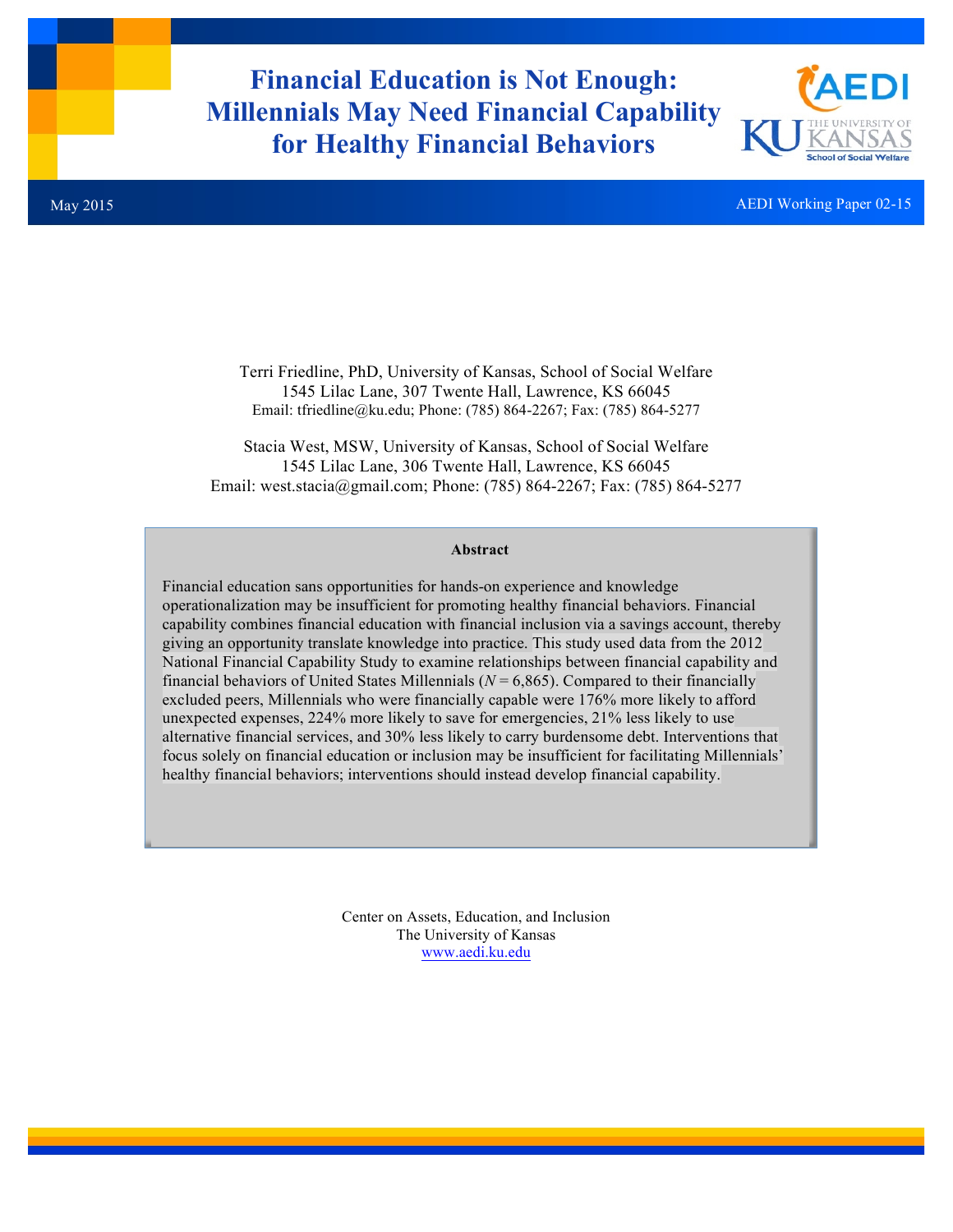Young adulthood is a period of the life course commonly characterized by financial fragility. Today's young adults, referred to as Millennials born between the early 1980's and 2000's (Taylor at al. 2014), earn the lowest incomes of their careers while making financial decisions about attending postsecondary education, living independently from families of origin, finding employment, repaying educational debt, purchasing a home, and saving for retirement (Bell et al. 2007; Hall and Willoughby 2014; Mishel et al. 2012). These decisions require a level of financial knowledge and access to financial products with which Millennials may have limited experience (Lusardi et al. 2010), particularly given their early stage in the life course. Thus, it is unsurprising that Millennials struggle with these decisions and in some cases resort to high-stakes financial behaviors like lacking emergency savings and using alternative financial services (e.g., payday and tax refund lenders). For example, over one third of Millennials report high-cost borrowing from alternative financial service providers and almost one third lack emergency savings (de Basa Scheresberg 2013). The average Millennial has about  $$1,000<sup>1</sup>$  in savings (Friedline and Song 2013), suggesting that many may not be able to afford on their own costly and unexpected expenses like a medical emergency or car repair. The inability to afford unexpected expenses has been defined by Lusardi et al. (2011) as financial fragility. Debt burdens may further constrain their finances. About 85% of Millennials hold some type of debt and their average debt is \$60,000 (Hodson and Dwyer 2014), with the most common debts stemming from credit cards, auto loans, and installment loans (Chiteji 2007). Millennials' engagement in such high-stakes financial behaviors may have implications for their abilities to achieve financial stability and to accumulate wealth for years to come.

Teaching financial education has been the primary intervention for helping generations of young adults (and the population generally) to become financially knowledgeable so that they can avoid high-stakes financial behaviors (Council for Economic Education 2014; Lusardi and Mitchell 2014). Financial education refers to the passing on of financial knowledge that takes place either individually or in groups through workshops, seminars, trainings, and counseling and planning sessions (Council for Economic Education 2014). From this perspective, high-stakes financial

 $1$  All monetary values throughout this paper are reported in US dollars.

 $\overline{a}$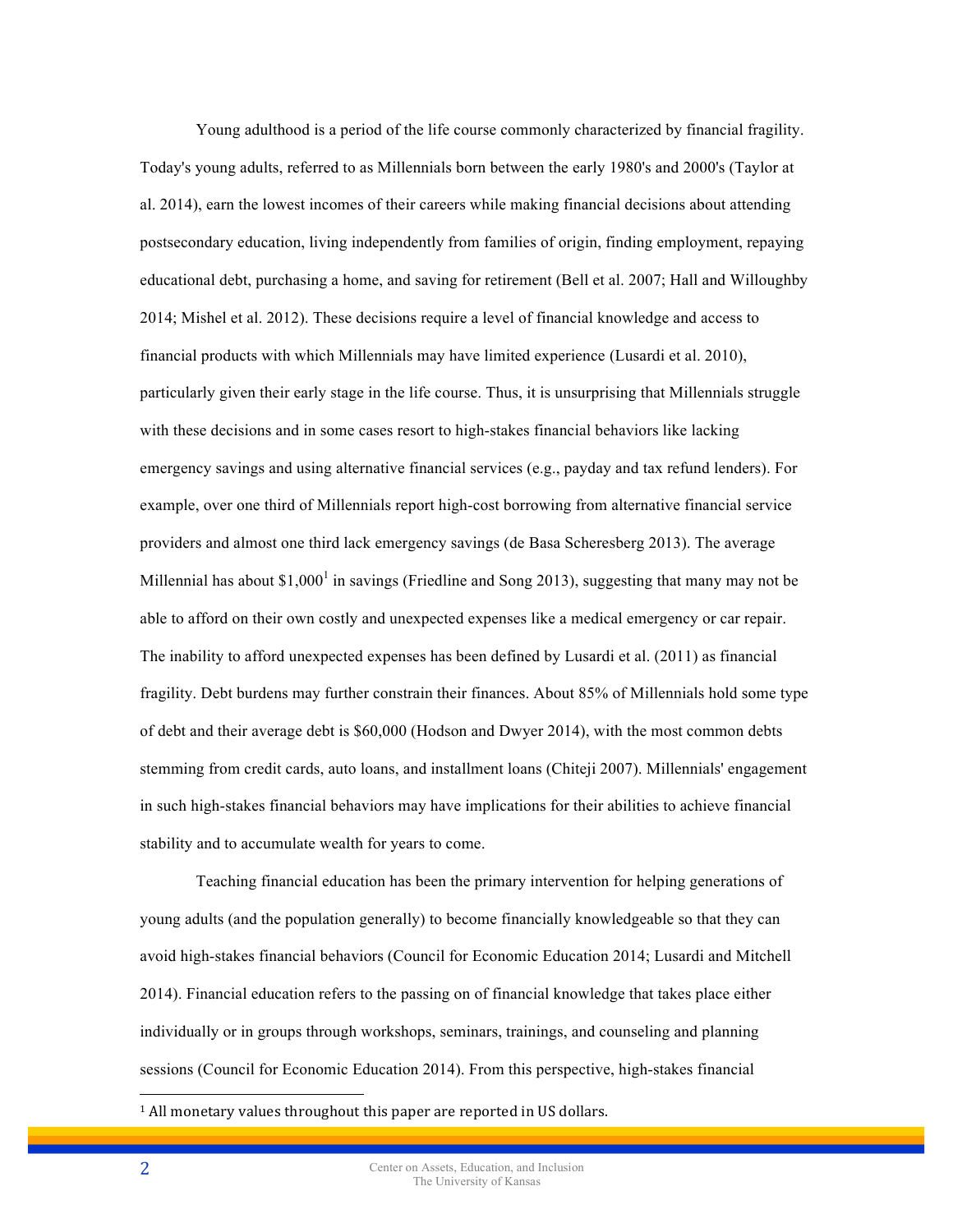behaviors and financial fragility can be avoided if individuals gain sufficient knowledge. In other words, knowledge is power (Garbinsky et al. 2014) and Millennials make healthier financial decisions when they are better educated.

However, financial education in and of itself may be insufficient for shaping financial behaviors, particularly for Millennials who are making these decisions during a volatile macroeconomic era that has limited their options and further complicated their decision-making. Emerging evidence on the effectiveness of financial education suggests that any measureable effects on behaviors may be the result of how information is presented and what individuals believe about that information, rather than the actual content (Bernheim 2014). Any positive effects of this education on financial behaviors are negligible and disintegrate over time (Fernandes et al. 2014). Moreover, during and after the Great Recession from approximately 2008 to 2011, Millennials entered a labor market with limited opportunities (Rubin 2014), saw higher unemployment rates than the rest of the population (Mishel et al. 2012), experienced greater losses in wealth compared to previous generations (Taylor et al. 2011), and delayed making investments in home ownership (Fry 2013). They also saw mainstream financial institutions take much of the blame for inciting one of the worst economic recessions in recent history as a result of irresponsible lending practices (Mian and Sufi 2014), potentially fostering Millennials' distrust in mainstream banks and credit unions (Afandi and Habibov 2013). In other words, Millennials make healthier financial decisions when their macroeconomic conditions and institutional arrangements are more favorable.

In order to generate better financial decision-making that produces measurable effects on financial behaviors, researchers recommend pairing financial knowledge with financial inclusion (M.S. Sherraden 2013). This pairing means teaching financial education and shaping institutional arrangements by opening savings accounts or similar financial products that provide opportunities for experiential learning. The combination of financial education and financial inclusion is the definition of financial capability (M.S. Sherraden 2013). From this perspective, people behave in optimally financial ways when they have both the knowledge and opportunity to act (M.S. Sherraden 2013). Here, financial education is considered insufficient for helping Millennials make good financial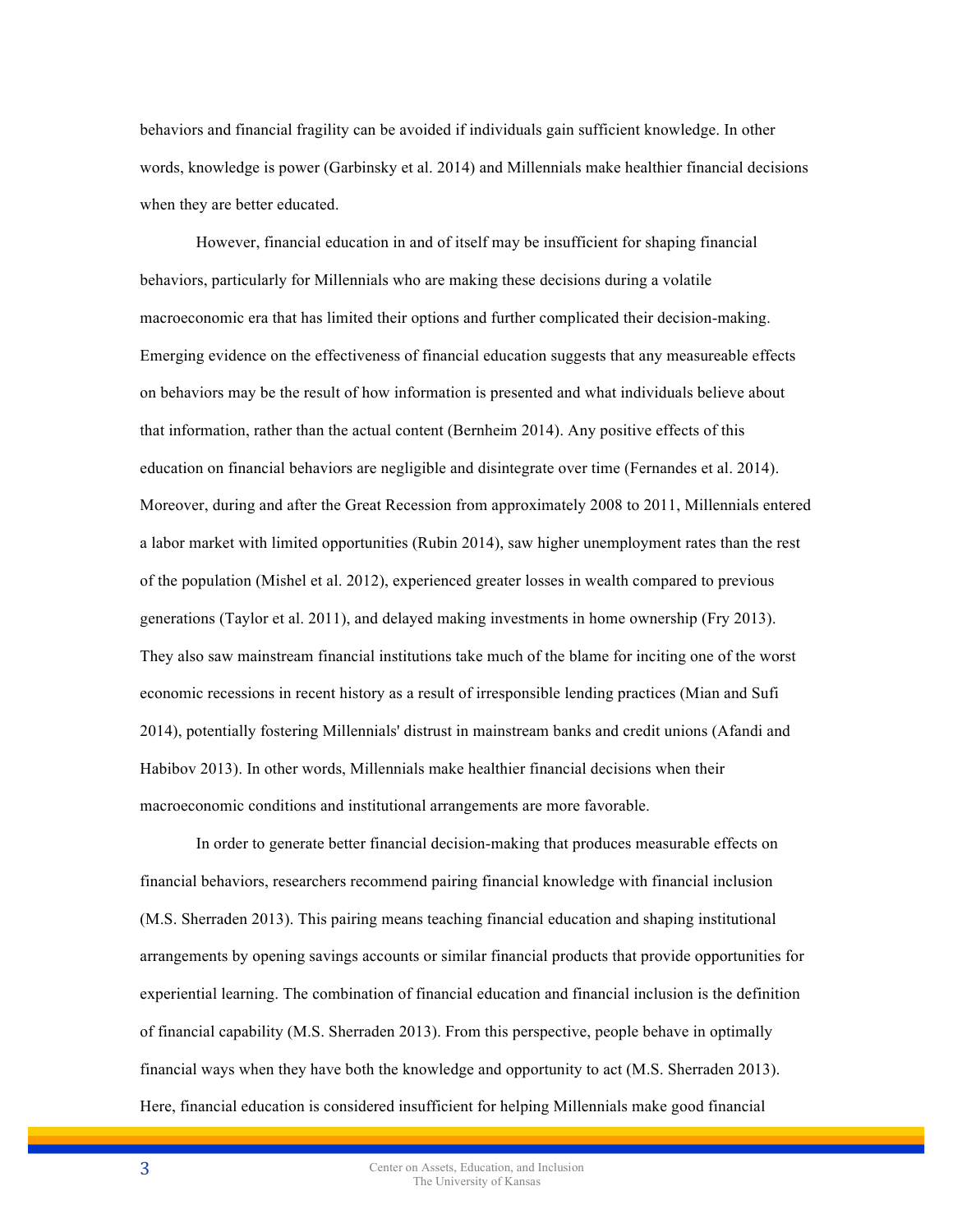choices without also providing them with opportunities to do so via financial inclusion; they need institutional arrangements that provide them with opportunities to operationalize their knowledge. Millennials who receive financial education and financial inclusion via a savings account may demonstrate healthier financial behaviors compared to being either financially educated or financially included alone. Millennials with neither financial education nor inclusion are essentially considered to be financially excluded—having neither the knowledge to make informed financial decisions nor the opportunities to do so. Research is needed to determine whether Millennials' financial capability is associated with their healthy financial behaviors at a time in the life course when these behaviors are essential. Interventions that combine financial education with financial inclusion may be validated if empirical research confirms the existence of the relationship between financial capability and healthy financial behaviors.

This paper asks whether being financially capable—the combination of financial education and financial inclusion via a savings account—is associated with significantly healthier financial behaviors compared to being financially included (having a savings account only), being financially educated (having received financial education only), or being financial excluded (neither having a savings account nor having received financial education) among US Millennials? Five financial behaviors are examined that together are believed to provide an overall picture of Millennials' financial health and range from emergency savings, debt burden, and financial satisfaction (Emmons and Noeth 2014; Lusardi et al. 2010). Alternative definitions for financial capability and their relationships to Millennials' financial behaviors are also tested in order to refine how financial capability is operationalized and to drive theoretical development (Taylor 2011). That is, Millennials might be financially capable when they have a credit card or a checking account, suggesting that financial capability can be operationalized in other ways aside from having received formal financial education or being financially included by having a savings account. This paper builds on existing literature and leverages a relevant dataset—the 2012 National Financial Capability Study—to evaluate the potential effects of financial capability for US Millennials who ranged in age from 18 to 34. The paper begins with a brief literature review on financial capability and its relationship to financial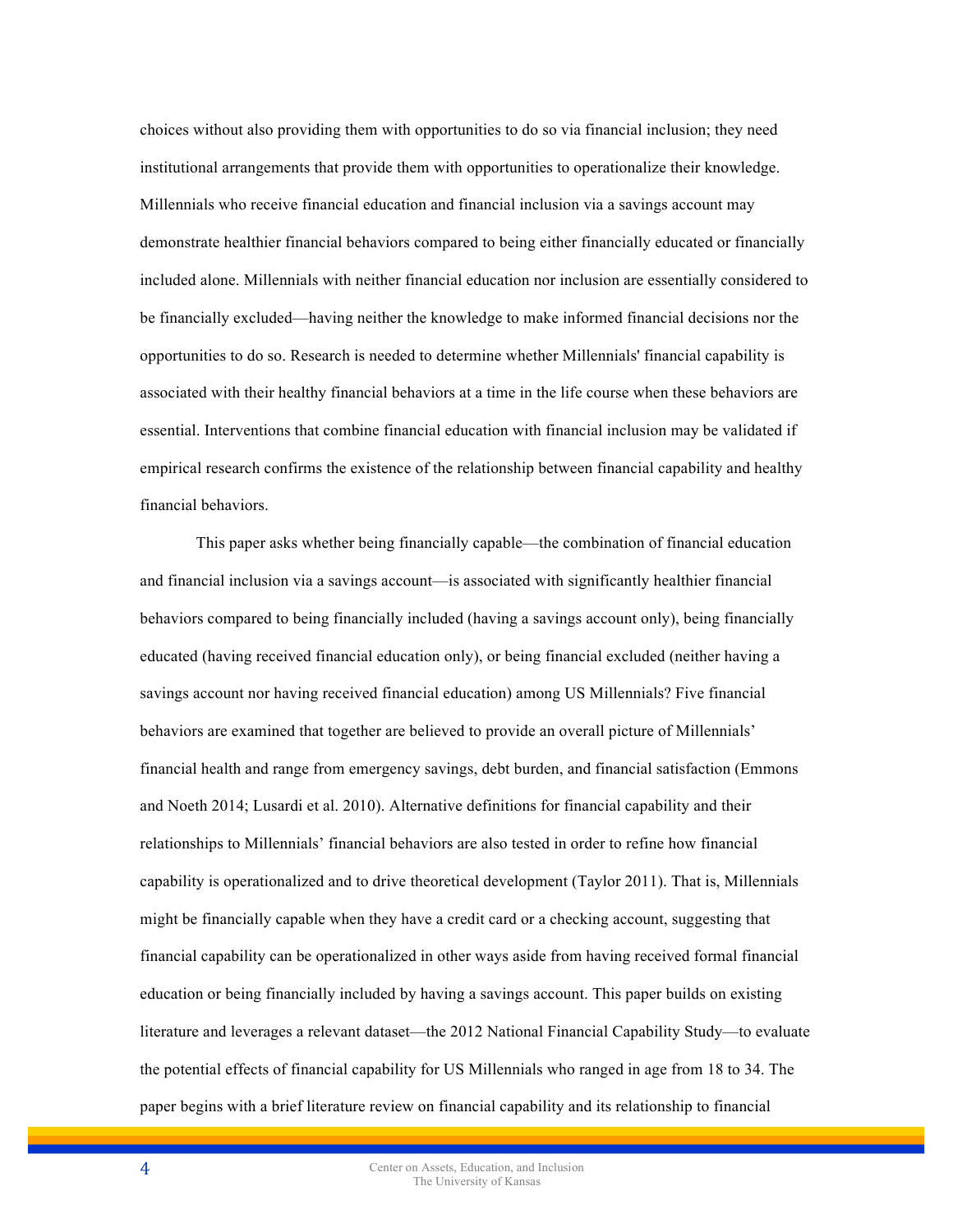behaviors, followed by a presentation of the methods and results. The paper concludes by discussing the findings and considerations for policy.

# **Literature Review: Does Financial Capability Help Shape Behavior?**

Research has begun to test the relationship between financial capability and financial behaviors, most of which evaluates behaviors like saving and accumulating assets. Much of this research has come from savings programs that typically require financial education and automatically open savings accounts for participants, incentivizing accounts with initial deposits or matches on any additional monies deposited (Schreiner and Sherraden 2007). For example, financial capability has been found to relate to participants' total savings accumulation in a program that opened tax-benefitted accounts with initial deposits and match incentives and simultaneously required participation in financial education (Mason et al. 2010). In another savings program, up to 10 hours of financial education have been associated with participants' greater savings accumulation (Schreiner and Sherraden 2007). International evidence has suggested that the combination of financial education and inclusion was not necessary for improving knowledge and behavior (Jamison, Karlan, and Zinman 2014); instead, similar outcomes could have been achieved by replacing education with inclusion or vice versa. Qualitative studies with participants in savings programs have indicated that the combination of financial education and savings accounts helped with the development of healthier financial behaviors like developing a saving habit and accumulating savings (Scanlon et al. 2009; M.S. Sherraden and McBride 2010; Wheeler-Brooks and Scanlon 2009); although, it is unclear whether participants' positive perceptions of their behaviors have always been directly attributable to the simultaneous offering of financial education and savings accounts (M.S. Sherraden 2013). Despite emerging evidence for a relationship between financial capability and financial behaviors, the majority of research has explored the independent effects of having received financial education or owning savings accounts—that is, separately measuring the effects of being financially educated or financially included. The following research reviews these independent effects.

# **Financial Education**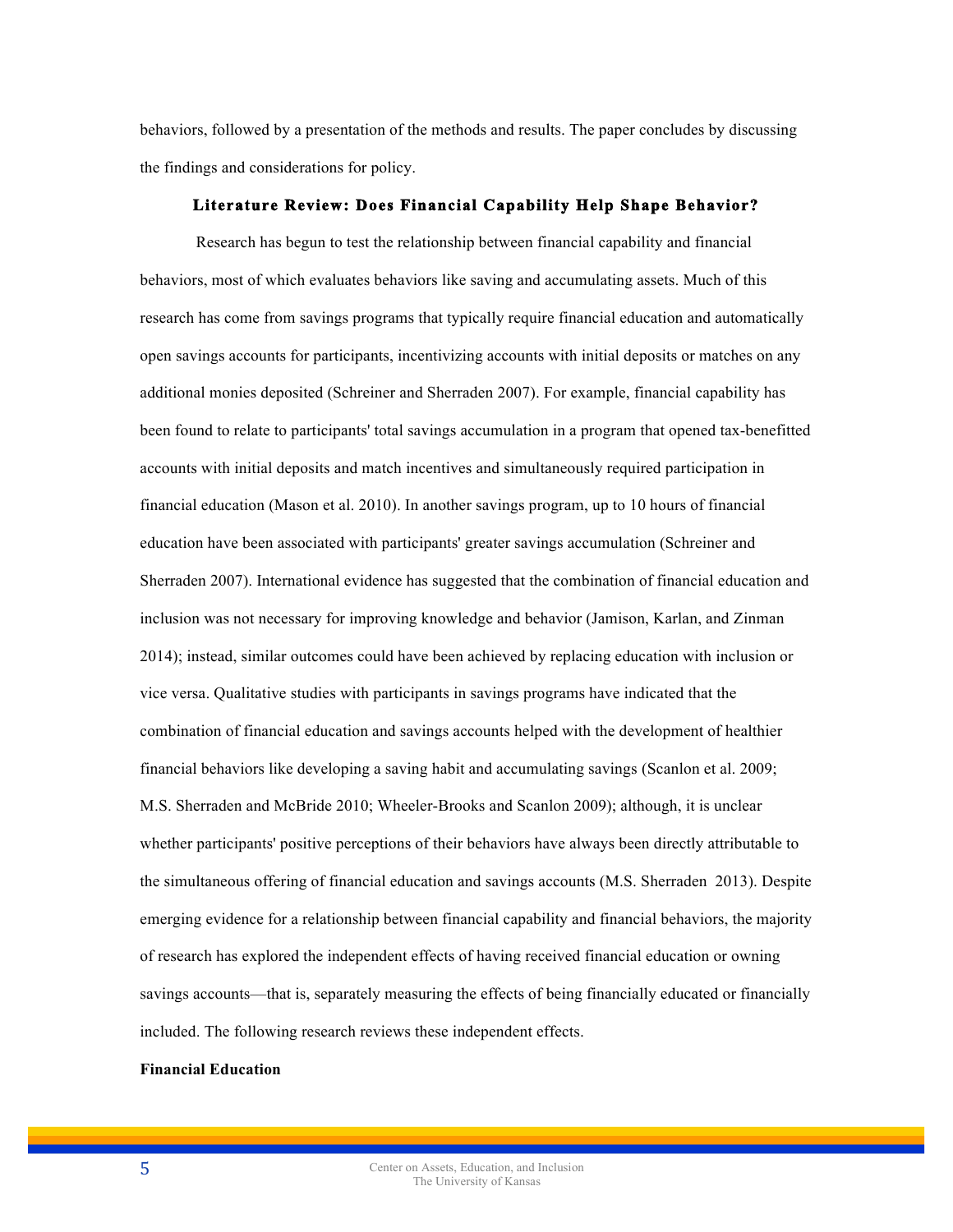Financial education that is delivered through workshops, seminars, trainings, and counseling and planning sessions has encompassed a range of efforts, including financial education in public school curriculum and in workplace counseling (Bernheim and Garrett 2003; Bernheim et al. 2001; Totenhagen et al. 2014; Urban et al. 2015). The evidence has been mixed regarding the effects of financial education on financial behaviors, independent of opportunities for experiential learning (Fox et al. 2005; Xiao et al. 2014). Surveys involving nationally representative samples of young adults have indicated that financial knowledge scores remained relatively stable over the last 10 years despite growing state and national efforts to incorporate financial education into public school curriculum (Mandell 2008). This suggests that little progress has been made in improving young adults' financial knowledge via financial education—Millennials may be no better off in terms of their financial knowledge or, at the very least, these efforts have not yet been descriptively reflected in annual scores on these surveys. Taking an instrumental variable approach to evaluate the effects of state financial education mandates, one study has found that those who grew up in states with mandated financial education in high school exhibited healthier saving behaviors in adulthood than those who grew up in states without such a mandate (Bernheim et al. 2001). Similarly, young adults have reported better credit scores and lower delinquency rates when they lived in states whose mandated high school financial education followed standardized and required curriculum (Urban et al. 2015). Though, an analysis exploiting several nationally representative, longitudinal datasets has found no significant effect of state mandates on credit scores, credit card delinquency, bankruptcy, or foreclosure (Cole, Paulson, and Shastry 2014); instead, math proficiency was a determinant of these financial behaviors. A recent meta-analysis of 201 studies that employed and tested financial education has suggested that any positive effects on financial behaviors were negligible and disintegrated over time (Fernandes et al. 2014); however, the authors have contended that 'just-in-time' financial education—education delivered immediately preceding or concurrently with a related and specific financial decision or behavior—proved worthy of investigation. The recommendation for 'just-in-time' education that is tied to financial decisions or behaviors substantiates financial capability, where young adults have opportunities to act on the knowledge they have learned.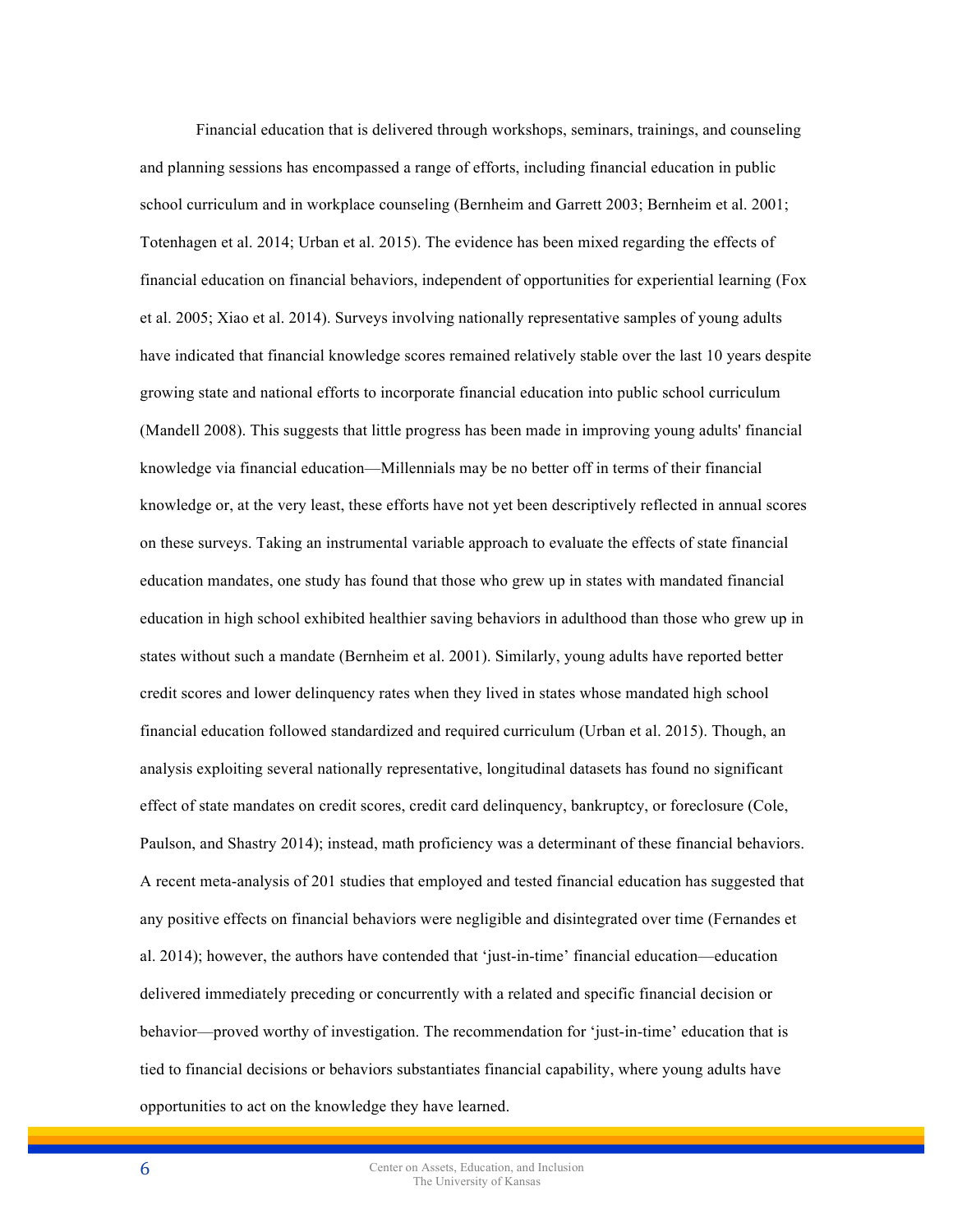## **Financial Inclusion**

A savings account is one example of a financial product that provides opportunities to act on financial knowledge and is often an indicator of financial inclusion; that is, whether or not institutional arrangements provide young adults with access to mainstream financial products and services (Federal Deposit Insurance Corporation [FDIC] 2014). Savings accounts can be held at mainstream financial institutions or opened within the context of savings programs where participants receive incentives and supports to save (Friedline and Elliott 2013; Mason et al. 2010; Schreiner and Sherraden 2007). Research has consistently found significant relationships between savings accounts and healthy financial behaviors, particularly with saving and asset accumulation (Friedline, Johnson, and Hughes 2014; Friedline and Rauktis 2014; Grinstein-Weiss et al. 2013; Schreiner and Sherraden 2007; Wiedrich et al. 2014). Research from a randomized evaluation of a savings program sans financial education has found that participants who received accounts accumulated significantly more savings compared to those who did not receive accounts (Nam et al. 2013). Outside the context of savings programs, research has found that young adults were more likely to maintain relationships with mainstream banking institutions, accumulate savings, and diversify their asset portfolios when they had savings accounts in mainstream financial institutions earlier in life compared to those who did not have accounts (Friedline and Elliott 2013; Friedline, Elliott, and Nam 2011; Friedline, Johnson, and Hughes 2014; Friedline and Song 2013). While savings accounts at mainstream financial institutions are not necessarily accessible or affordable to young adults given average initial deposits of \$25 or \$50, minimum balance requirements of \$300, and monthly service and withdrawal limit fees ranging from \$1 to \$15 (Friedline 2013), ownership of these accounts has appeared to be associated with healthy financial behaviors. From this perspective, being financially included may contribute to healthy financial behavior.

#### **The Roles of Individuals and Institutions within Financial Capability**

Financial capability goes beyond explaining Millennials' financial behaviors—and their subsequent financial states of fragility or stability—as purely the result of individual decision making or being better educated. M. S. Sherraden (2013) writes, "...financial capability does not reside solely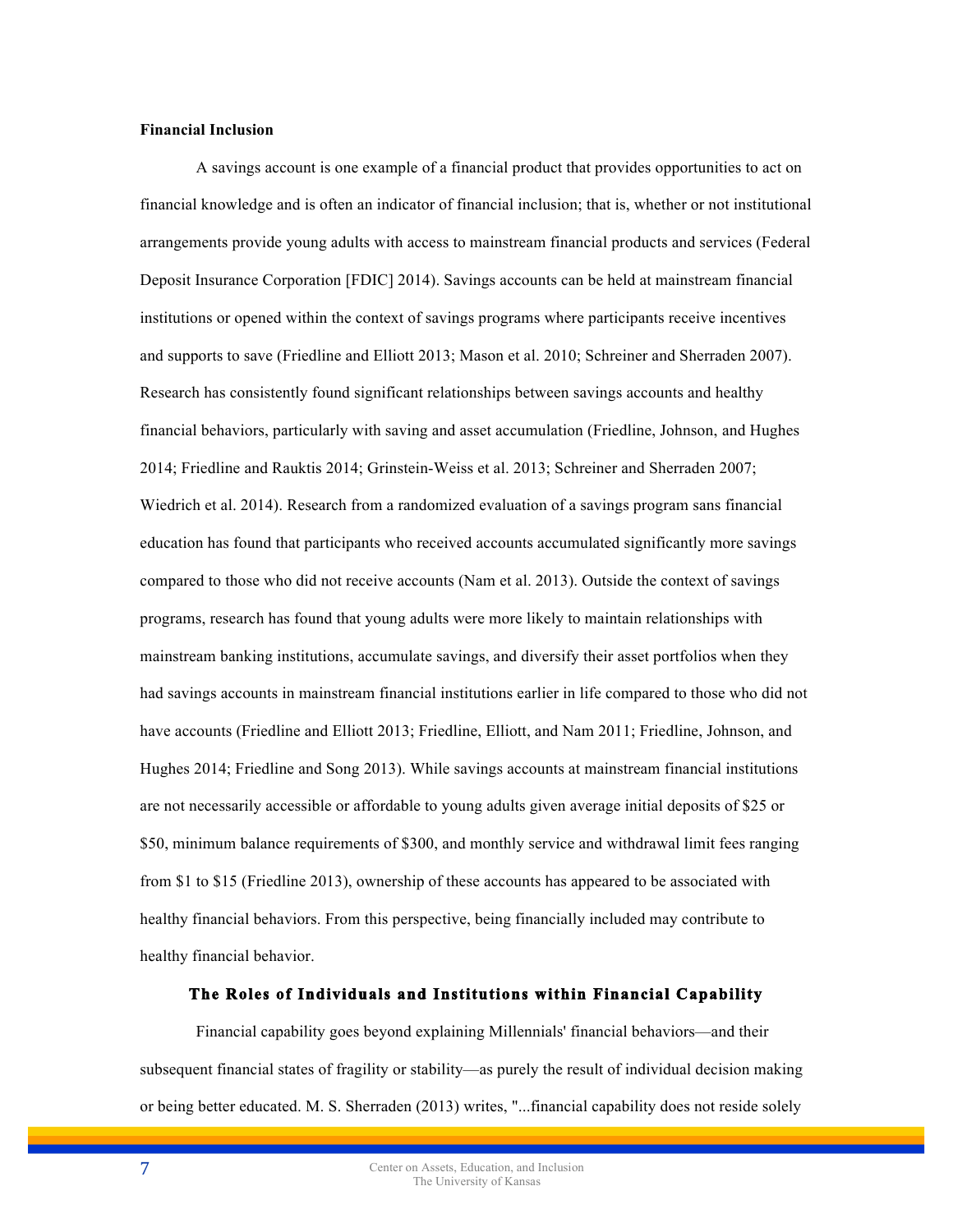within the individual. Instead, it captures a relationship between individuals and their social reality; financial capability depends on what is possible for people living in a particular society" (p. 4). From this perspective, the institutional arrangements under which Millennials operate shape their financial capability and their behaviors. Part of shaping Millennials' financial capability and behaviors, then, includes shaping their institutional arrangements.

Take for example the Millennial who was raised in a family that did not own a savings account nor discuss finances, simultaneously growing up in a community with scant access to mainstream financial institutions like banks or credit unions. Similarly, consider the Millennial who came of age during an economic recession that questioned the sovereignty and legitimacy of mainstream financial institutions for achieving their desired financial outcomes (Mills and Monson 2013; Owens and Cook 2013). These institutional arrangements undoubtedly play roles in the financial capability and behaviors exhibited in young adulthood (Grinstein-Weiss et al. 2011). In fact, despite theoretical support for the importance of financial knowledge transmission within the family (Gudmunson and Danes 2011; John 1999; Kim et al. 2011; Shim et al. 2010), the family remains an inadequate institution for transferring financial capability to subsequent generations because families are so unequally capacitated in terms of their own knowledge and opportunities (Friedline and Rauktis 2014). Likewise, communities without geographic access to mainstream banks and credit unions (and even other, basic institutions like quality public education, health care, or public transportation)—or an economic recession that engenders distrust of mainstream banks and credit unions—may lack the institutional arrangements to provide Millennials with opportunities for healthy financial behaviors (Friedline and Rauktis 2014). Even still, mainstream financial institutions whose financial products are not affordable and easily accessible due to hidden and high initial deposits, minimum balances, and maintenance fees may discourage Millennials from owning savings accounts in these institutions (Chan 2011).

Simply educating Millennials about the potential pitfalls of using alternative financial services does little good if they do not have any other financial products to use instead, they do not qualify for opening financial products like savings accounts at mainstream banks or credit unions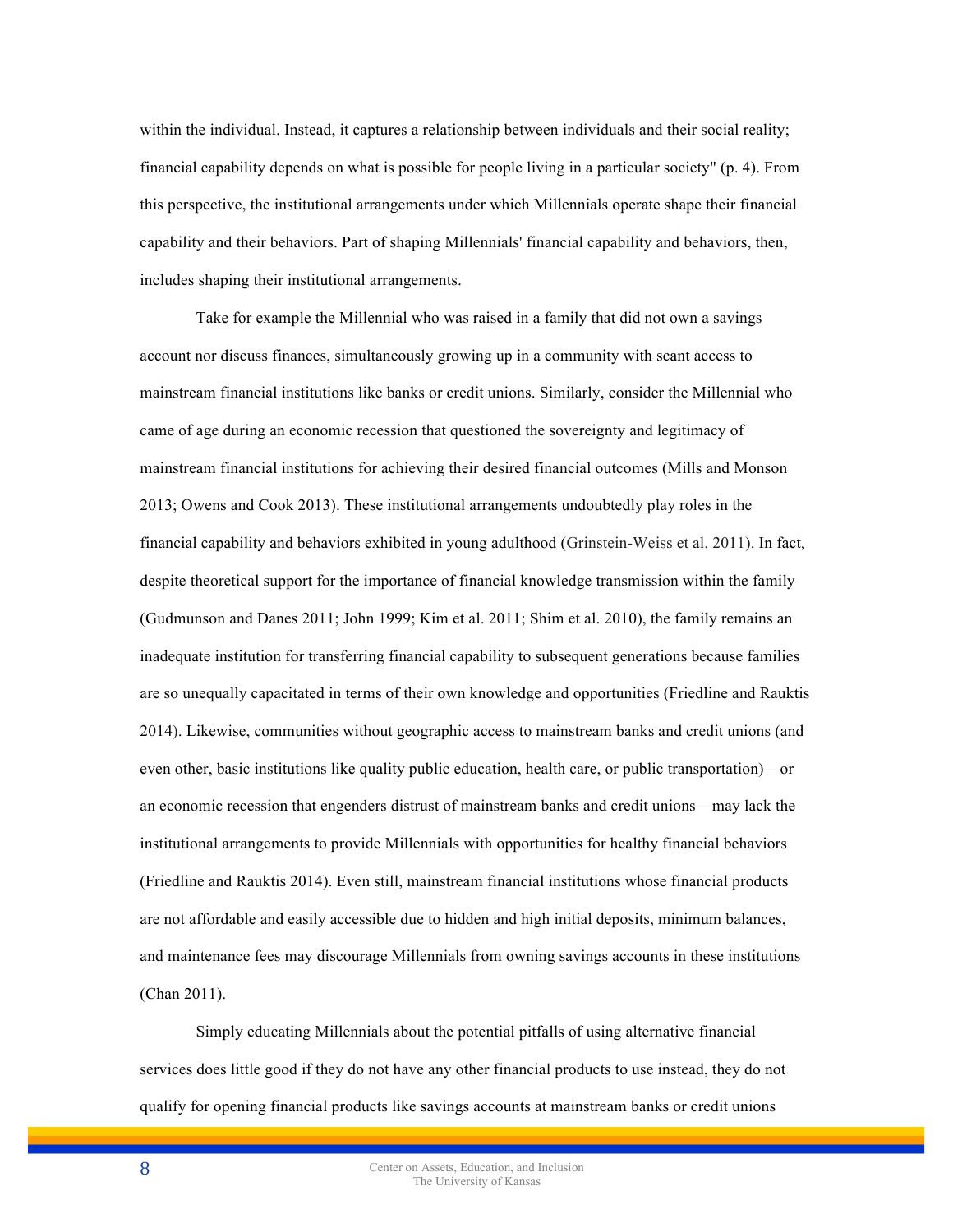(perhaps due to inadequate funds to afford minimum balances or poor credit histories), they do not have geographic access to mainstream banks or credit unions in their community, or the macroeconomic context causes skepticism about the use of financial products at the mainstream banks and credit unions that are available to them. Despite individual Millennials' best intentions to avoid using alternative financial services and opting for healthier financial behaviors, their institutional arrangements may not provide them with opportunities to do so. Financial education may do little good without also being financially included—having affordable and accessible savings accounts to put that knowledge into practice. Thus, while this paper explores individual Millennials' financial behaviors, financial capability is as much of an institutional approach to improving these behaviors as it is an individual one.

#### **Research Question**

Additional research is needed to test the emerging yet positive effects of financial capability on financial behaviors, particularly among Millennials whose are in the midst of complex financial decisions and uncertain macroeconomic times. Moreover, additional research can extend previous findings by moving from testing financial capability's effects on behaviors like saving and accumulating assets to testing the effects on a range of behaviors like using alternative financial services or saving for emergencies. Along these lines, this paper asks whether being financially capable—having a combination of a savings account and financial education—is associated with Millennials' financial behaviors including being financially fragile, saving for emergencies, using alternative financial services, carrying too much debt, and being satisfied with their financial condition. Financial capability is compared to financial inclusion, financial education, and financial exclusion. This paper also asks whether alternative definitions for financial capability similarly relate to Millennials' financial behaviors. Financial products like having a checking account, credit card, or ever having a bank account are proxies for financial inclusion and are tested as alternatives to a savings account in the operationalization of financial capability. These financial products are chosen as proxies because they are similar to a savings account in terms how they are accessed and used (Xiao and Anderson 1997). Being financially literate—demonstrating competency on questions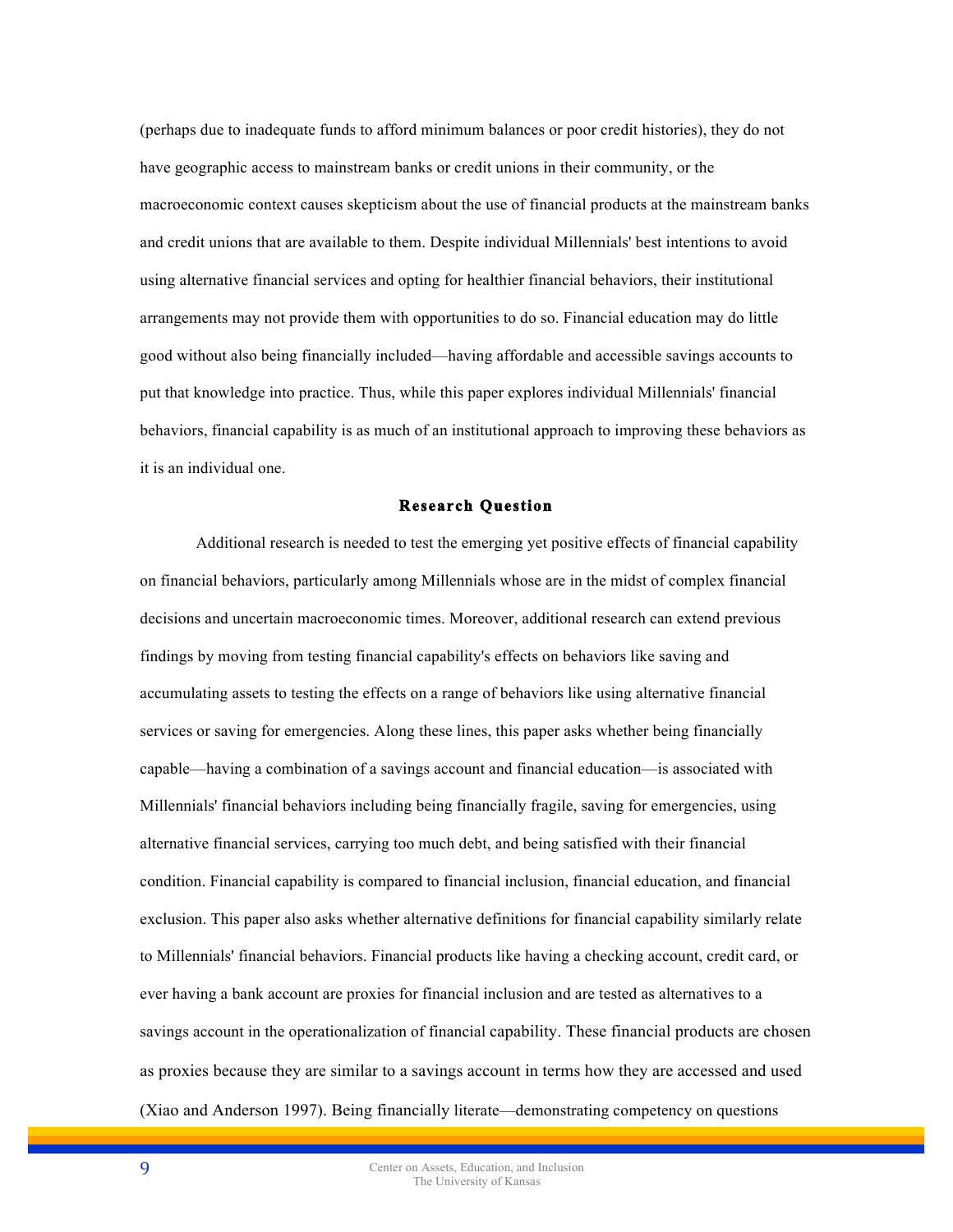about interest rates and savings—is a proxy for financial knowledge gained through means other than having received formal financial education.

# **Methods**

#### **Data**

The 2012 National Financial Capability Study was commissioned by the FINRA Investor Education Foundation and was completed online by a sample of 25,509 adults in the United States between July and October 2012, which was nationally representative when population weights were applied. Lusardi (2011) has provided a detailed description of the NFCS and the data can be freely downloaded from the FINRA Investor Education website. Although the NFCS was cross-sectional and causal interpretations of findings produced from the observational data would be ill-advised, the NFCS was one of the few data sets asking detailed questions about financial capability. The NFCS was designed for the express purpose of studying various aspects of financial capability within the population, asking questions that explored financial knowledge, use of financial products and services, and perceptions of financial fragility. Specific questions explored savings, financial education, and financial behaviors. In fact, the NFCS was one of the few datasets to ask questions about both savings *and* financial education. Thus, the NFCS was ideal for testing this study's research question.

#### **Variables**

*Financial behavior outcome variables*. Five self-reported outcomes served as proxies for Millennials' financial behavior. These outcomes included financial fragility defined as Millennials' certainty regarding their ability to acquire \$2,000 in an emergency (probably or certain  $= 1$  / probably not or certainly not  $= 0$ ), emergency savings defined as Millennials' use of emergency savings to prepare for unexpected expenses (yes  $= 1 / no = 0$ ), alternative finances defined as Millennials' use of title loans, payday lenders, tax refund advances, pawn shops, or rent-to-own stores (yes =  $1 /$  no = 0), debt burden defined as Millennials' indication of carrying too much debt (yes =  $1 /$  no = 0)<sup>2</sup>, and financial satisfaction defined as Millennials' satisfaction with their current financial condition (ranged from 1 to 10, with higher scores indicating greater satisfaction).

 $\overline{a}$ 

 $^2$  The original question in the 2012 NFCS asked the extent to which respondents agreed that they carried too much debt on a scale of 1 (strongly disagree) to 7 (strongly agree). Young adults were deemed to carry too much debt when they reported a 5 or higher on the scale.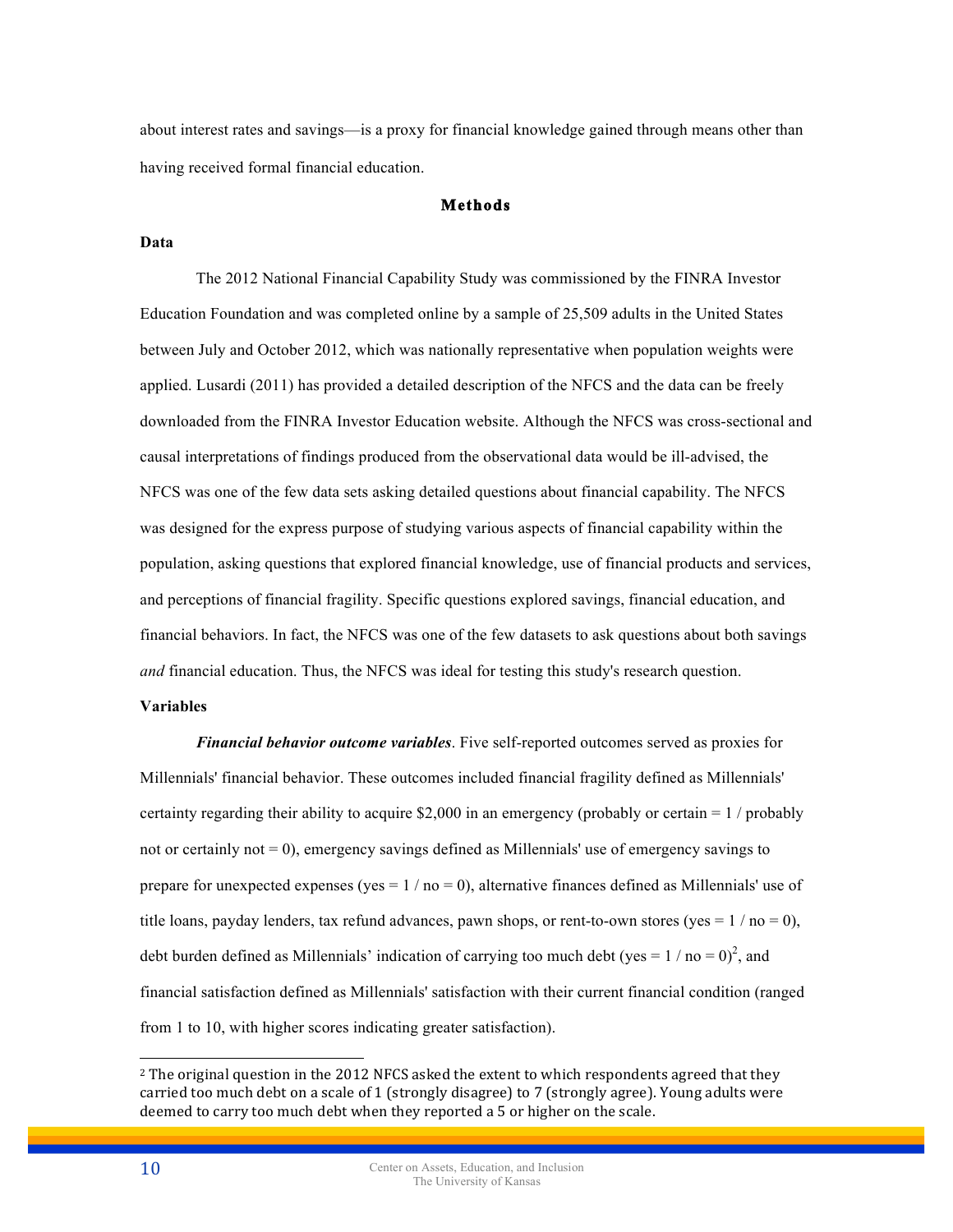*Variable of interest*. *Financial capability* was the variable of interest and was created by combining measures of savings account ownership and financial education. Millennials were asked whether their households had a savings account, money market, or certificate of deposit—interestbearing savings accounts held in mainstream financial institutions. They were also asked whether or not financial education was ever offered by their school, college, or workplace and whether or not they ever participated in that financial education.<sup>3</sup> Responses from these questions were combined to create the four-level financial capability variable (neither savings account nor financial education [financially excluded] = 0; financial education only = 1 [financially educated]; savings account only = 2 [financially included]; savings account and financial education [financially capable]  $=$  3).

Additional questions in the NFCS were used to conduct sensitivity analyses for alternative financial capability definitions. Millennials were asked whether their households had a credit card, checking account, and ever had a savings account. Millennials were also asked a series of questions about interest rates and inflation related to savings accounts and investments in stocks, which measured basic and important concepts related to their financial literacy (Lusardi et al. 2010). These additional questions were leveraged to test and refine variations of financial capability. Financial capability could be operationalized by replacing current savings account ownership with having a checking account or ever having a savings account. Similarly, having received financial education does not guarantee financial knowledge, and financial knowledge may be operationalized by Millennials' scores on financial literacy questions.

In addition to the four-level financial capability variable described above, the following fourlevel variables were created and tested as sensitivity analyses: savings account and financial literacy (neither savings account nor financially literate  $= 0$ ; financial literacy only  $= 1$ ; savings account only  $=$ 2; savings account and financial literacy  $= 3$ ), ever having a bank account and financial education (neither bank account nor financial education = 0; financial education only = 1; ever had a bank account only  $= 2$ ; ever had a bank account and financial education  $= 3$ ), checking account and

<sup>&</sup>lt;sup>3</sup> The correlation between financial education and a savings account, while significant at  $p < .05$ , was .13. From this perspective 87% of the relationship between the variables was explained by other factors.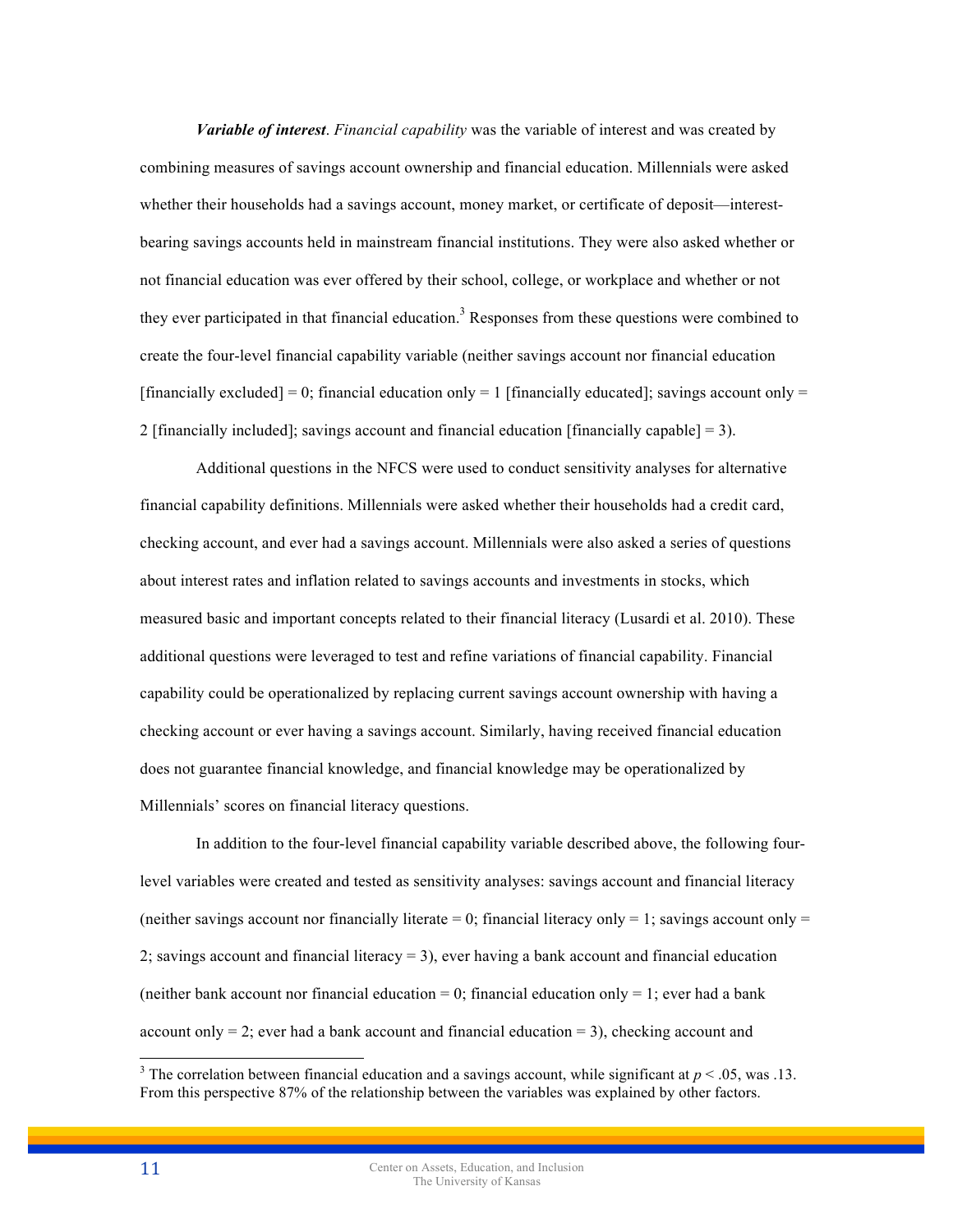financial education (neither checking account nor financial education  $= 0$ ; financial education only  $=$ 1; checking account only  $= 2$ ; checking account and financial education  $= 3$ ), credit card and financial education (neither credit card nor financial education = 0; financial education only = 1; credit card only = 2; credit card and financial education = 3).

*Demographic control variables*. Demographic variables previously found to have associations with savings, financial education, or financial behaviors were controlled for in the study (Fernandes et al. 2014; M.S. Sherraden 2013). These variables were recoded from the original questions and included race (white =  $1 /$  nonwhite = 0), gender (male =  $1 /$  female = 0), number of dependents (children; ranged from 0 to 4 or more), marital status (married  $= 1 / not married = 0$ ), employment status (employed  $= 2 /$  full-time student  $= 1 /$  unemployed  $= 0$ ), education level (college degree or more  $= 2 /$  some college  $= 1 /$  high school diploma or less  $= 0$ ), household income (ranged in eight categories from  $\leq$  \$15,000 to  $\geq$  \$150,000), welfare receipt (received government assistance = 1 / did not receive government assistance = 0), geographic region (west =  $3/$  south =  $2/$  midwest =  $1/$ northeast = 0), and home ownership (owns home =  $1 /$  does not own home = 0).

#### **Sample**

The study sample included 6,865 Millennials ages 18 to 34. Approximately 53% of Millennials were white, with the remainder representing nonwhite Millennials. While the 2012 NFCS data was intended to represent a national sample, the racial composition indicated that the data may not have been representative in this way. Almost equal percentages of Millennials were male (49%) and female (51%) and just over one third reported being married (36%). A majority of Millennials were employed (57%) and over one quarter (28%) were unemployed. The remainder (15%) reported full-time college student status that superseded any potential reporting of being employed or unemployed. Their average household income ranged somewhere between \$15,000 and \$35,000. Nineteen percent reported being financially capable by owning a savings account and having received financial education. Almost half reported being financially included by owning a savings account only and 6% reported being financially educated by having received financial education only. Just over one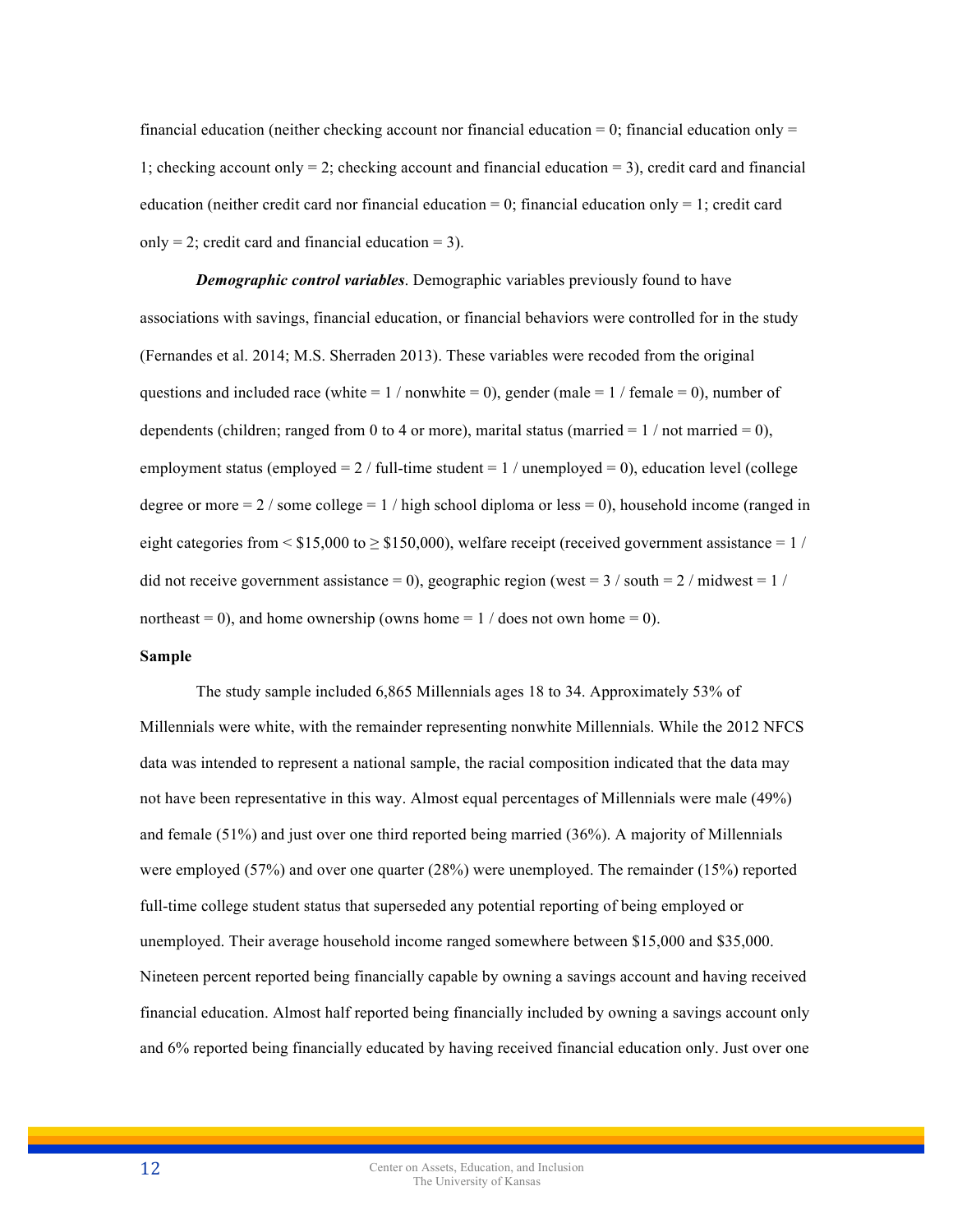quarter (27%) of Millennials reported being financially excluded—neither owning a savings account nor having received financial education. Additional sample characteristics are available in Table 1.

[Insert Table 1 about here]

#### **Analysis Plan**

*Missing data.* The first step was to complete missing data. Multiple imputation has been recognized as a preferred method for estimating and completing missing data (Little and Rubin 2002). After determining that each variable had less than 20% missing data (thus, the extent of missing data was suitable for imputation) and meeting the assumption that data was missing at random, the Markov Chain Monte Carlo (MCMC) method was used to create five completed, or imputed, data sets with no missingness (Saunders et al. 2006; Schafer and Graham 2002). Using STATA code *xi mim*:, the results were then pooled across the five imputed data sets to reduce bias in the estimations of parametric statistics (Saunders et al. 2006).

*Propensity score dosages.* In the second step, propensity score weighting was conducted with multi-treatments/dosages. Dosages were useful because they all allowed for testing degrees of exposure to different aspects of financial capability and their relationships to Millennials' financial behaviors. Dosages balanced selection bias between those Millennials, for example, who were exposed to having savings accounts and those who were not based on known covariates (Guo and Fraser 2010; Imbens 2000). Specifically, the sample was checked for covariate balance on the fourlevel financial capability variable. Next, a multinomial logit regression was estimated predicting multi-group membership using the independent variables found to be significant in the covariate balance checks (Guo and Fraser, 2010). The resulting coefficient estimates were used to calculate propensity scores for each group. The inverse of that probability was used to create the propensity score weight to test the effects of the dosages (the average treatment-effect-for-the-treated weight [ATT weight]). This process was repeated for each financial capability variable that was tested (i.e., savings account and financial education, savings account and financial literacy, ever had a bank account and financial education, checking account and financial education, credit card and financial education). The effectiveness of the propensity score weight was evaluated by visually checking the distributions of the propensity scores across the four-level financial capability variable before and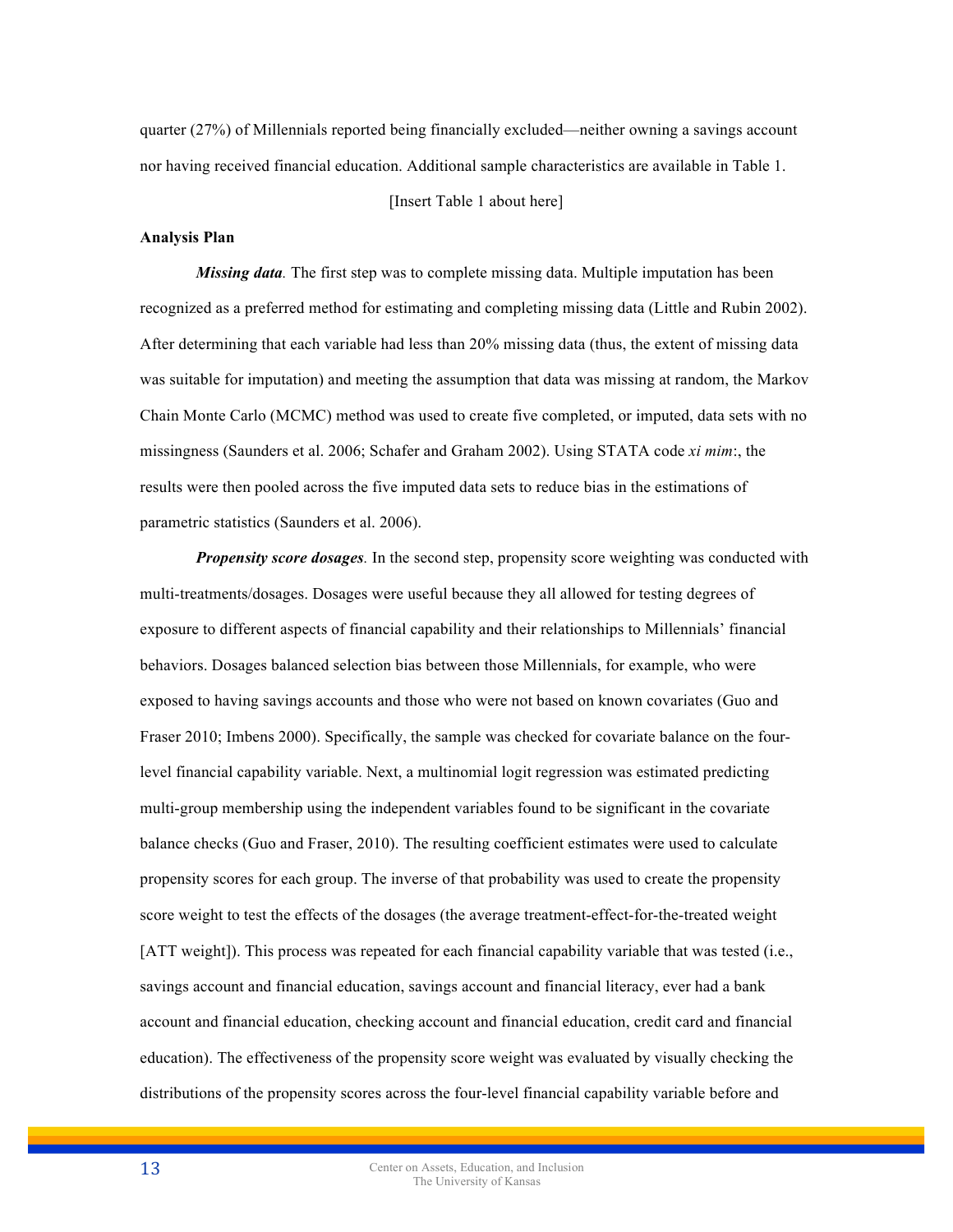after weighting, what is referred to as the area of common support (Guo  $\&$  Fraser, 2010). This evaluation determined that there was sufficient overlap of propensity scores, the results of which are available from the first author upon request.

*Covariate balance checks*. In the third step, covariate balance was tested after applying the propensity score weight. Multinomial logit regression was used to check for covariate balance with financial capability as the dependent variable (Guo and Fraser 2010). The reference group for balance checks was being financially excluded, since this was the primary comparison with which the research question was concerned. This process was also repeated for each financial capability variable that was tested. Results from covariate balance checks indicated that data was better balanced and observed bias was reduced when propensity score weighted; however, education level and employment status remained significant. These variables were only significant among Millennials who were financially included and financially educated. Thus, any significant associations between Millennials' education level and employment status and their financial behaviors should be interpreted with caution. To conserve space, results from covariate balance checks are not reported in the text and are available from the authors upon request.

*Regression*. The final step was to use regression as the primary analytic tool to assess statistical significance for the overall relationship between financial capability and Millennials' financial behaviors. Logistic regression was used to predict Millennials' financial fragility, emergency savings, alternative financial services, and debt burden. STATA calculated the maximum likelihood estimates necessary for conducting logistic regression (Kutner, Nachtsheim, Neter, & Li, 2005; Long, 1997). Measures of predictive accuracy for logistic regression results are provided through the McFadden's pseudo  $R^2$  (not equivalent to the variance explained in multiple regression model, but closer to 1 is also positive). Odds ratios (OR) are reported for easier interpretation and as a measure of effect size. Multiple regression was used to predict Millennials' financial satisfaction, a continuous outcome where higher numbers represented greater satisfaction. The  $R^2$  is used to provide a measure of predictive accuracy. Regression analyses were repeated for each financial capability variable that was tested. In the results Tables 3 through 5, the comparison group for financial capability is being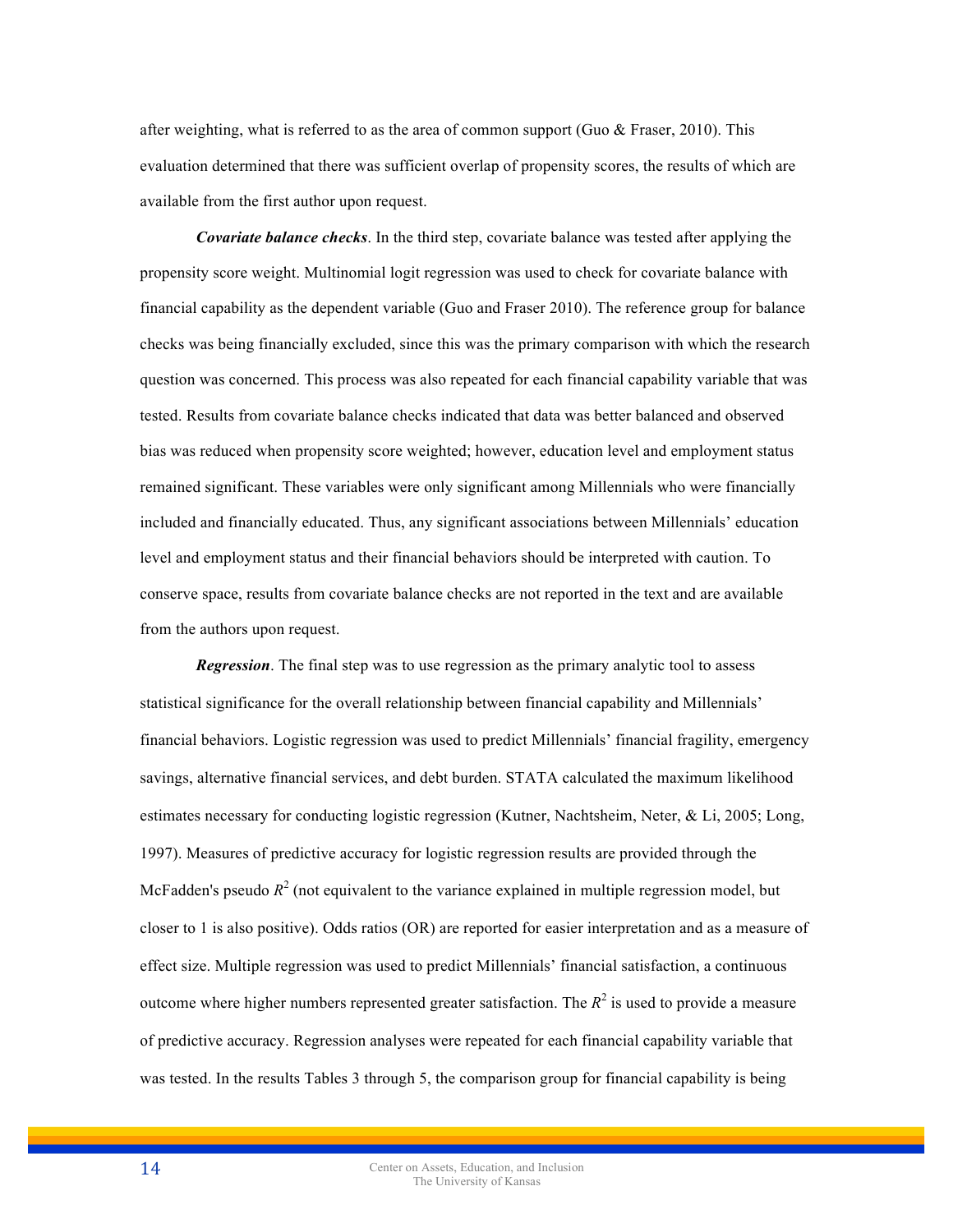financially excluded; however, comparison groups were rotated to compare financial capability to financial inclusion and financial education. These results are reported in the tables' footnotes.

# **Results**

The results from testing the associations between Millennials' financial capability and their financial behaviors are presented first, followed by a summary of the results from testing alternative definitions to financial capability. Descriptive information is available in Table 2 and regression results are available in Tables 3 through 5. Results from the alternative definitions of financial capability are reported within the sections for each behavior and are presented in Table 6. A summary of these results is reported in Table 7.

#### **Associations between Financial Capability and Financial Behaviors**

*Financial fragility.* Descriptively speaking (Table 2), roughly half of Millennials (48%) reported being certain or probably certain that they could come up with \$2,000 if faced with an unexpected expense. Those who earned a high school diploma or less, lived in households with incomes below \$35,000, did not own homes, and who only received financial education were the least certain about their ability to locate \$2,000, suggesting that they were the most financially fragile.

Logistic regression results for financial fragility can be found in Table 3, Model 1. Compared to their counterparts, Millennials who were male, married, had a college degree or more, and owned their homes were significantly more likely to report being certain or probably certain they could find \$2,000 should an unexpected expense arise. Having more dependents was associated with being significantly less likely  $(p < .10)$  to report being certain or probably certain they could find \$2,000, indicating having more dependents was associated with greater financially fragility.

Being financially capable was associated with a 176% increase in the likelihood of affording \$2,000 for unexpected expenses. Being financially included was associated with a 123% increase and being financially educated was associated with a 40% increase in the likelihood of affording \$2,000 for unexpected expenses, compared to being financially excluded. The relationship between financial capability and financial fragility remained significant even when the reference group was changed for comparison to financial inclusion or financial education.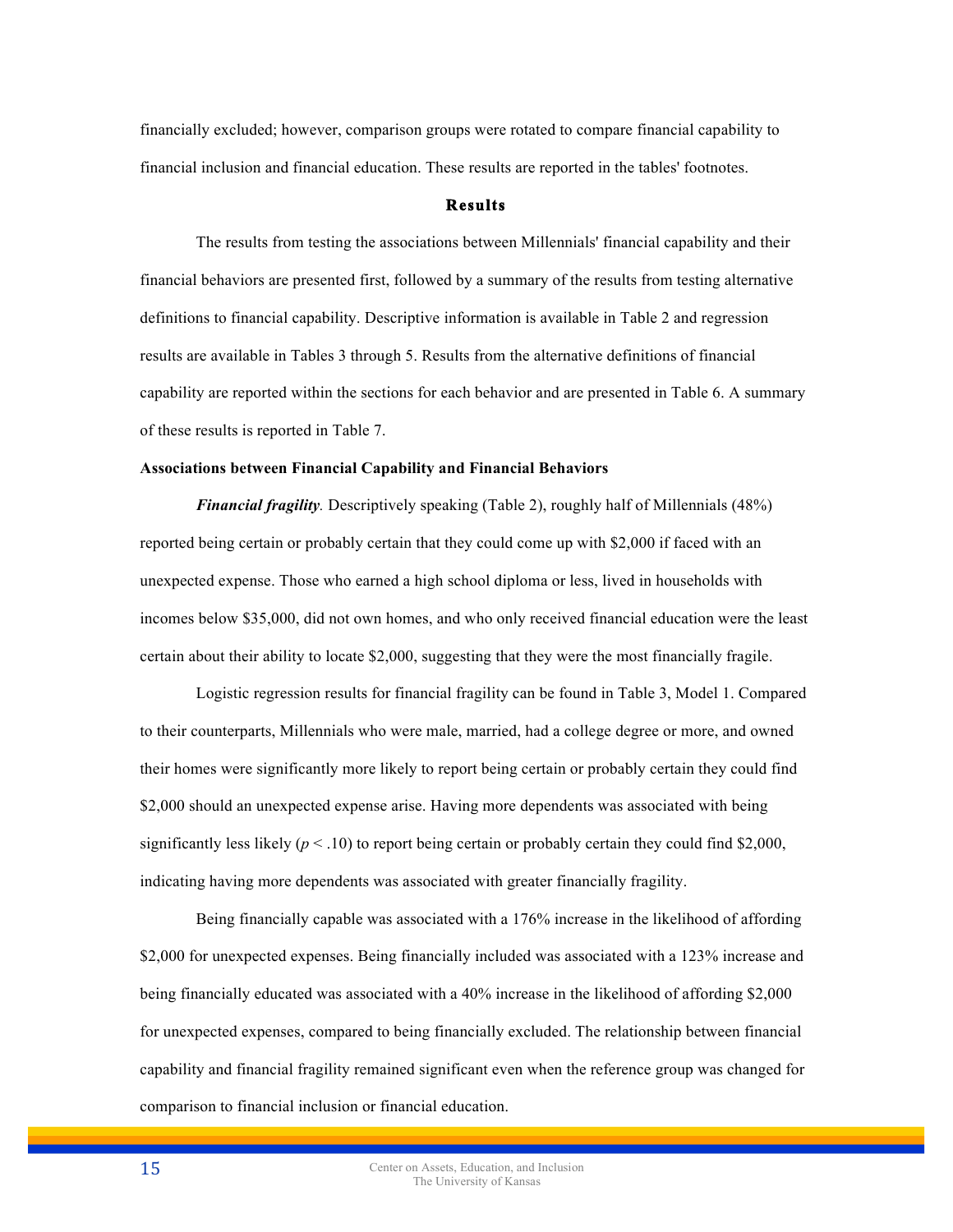Alternative definitions for financial capability were also tested (Table 6, Model 6). The combinations of a savings account and financial literacy and a credit card and financial education mirrored the aforementioned relationships between financial capability and Millennials' financial fragility. A checking account and financial education was also consistently related to Millennials' financial fragility; however, financial education only did not emerge as significantly related to financial fragility in this alternative definition as it did with the others. Financial capability defined as ever having a bank account and financial education were not significantly related to financial fragility.

*Emergency savings*. Only about 35% of all Millennials reported saving for emergencies (Table 2). Among Millennials with a college degree or more, 52% reported saving for emergencies compared to 34% and 24% respectively among Millennials with some college or a high school diploma or less. Among Millennials who were unemployed and who had household incomes below \$35,000, 20% and 23% saved for emergencies respectively.

Logistic regression results for emergency savings can be found in Table 3, Model 2. Compared to their counterparts, Millennials were more likely to save for emergencies when they were male, had a college degree or more, were either a full-time student or employed, had higher levels of household income, and owned their homes. Being white was associated with a decreased likelihood of having emergency savings compared to being nonwhite, as was having more dependents (children).

Being financially capable was associated with a 224% increase in the likelihood of saving for emergencies. Being financially included was associated with a 159% increase and being financially educated was associated with a 44% increase in the likelihood of saving for emergencies, compared to being financially excluded. The relationship between financial capability and emergency savings remained significant even when the reference group was changed to be compared to financial inclusion or financial education.

Alternative definitions for financial capability were tested as they related to Millennials' emergency savings (Table 6, Model 7). The combinations of a savings account and financial literacy, a checking account and financial education, and a credit card and financial education were mostly consistent with the aforementioned relationships between financial capability and emergency savings.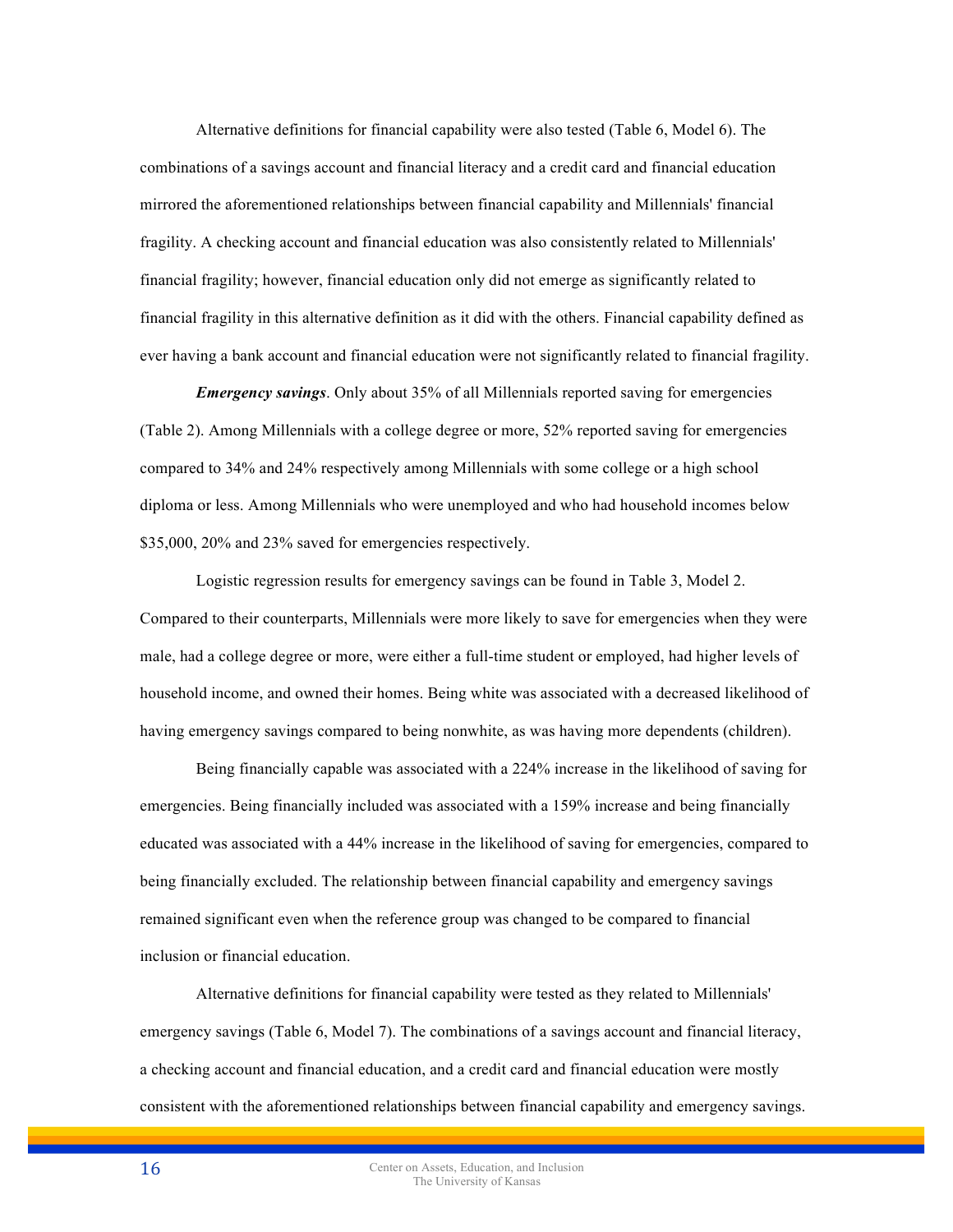Financial capability defined as ever having a bank account and financial education was not related to Millennials' emergency savings.

[Insert Table 2 about here]

[Insert Table 3 about here]

*Alternative financial services*. Almost half (44%) of Millennials reported using alternative financial services, defined as services like title loans, payday loans, and tax refund advances (Table 2). Among Millennials with at least one dependent (child), 57% reported using alternative financial services whereas only 33% of Millennials without any dependents reported using these services. Among Millennials with a high school diploma or less, 52% reported using alternative financial services. The highest percentage of alternative financial services use was among Millennials receiving government assistance—67% reported using alternative financial services compared to only 38% among Millennials not receiving government assistance.

Logistic regression results for Millennials' alternative financial services use can be found in Table 4, Model 3. Millennials' use of alternative financial services was positively associated with being male, having more dependents, being employed, receiving government assistance and living in the south  $(p < .10)$  compared to their counterparts. Being white, having some college education or a college degree or more, being a full-time student, and having higher household incomes were negatively associated with Millennials' use of alternative financial services.

Millennials' financial capability was negatively associated with using alternative financial services, as was their financial inclusion. Millennials' financial capability was associated with a 21% decrease in the likelihood of using alternative financial services. Millennials' financial inclusion was associated with a 26% decrease in the likelihood of using alternative financial services. Financial education was not significantly different from financial exclusion. The relationship between financial capability and alternative financial services use remained significant even when the reference group was changed to be compared to financial education; however, the comparison to financial inclusion was not significant. This suggested that Millennials' alternative financial services use was not significantly different when the financial capability was compared to financial inclusion.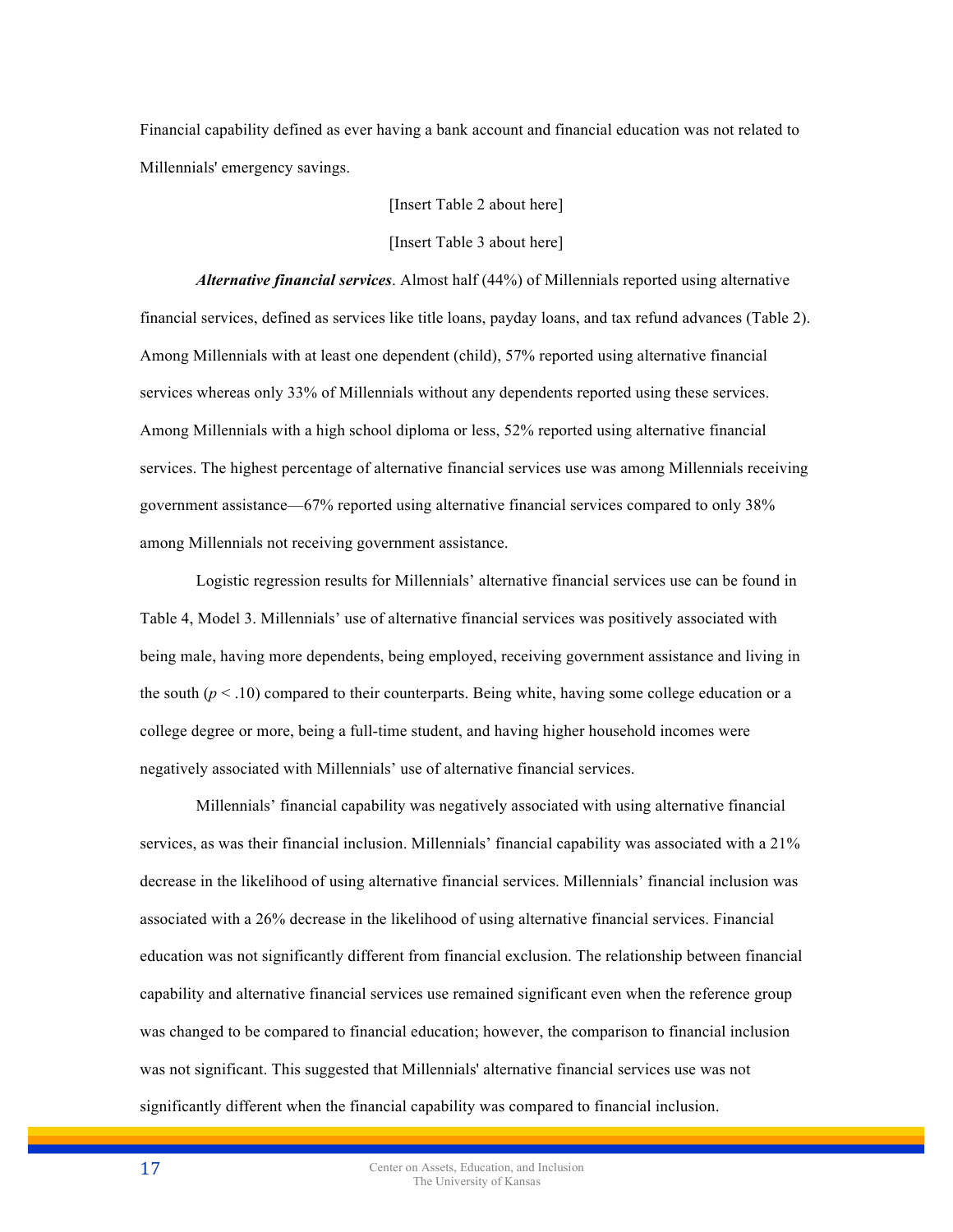Alternative definitions were tested as they related to Millennials' use of alternative financial services (Table 6, Model 8). The combinations of a savings account and financial literacy and a checking account and financial education were consistent with the aforementioned relationships between financial capability and alternative financial services use. The relationship of financial capability defined as the combination of a credit card and financial education to alternative financial services was not significant; however, having a credit card only was related to a reduced likelihood of alternative financial services use. Financial capability defined as ever having a bank account and financial education was not significantly related to alternative financial services use.

**Debt burden**. One third of Millennials (33%) reported that they carried too much debt (Table 2). Among Millennials with at least one dependent, 41% reported carrying too much debt compared to 25% among Millennials without any dependents. Among Millennials receiving government assistance, 46% reported carrying too much debt, compared to only 29% among those not receiving government assistance.

Logistic regression results for Millennials' debt burden can be found in Table 4, Model 4. Having more dependents, having some college and a college degree or more, being employed and receiving government assistance were associated with a greater likelihood of reporting carrying too much debt. Higher household incomes were associated with a decreased likelihood of reporting carrying too much debt.

Millennials' financial capability was negatively associated with carrying too much debt, as was having only a savings account. Millennials' financial capability was associated with a 30% decrease in the likelihood of carrying too much debt, compared to financial exclusion. Millennials' financial inclusion was associated with a 14% decrease in the likelihood of carrying too much debt, compared to financial exclusion. Financial education was not significantly different from financial exclusion. The relationship between financial capability and debt burden remained significant even when the reference group was changed to be compared to financial inclusion or financial education.

Alternative definitions for financial capability were tested as they related to Millennials' debt burden (Table 6, Model 9); however, no results from the alternative definitions mirrored those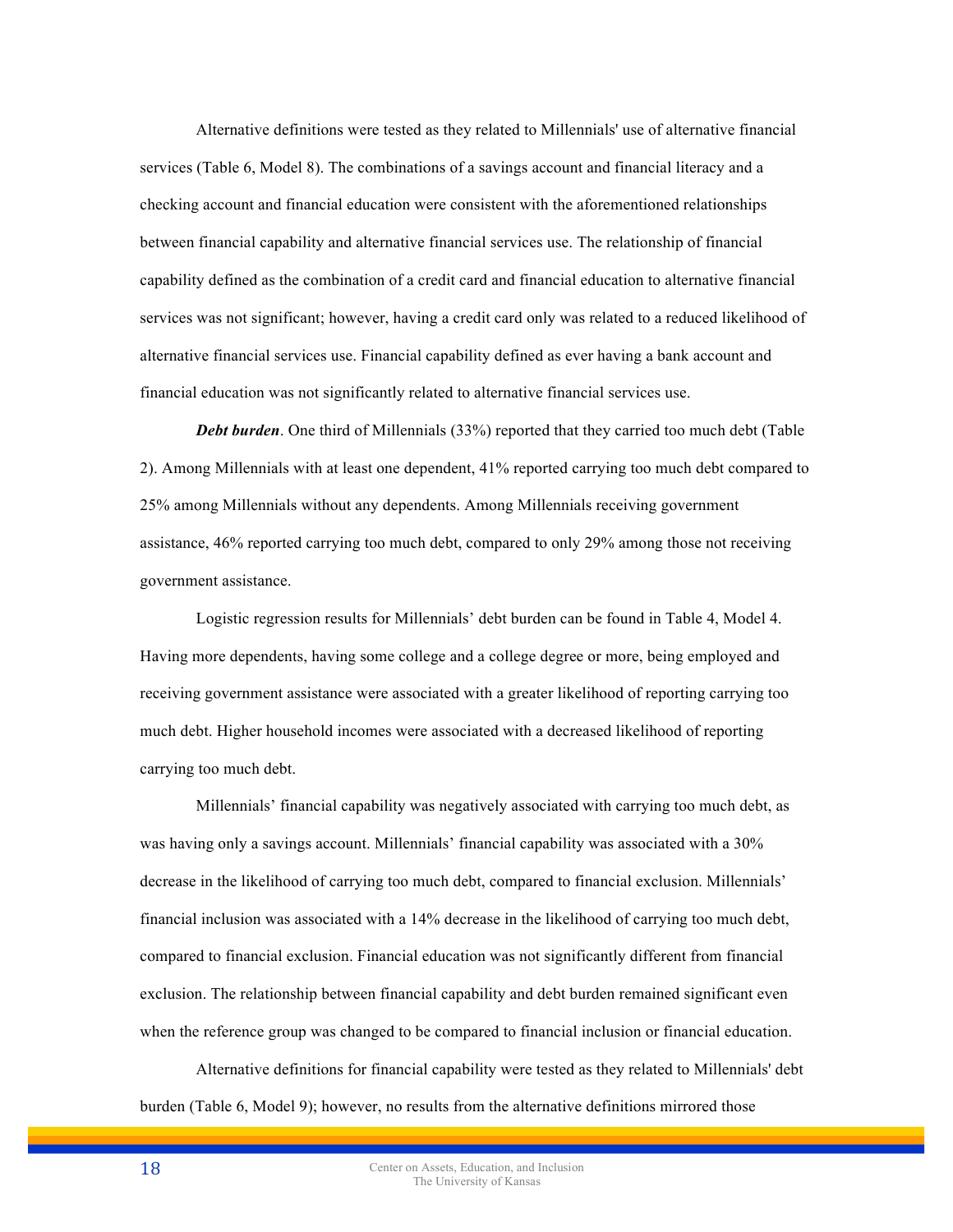described above. Most definitions were non-significant; however, financial capability defined as ever having a bank account and financial education was related to an increased likelihood of carrying too much debt.

#### [Insert Table 4 about here]

*Financial satisfaction*. On a scale ranging from 1 (not at all satisfied) to 10 (extremely satisfied), Millennials on average reported being satisfied with their financial condition at about a 5 (neither satisfied nor dissatisfied; Table 2). Millennials who were married  $(M = 5.555)$ , had a college degree or more ( $M = 5.997$ ), lived in households with incomes at or above \$35,000 ( $M = 5.909$ ), and who owned their homes  $(M = 6.316)$  reported higher than average financial satisfaction. Those with incomes below \$35,000 ( $M = 4.325$ ) and who were unemployed ( $M = 4.209$ ) reported some of the lowest average financial satisfaction scores.

Multiple regression results for Millennials' financial satisfaction can be found in Table 5, Model 5. Compared to their counterparts, being male, being married, being a full-time student or employed, having higher levels of household income, and owning their homes were associated with significantly higher financial satisfaction scores. Millennials who were white versus nonwhite, had more dependents, had some college education compared to a high school diploma or less, and were living in the west compared to northeast  $(p < .10)$  had significantly lower financial satisfaction scores.

Compared to financial exclusion, Millennials' financial capability was associated with significantly higher financial satisfaction scores, as was their financial inclusion. The relationship between financial capability and financial satisfaction remained significant even when the reference group was changed to be compared to financial inclusion or financial education.

Alternative definitions were tested as they related to Millennials' financial satisfaction (Table 6, Model 10). The combination of a credit card and financial education were consistent with the aforementioned relationships between financial capability and financial satisfaction. The relationship of financial capability defined as the combination of a savings and financial literacy indicated that a savings account only was related to increased satisfaction, while being only financially literate was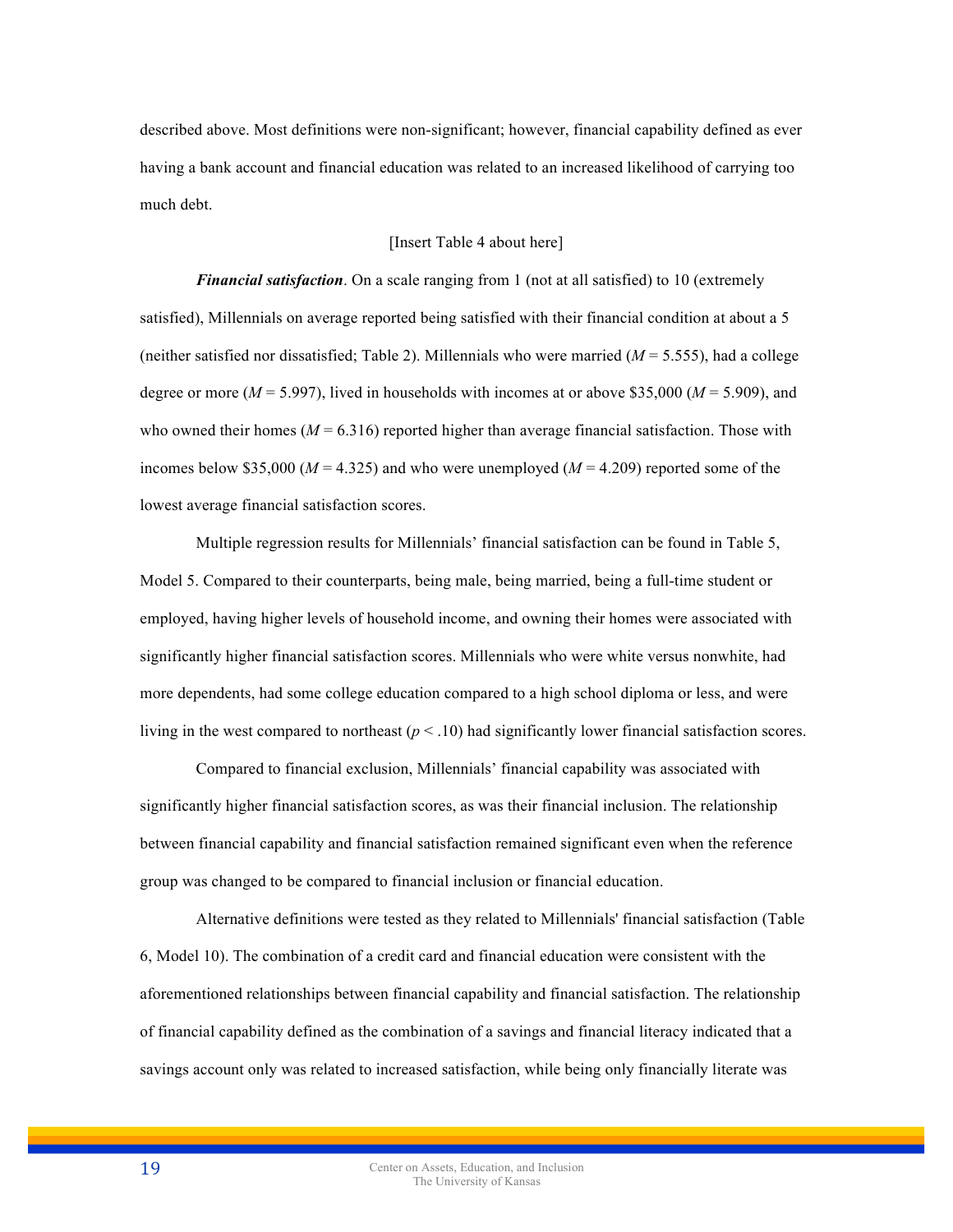related to decreased financial satisfaction. Ever having a bank account and having received financial education was negatively related to financial satisfaction.

[Insert Table 5 about here]

#### **Alternative Definitions of Financial Capability**

There may be other ways of being financially capable via financial knowledge and experiential opportunities beyond simply having received financial education or owning a savings account. Having a checking account, credit card, and ever having a bank account were tested as proxies for access to financial products aside from having a savings account. Being financially literate—demonstrating competency on questions about interest rates and savings—was tested as a proxy for financial knowledge gained through means other than having received formal financial education. Across all the models (Tables 6 and 7), having a checking account or credit card related similarly to young adults' financial fragility, emergency savings, and financial satisfaction when compared to operationalizing experiential opportunities as having a savings account. Ever having a bank account was inconsistently related to young adults' financial behaviors compared to these alternative definitions. Having received financial education and being financially literate had similar relationships to young adults' financial behaviors.

[Insert Table 6 about here]

[Insert Table 7 about here]

#### **Discussion**

Despite enthusiasm for interventions that promote financial capability and aim to improve financial behaviors, a limited number of studies test whether the combination of a savings account and financial education relates to the desired outcomes. This paper examines a key question of inquiry: whether or not Millennials' financial capability relates to significantly healthier financial behaviors. In addition, given the fairly nascent theoretical development, alternative definitions for financial capability are tested. These alternative definitions shed light on whether financial capability can be operationalized in ways other than a savings account and financial education to produce similar effects on young adults' financial behaviors. If confirmed empirically by future research, findings that are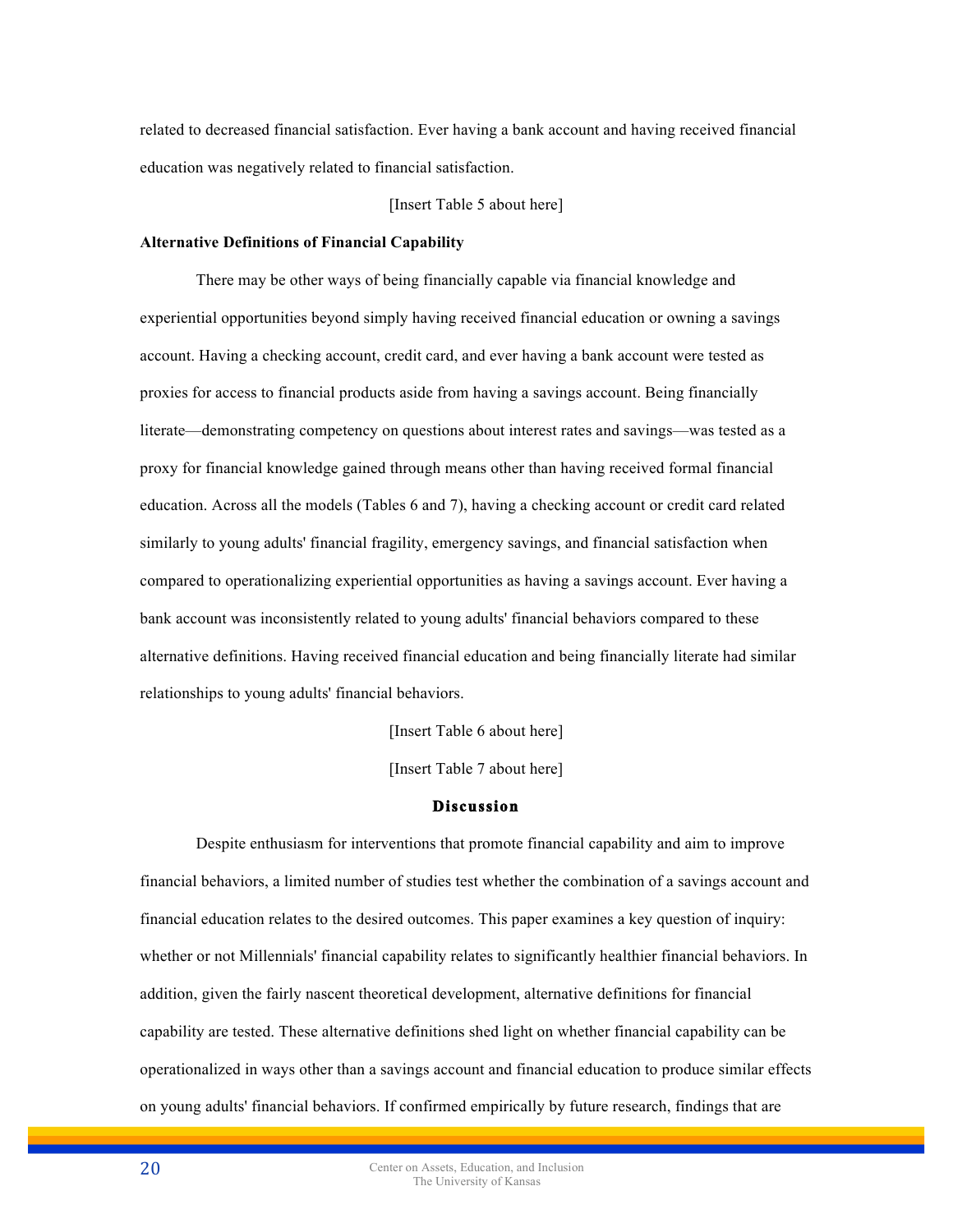supportive of financial capability may mean that access to a savings account combined with financial education can improve the chances of exhibiting healthier financial behaviors.

#### **Associations between Financial Capability and Financial Behaviors**

Consistently, financial capability is significantly associated with Millennials' financial behaviors and the strength of these relationships is stronger than either the independent relationships of financial inclusion or financial education. In other words, the combination of a savings account and financial education holds promise for promoting young adults' healthy financial behaviors and improving stability at this financially precarious stage in their lives. Financially capable Millennials are almost 200% or three times more likely to report being able to come up with \$2,000 for an unexpected expense, suggesting that financial capability serves as a protective factor against financial fragility. These Millennials are also over 200% or three times more likely to be saving for emergencies. Financially capable Millennials are less likely to use alternative financial services and report carrying too much debt. Given these healthy financial behaviors, financially capable Millennials are also significantly more satisfied with their financial condition compared to those who are financially excluded.

Millennials who are financially educated are also 40% more likely to come up with \$2,000 for an unexpected expense and  $44\%$  more likely ( $p < 0.10$ ) to save for emergencies. However, Millennials who are financially educated are no better off in terms of using alternative financial services, carrying too much debt, or reporting being financially satisfied. In fact, compared to being financially included, Millennials demonstrate riskier financial behaviors when they have only received financial education. It appears that Millennials may be better off when they are financially capable or financially included—being educated on these matters does not appear to make any significant difference.

#### **Alternative Definitions of Financial Capability**

Financial capability has similar relationships to Millennials' financial behaviors, whether it is defined by having received financial education or being financially literate. Financially capable Millennials are more likely to report being able to come up with \$2,000 in a pinch and saving for emergencies and are less likely to report using alternative financial services. This suggests that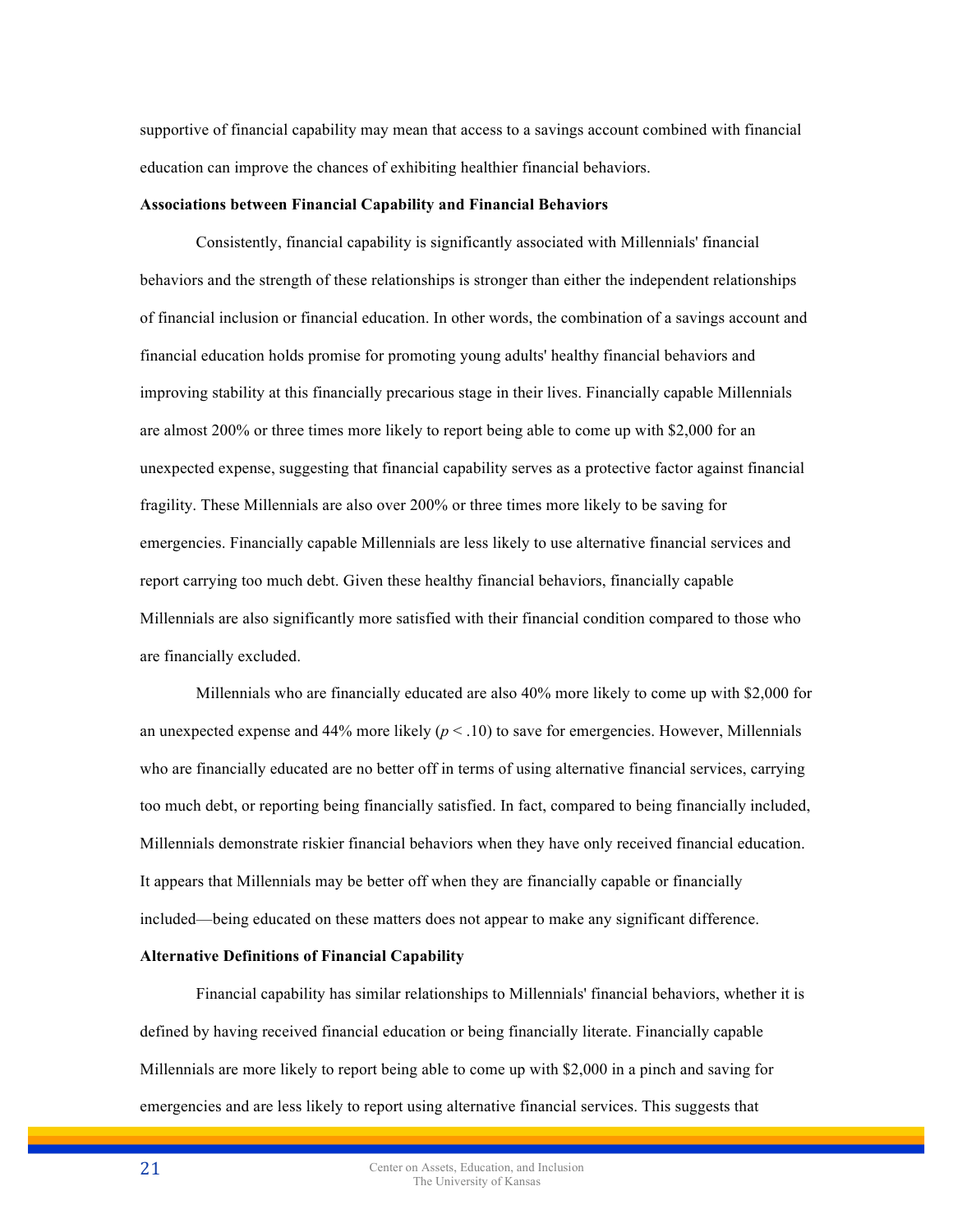financial education and financial literacy may be interchangeable depending on the outcome that is to be affected; however, there are some differences. Financial capability defined by having received financial education is related to a reduced likelihood of carrying too much debt and being more satisfied with one's financial condition, whereas being financially literate does not. In other words, demonstrating competency on key financial concepts has no bearing on Millennials' debt burden or their financial satisfaction. These differences could be explained a few ways. The first explanation is one of measurement. The questions gauging Millennials' financial literacy do not ask about debt or financial satisfaction; rather, questions ask about interest rates and saving. From this perspective, it is of no surprise that this measure of financial literacy is unrelated to outcomes about debt and financial satisfaction. The second and related interpretation is that demonstrated competency in the areas of interest rates and saving are nontransferable to making decisions about debt or being satisfied with one's finances. Instead, Millennials are less likely to carry debt and are more financially satisfied when they receive general financial education that may have covered these broad topics.

Having a checking account or credit card relates similarly to Millennials' financial fragility, emergency savings, and financial satisfaction when compared to a savings account. This suggests that having a checking account or a credit card provided Millennials with opportunities for experiential learning and access to financial products that may have been similar to a savings account. Though, while a checking account and a credit card perform consistently with a savings account across most financial behaviors, these operationalizations are unrelated to debt burden. That is, Millennials are no more or less likely to report carrying too much debt when financial capability is defined as having a checking account or a credit card in tandem with having received formal financial education. This suggests that a checking account and a credit card may have protected Millennials from being financially fragile, allowed them to saving for emergencies, provided substitutes to alternative financial services, and increased their financial satisfaction. However, in contrast to a savings account that is related to the reduced likelihood of carrying burdensome debt, a checking account and a credit card hold no bearing on Millennials' debt accumulation. As such, a savings account may be a more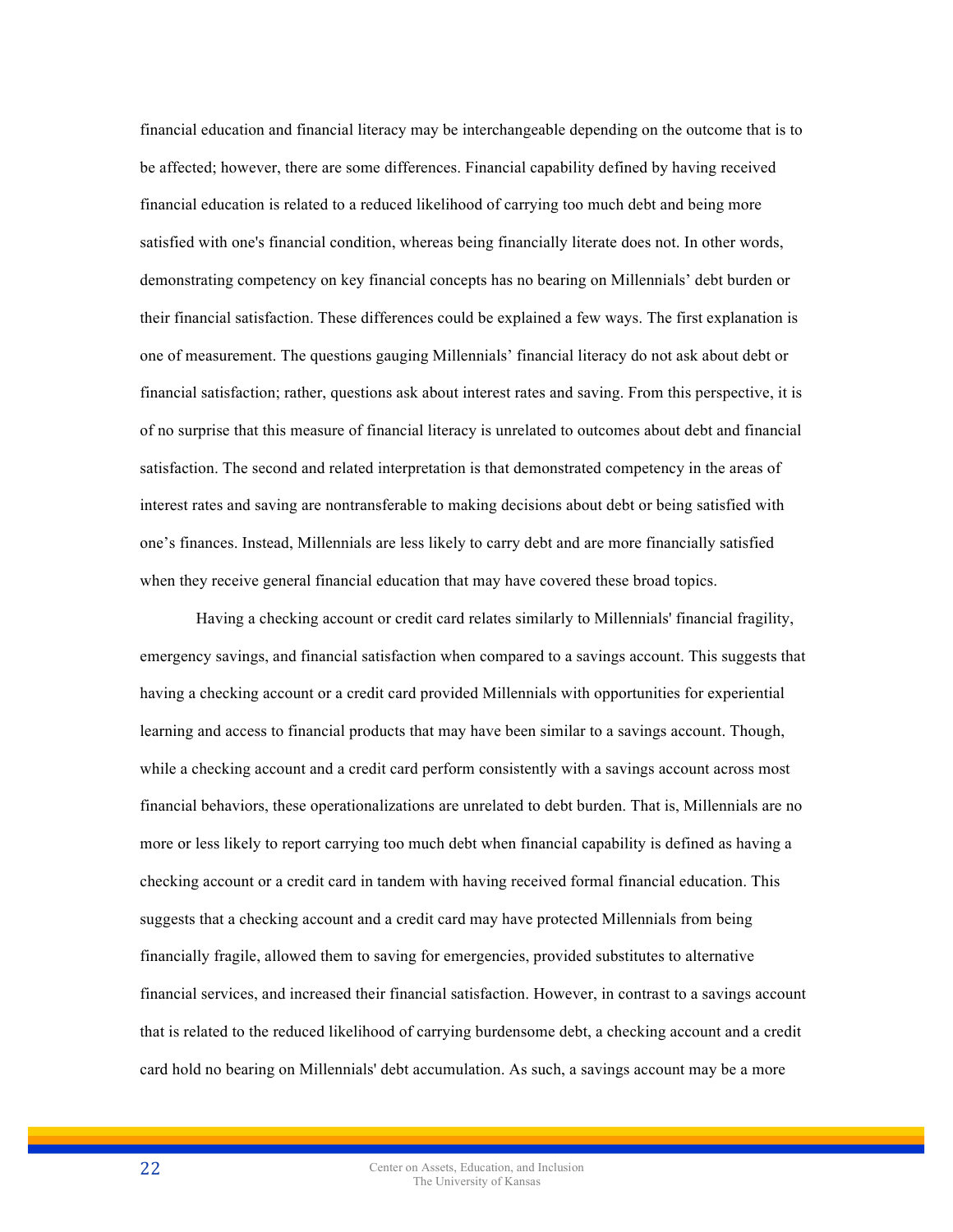desirable financial product on the whole for establishing financial capability and promoting healthy financial behaviors.

Compared to other alternate definitions of financial capability, ever having a bank account fails to consistently explain Millennials' financial behaviors. Millennials also report significantly higher debt burden and lower financial satisfaction when experiential opportunities are defined as ever having a bank account. This suggests that ever having a bank account may not provide the same financial inclusion and experiential opportunities as a savings account, checking account, or even a credit card for young adults. Moreover, ever having a bank account insinuates that Millennials may not currently have a bank account, but that they may have had one in the past. Previous financial inclusion may do little to help Millennials demonstrate healthy financial behaviors in the present or the future.

## **Demographic Controls: Differences by Socio-Economic Opportunity**

There is evidence to suggest some Millennials may have healthier financial behaviors than others, over and above the effects of financial capability. The models control for demographics that are commonly associated with financial behaviors such as education, employment, and income (Friedline and Rauktis 2014; Lusardi et al. 2012); significant differences on these demographic controls represent differences by young adults' socio-economic opportunity. For instance, having earned a college degree or more is associated with being more likely to report an ability to find \$2,000 for an unexpected expense and to save for emergencies and less likely to use alternative financial services; though, the positive relationship with carrying too much debt suggests the cost of their college degree may have placed undue strain on their finances (Assets and Education Initiative 2013). Similar findings for Millennials who report having some college education suggest that even a few years of post-secondary education without receiving a degree may have benefits for financial behaviors; however, the costs of leaving college before completing a degree such as limited opportunities in the labor market, stagnated socioeconomic mobility, and higher debt burdens likely outweigh any immediate benefits to financial behaviors (Mishel et al 2012).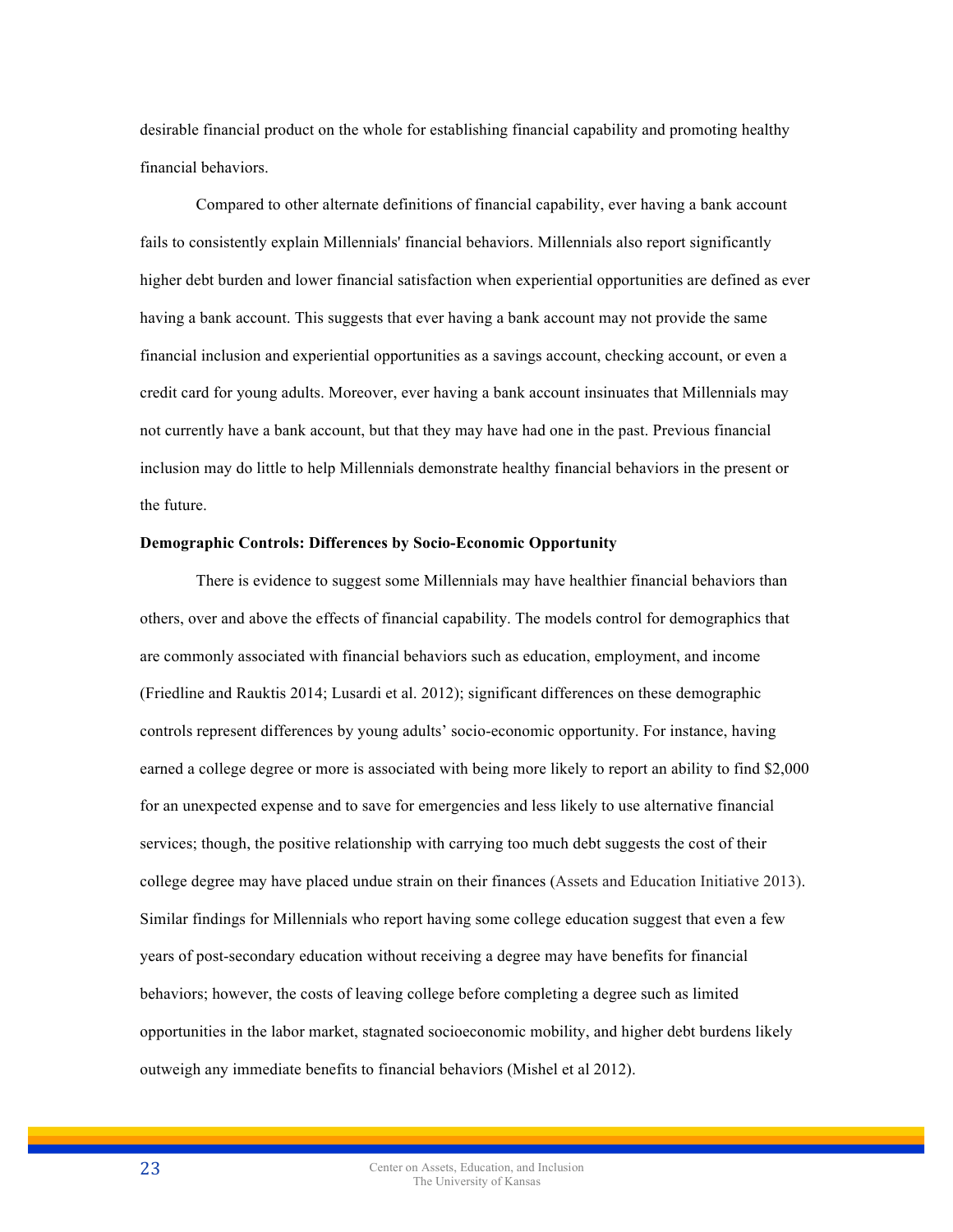There are also differences by labor market participation. Being employed or a full-time student is associated with being less financially fragile, saving for emergencies, and being satisfied with their financial condition; however, employment is also associated with an increased likelihood of using alternative financial services and carrying too much debt. While employment can be a source of financial resources and is assumed to translate into healthy financial behaviors, Millennials are disproportionately affected by the recent economic recession that left them with higher unemployment rates and lower incomes (Mishel et al 2012). Thus, Millennials in the labor market may have resorted to alternative financial services and debt to meet basic needs. Macroeconomic trends may help explain these findings given that the 2012 NFCS is conducted toward the end of a recession that disproportionately affected Millennials (Bell and Blanchflower 2011).

Not surprisingly, having higher household incomes is associated with healthy financial behaviors and is significant across all models. Millennials with higher incomes come up with \$2,000 for unexpected expenses and save for emergencies; they avoid using alternative financial services and carrying too much debt. Having higher incomes is also associated with higher financial satisfaction. Likewise, home ownership is associated with being more likely to report an ability to find \$2,000 for an unexpected expense, saving for emergencies, and being satisfied with their overall financial condition. Previous research indicates that home ownership is a vehicle for accumulating assets and equity (Grinstein-Weiss et al. 2013), suggesting that Millennials who own their own homes may be able to leverage this asset for establishing financial stability and healthy behaviors.

Notably, the relationships between education level, employment, income, and home ownership to Millennials' financial behaviors suggests that opportunity—broadly defined—helps to shape financial behaviors. For instance, while the receipt of a college degree could be characterized as an individual decision, institutional arrangements like the family, the quality of primary and secondary education, and the availability of college financing all play a role in opportunities to enroll in college and acquire a degree (Assets and Education Initiative, 2013; Currie and Moretti 2003; Yeung and Conley 2008). These arrangements are beyond individual control, yet shape individual decisions and behaviors (M. Sherraden 1991). Thus, while financial capability holds promise as an intervention for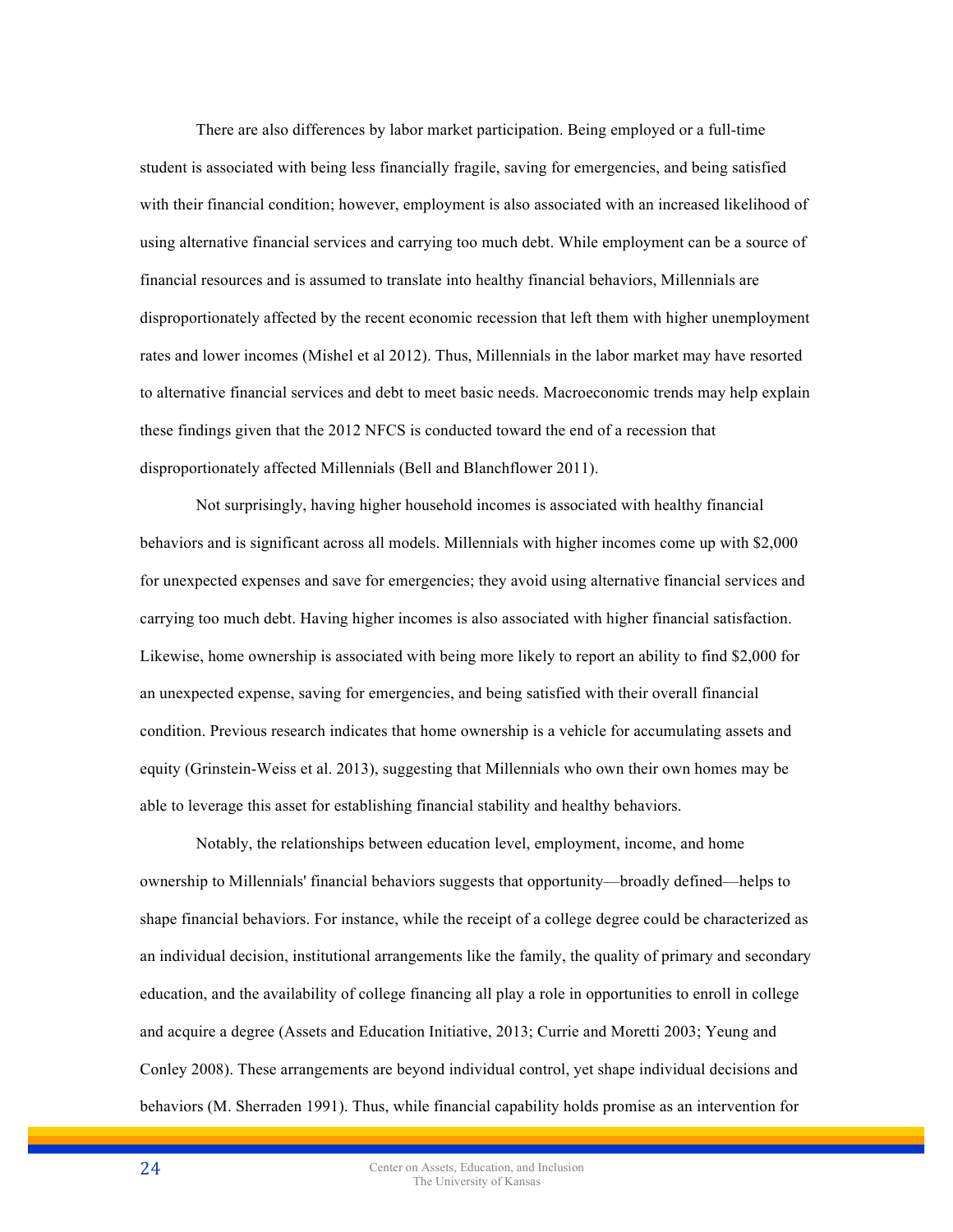shaping Millennials' financial behaviors, interventions are also needed to readjust the broader institutional arrangements in society that perpetuate opportunity and advantage for some Millennials, and disadvantage for others.

#### **Policy Considerations**

Five policy considerations emerge from this research. These considerations continue to need rigorous empirical testing before adoption or implementation; however, given that this research aligns with existing empirical support for financial capability (M.S. Sherraden 2013), these considerations hold promise for expanding financial capability and improving Millennials' financial health. In other words, these considerations are based on the mounting empirical support for financial capability across multiple studies, not solely on the findings from the research presented here. A first consideration is with regard to financial education interventions that intend to produce positive effects on financial behaviors. Financial education is often a 'go-to' intervention for improving financial behaviors and concerns about the financial literacy of the populous have prompted efforts to mandate financial education in high schools (OECD 2014). For instance, only 9% of 15-year-olds in the United States demonstrate the type of competency on advanced financial knowledge questions that would be necessary for making informed decisions for taking out student loans, interpreting mortgage agreements, or comparing investment portfolios (OECD 2014). Today, more states require high schools to offer a course in financial education than in the past: 19 states had financial education requirements in 2014 (Council for Economic Education 2014). Indeed, research suggests that young people have benefitted from the financial education offered in their high schools as a result of state educational mandates (Bernheim et al. 2001; Urban et al. 2015). Such efforts may be less effective for influencing a range of financial behaviors without also providing financial inclusion that offers a real financial product for hands-on experience. While financial capability interventions need to undergo rigorous evaluation to provide evidence of their effects on Millennials' financial behaviors, educational systems may need to rethink how financial education is offered and whether existing courses sans financial inclusion have the intended effects.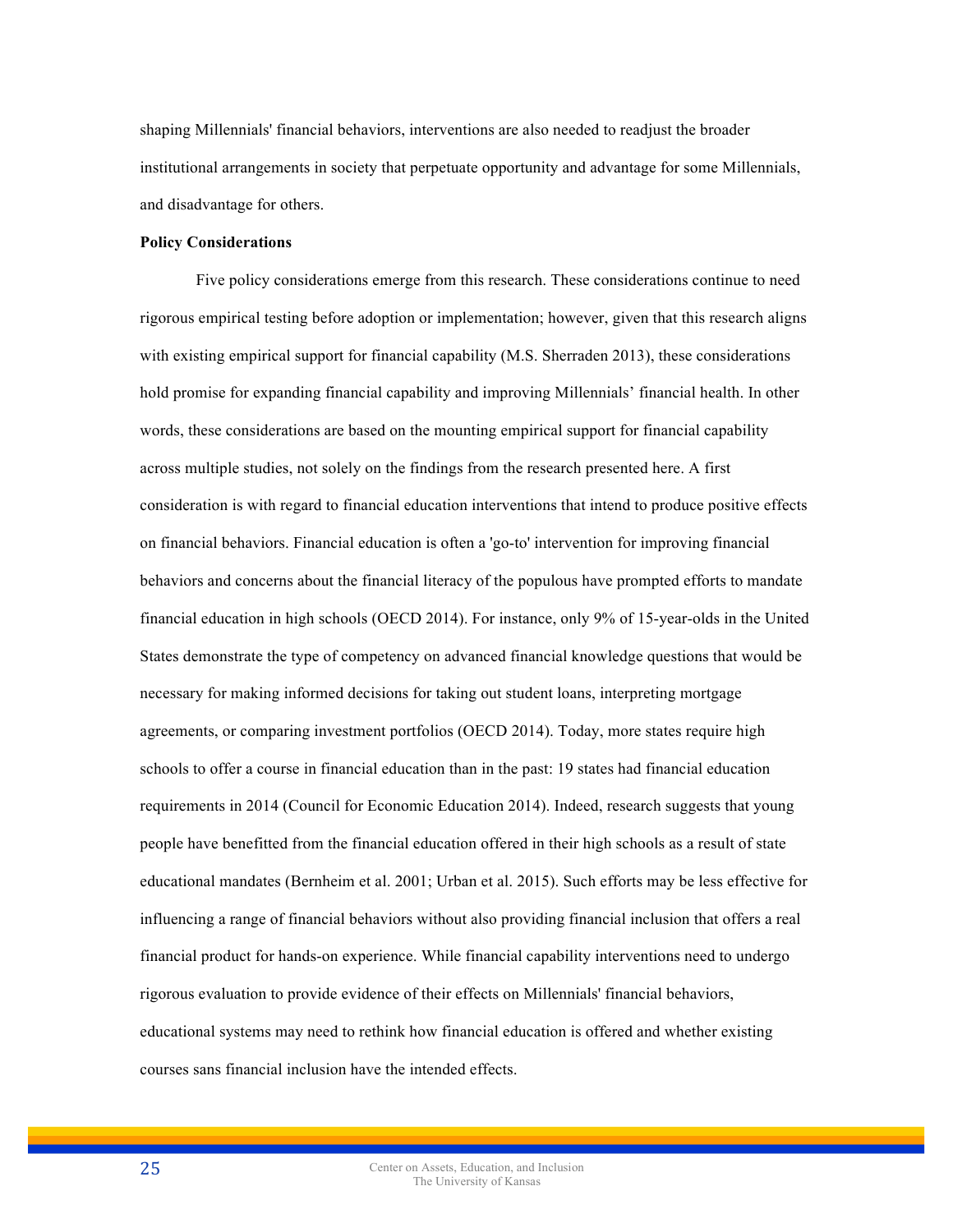Second, given that financially capable Millennials also exhibit the healthiest or least risky financial behaviors (M.S. Sherraden 2013), interventions may be most effective when financial education is combined with financial inclusion. This affirms existing policy and program efforts that support financial capability. A number of policies and programs are geared toward financial inclusion by opening savings accounts for young people that would be paired with financial education. Child Savings Accounts (CSAs; also known as Child Development Accounts [CDAs]) have been proposed as a vehicle for providing savings accounts and financial education directly to young people with emphasis on access for those from lower-income households. The America Saving for Personal Investment, Retirement, and Education (ASPIRE) Act was first introduced into Congress in 2004 and most recently in 2013. The ASPIRE Act proposes to roll out CSAs universally at birth with a \$500 initial deposit and additional subsidies for those whose households' incomes fall below certain thresholds. Accounts would be paired with financial education and the accumulated savings could be used toward expenses like education, home ownership, or retirement (Cramer 2010). The USAccounts: Investing in America's Future Act was introduced into Congress in 2014 to establish USAccounts, which are similar in design to the CSAs proposed in the ASIPRE Act.

A third consideration—based on the potential ineffectiveness of financial education taught in absence of financial inclusion and policy and program efforts that support financial capability—is that multiple institutions may need to join forces to make financial capability both scale-able and effective. For example, a national, universal policy such as the ASPIRE Act or USAccounts might be more effective at supporting financial capability if teaching financial education was mandatory in school systems across the United States. In this example, educational institutions serve as the delivery system for financial education while, separately, political and financial institutions serve as the delivery system for financial inclusion; however, these separate efforts can be developed intentionally so that they parallel and complement one another to increase each other's effectiveness. Moreover, if political and financial institutions sought to teach financial education without the cooperation of educational institutions—or likewise if educational institutions sought to improve financial inclusion and capability without the cooperation of political and financial institutions—these efforts undertaken in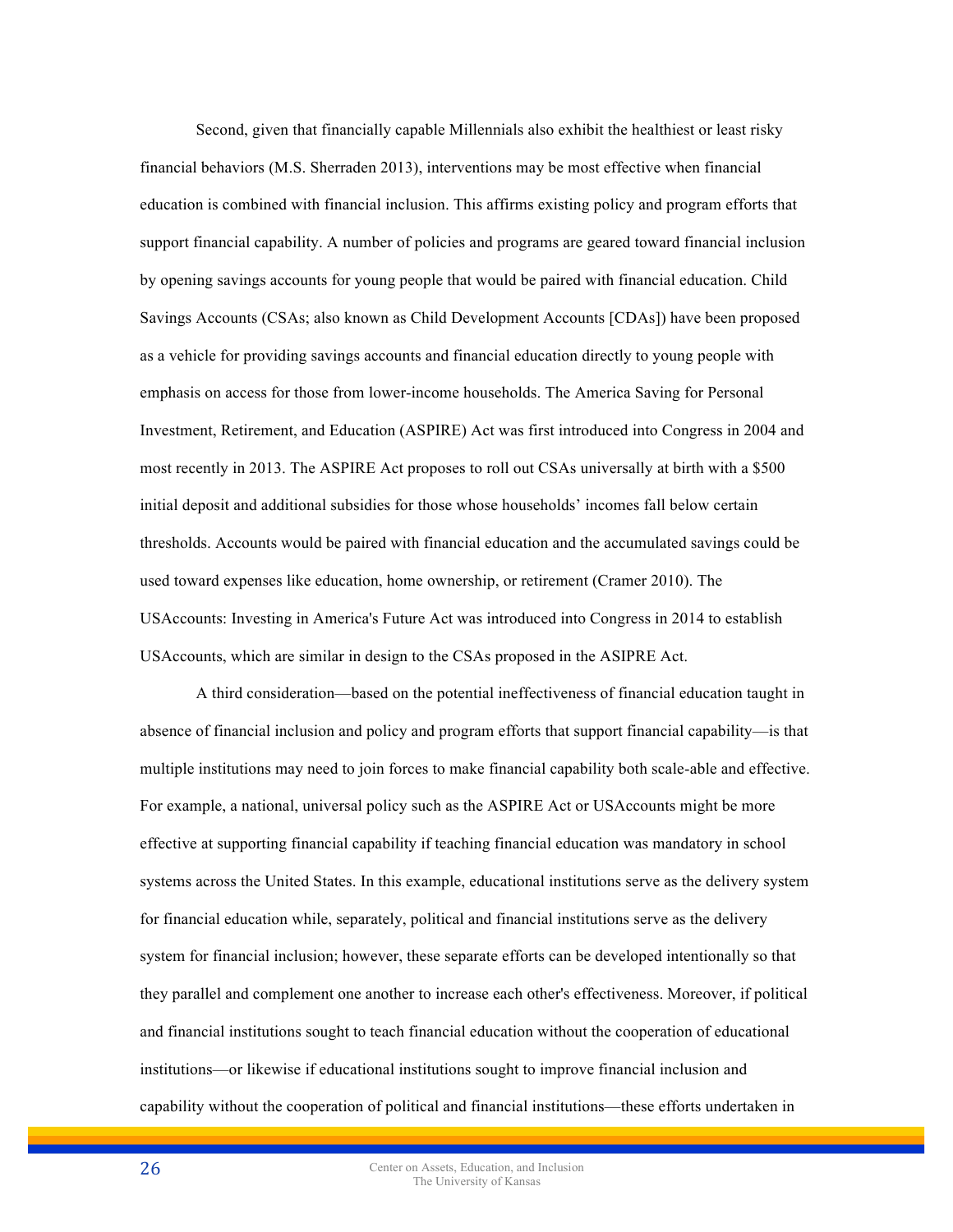isolation of one another would be more costly, less scale-able, and potentially ineffective. The promotion of financial capability via CSAs may require the coordination of multiple delivery systems that work in tandem to achieve effectiveness.

A fourth consideration is that mainstream financial institutions may need to develop responsibility for becoming more inclusive. That is, the onus cannot solely be on Millennials to seek out financial inclusion from these institutions; rather, financial institutions themselves need a wider reach. According to the Federal Deposit Insurance Corporation's (FDIC) 2012 survey of financial institutions' efforts to serve those on the financial margins, only about 40% of institutions report developing products and services for this population. Only 20% of financial institutions offer 'second chance' accounts to consumers whose credit histories might otherwise exclude them from the financial mainstream. While not all Millennials may find themselves on the financial margins and in need of 'second chance' products, these examples suggest that financial institutions may not be in the business of inclusion. However, in part as a way to recover the trust that was lost during the economic recession (Afandi and Habibov 2013) and as a way to evolve their service provision to Millennials and future generations, financial institutions may need to be in the business of inclusion.

A final consideration is that financial capability may relate to Millennials' healthy financial behaviors in ways other than by providing financial inclusion via a savings account. It appears that a checking account or a credit card may also provide Millennials with access to the financial mainstream and develop their financial capability. This is consistent with how financial products including checking and savings accounts and credit cards are accessed and used (Xiao and Anderson 1997). These are often the first financial products acquired and therefore may be somewhat interchangeable. Likewise, demonstrated competency on financial knowledge questions—which may indicate Millennials' financial literacy—may be substituted for having received formal financial education. Thus, interventions may be able to choose from a range of options for defining and operationalizing financial capability. Though, the results here suggest that financial capability defined as the combination of a savings account and financial education is the most consistent operationalization for relating to Millennials' healthy financial behaviors.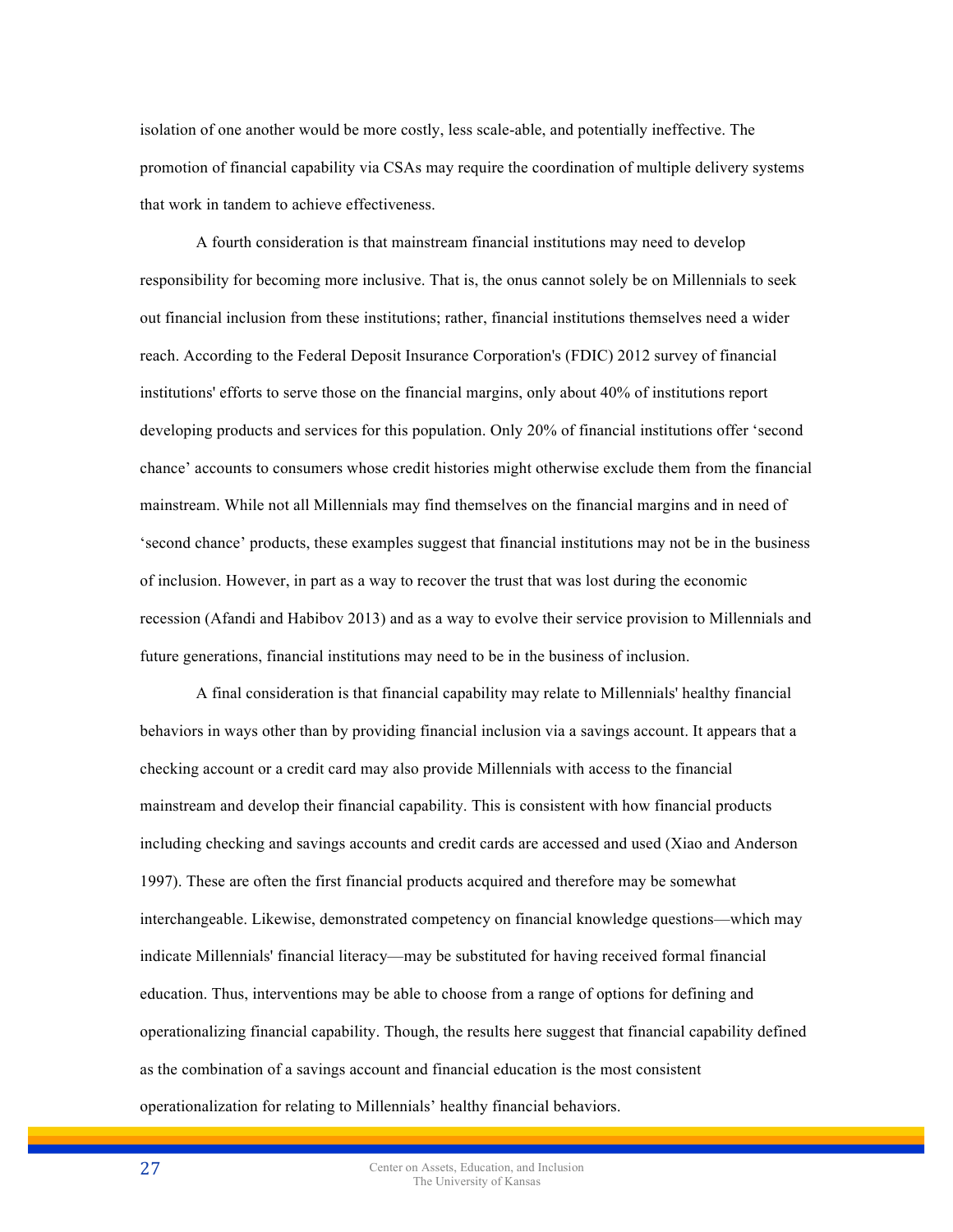## **Limitations**

The findings from this paper should be considered in light of several limitations. First, the 2012 NFCS data is cross-sectional, therefore time order between Millennials' financial capability and their financial behaviors cannot be established. While there is reason to believe financial capability can precede financial behaviors (Birkenmaier et al. 2013), the data is limited in that it did not allow for modeling this time order. Therefore, findings only indicate an association between financial capability and financial behaviors. Second, the savings account question in the 2012 NFCS is asked in reference to the household and not necessarily the individual. This means that young adults' households could have owned a savings account, but not young adults themselves. This survey design limitation does not necessarily change the spirit of the research questions or their findings, though, because young adults may still benefit when their household has access to a bank account. Third, nonrandomized observational data like the 2012 NFCS does not allow for causal testing of relationships and this likely introduced bias into the results. While dosages are created and observed bias accounted for using propensity score analyses (Guo and Fraser 2010), unobserved bias could still have been introduced. Fourth, this paper makes the assumption that alternative definitions of financial capability may exist when the variables used in the sensitivity analyses perform consistently with a savings account and financial education. However, consistency across the models does not necessarily mean that these variables are exact substitutes for a savings account and financial education, nor does this mean that a savings account and financial education are the ideal or only definitions of financial capability. These sensitivity analyses are predicated on the accuracy of the original definition of financial capability as a savings account and financial education, which needs to undergo further research and theoretical development. Despite these limitations, this paper is one of the first to test Millennials' financial capability defined as the combined effects of a savings account and financial education on an array of financial behaviors.

## **Conclusion**

Attention to financial capability and financial behaviors is especially relevant in an era in which Millennials are making increasingly complex financial decisions. The behaviors that flow from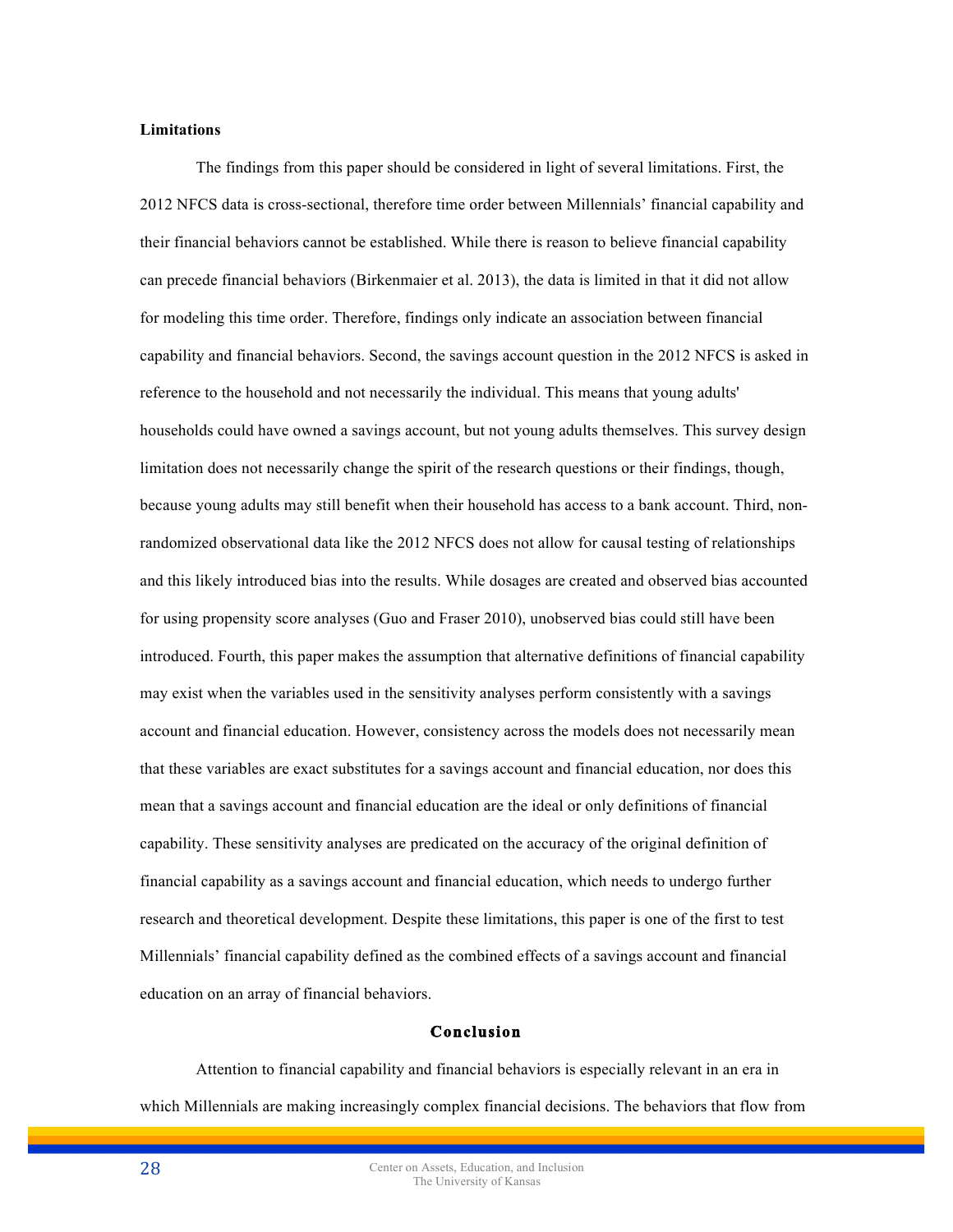these decisions and their results may have long-term implications for Millennials' abilities to achieve financial stability and to accumulate wealth. Millennials who save for emergencies, steer clear of high-cost alternative financial services like payday loans and tax advances, and avoid carrying too much debt may find themselves in more stable financial positions upon which they can leverage to their benefit. Millennials who are more financially stable may also be able to achieve economic mobility across the life course. Millennials who are financially fragile, lack emergency savings, use high-cost alternative financial services, and carry too much debt may likely struggle to save and to be financially stable in the future. These Millennials may struggle to hold on to their financial stability, let alone achieve economic mobility. While these may appear to be purely individual behaviors over which Millennials have ultimate control, they may behave accordingly based on the knowledge and opportunities available to them via institutional arrangements embedded into education, labor market participation, and home ownership. Financial capability recognizes that Millennials' financial behavior is not purely based on individual knowledge; they also need to be included in the financial mainstream where they have opportunities to carry out healthy financial behaviors (M.S. Sherraden 2013). Thus, interventions that provide Millennials with a combination of financial inclusion and financial education may be useful for promoting healthy financial behaviors.

#### **Acknowledgements**

This research was supported by a grant from the FINRA Investor Education Foundation. All results, interpretations and conclusions expressed are those of the research team alone, and do not necessarily represent the views of the FINRA Investor Education Foundation or any of its affiliated companies. No portion of this work may be reproduced, cited, or circulated without the express written permission of the author(s).

The FINRA Investor Education Foundation, established in 2003 by FINRA, supports innovative research and educational projects that give underserved Americans the knowledge, skills and tools necessary for financial success throughout life. For details about grant programs and other FINRA Foundation initiatives, visit www.finrafoundation.org.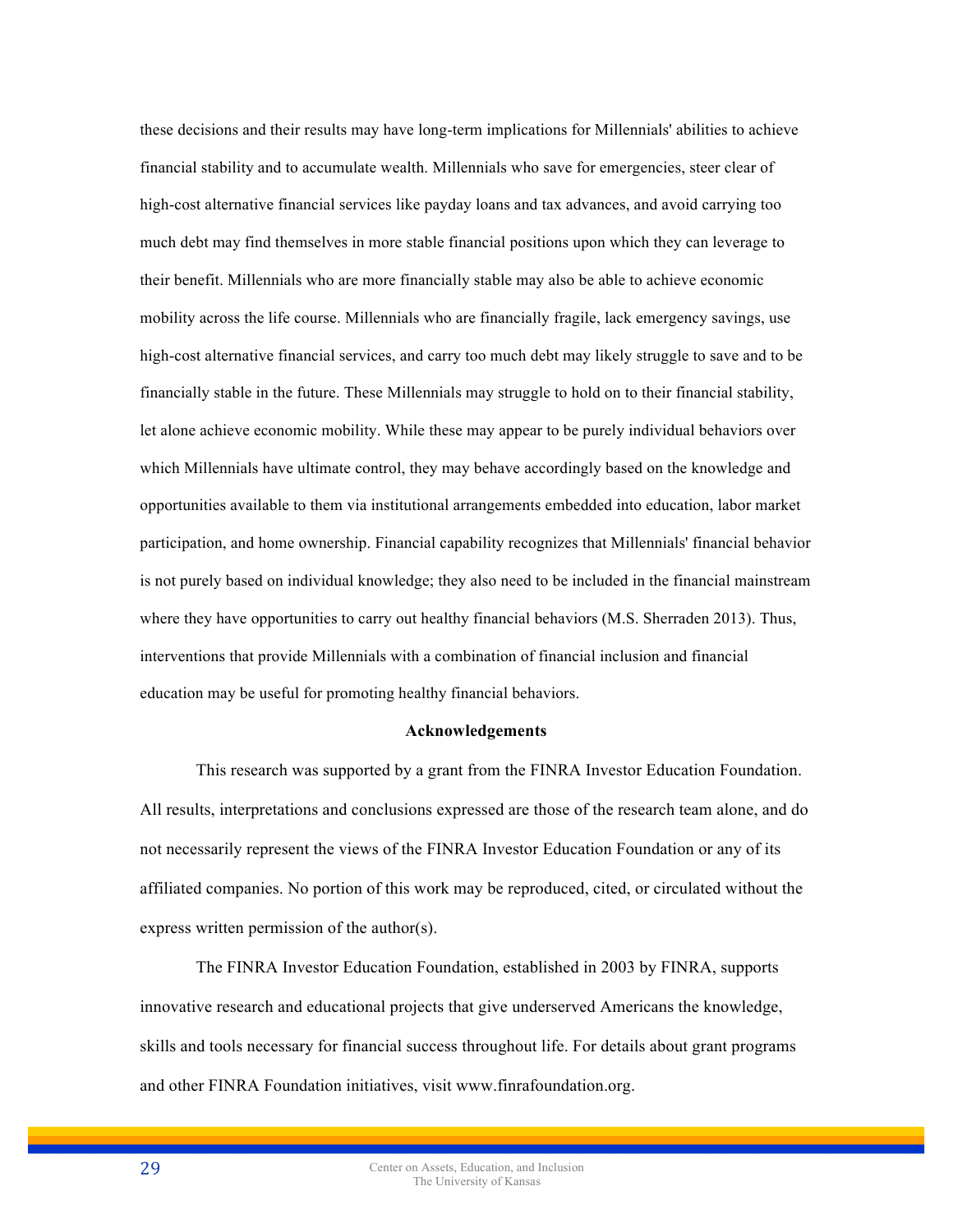## **References**

- Afandi, E., & Habibov, N. (2013). *Pre-crisis and post-crisis trust in banks: Lessons from transitional countries*. Munich, Germany: Munich Personal RePEc Archive. Retrieved from http://mpra.ub.uni-muenchen.de/46999/1/MPRA\_paper\_46999.pdf
- Assets and Education Initiative. (2013). Building expectations, delivering results: Asset-based financial aid and the future of higher education. In W. Elliott (Ed.), *Biannual report on the assets and education field*. Lawrence, KS: Assets and Education Initiative (AEDI). Retrieved from http://save4ed.com/wp-content/uploads/2013/07/Biannual-Report\_Building-Expectations-071013.pdf
- Bell, D., & Blanchflower, D. (2011). Young people and the Great Recession. *Oxford Review of Economic Policy, 27*(2), 241-267. doi:10.1093/oxrep/grr011
- Bell, L., Burtless, G., Gornick, J., & Smeeding, T. (2007). Failure to launch: Cross-national trends in the transition to economic independence. In S. Danziger & C. Rouse (Eds.), *The price of independence: The economics of early adulthood* (pp. 27-55). New York, NY: Russell Sage Foundation.
- Bernheim, B., D. (2014). *Does financial education promote financial competence*? Stanford, CA: Stanford University, Stanford Institute for Economic Policy Research. Retrieved from https://www.youtube.com/channel/UCPYXWr4J8t44gCmNYm6ORhw
- Bernheim, B. D., & Garrett, D. M. (2003). The effects of financial education in the workplace: Evidence from a survey of households. *Journal of Public Economics, 87*(7-8), 1487-1519. doi:10.1016/S0047-2727(01)00184-0
- Bernheim, B. D., Garrett, D. M., & Maki, D. M. (2001). Education and saving: The long-term effects of high school financial curriculum mandates. *Journal of Public Economics,* 80(3), 435-465. doi:10.1016/S0047-2727(00)00120-1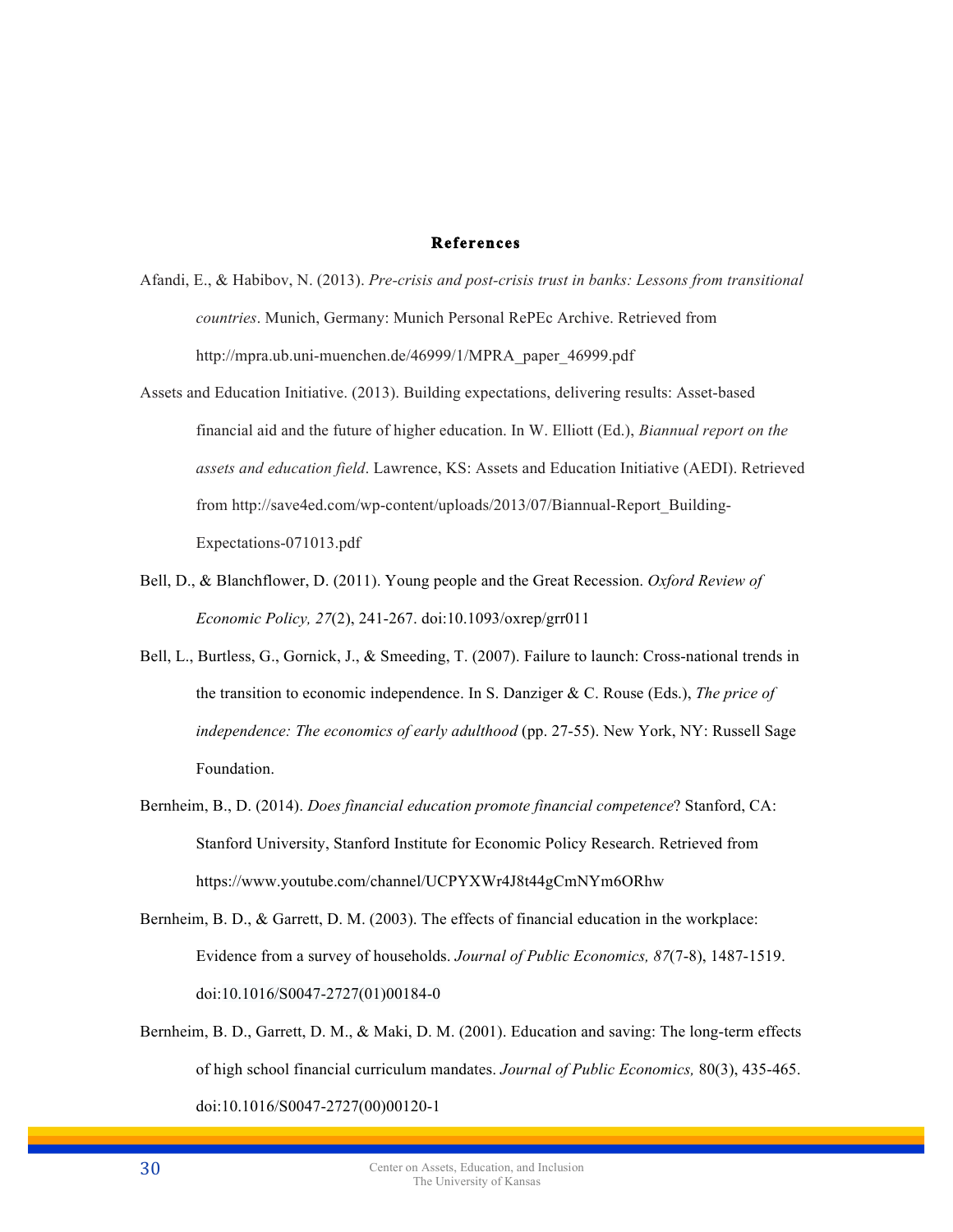- Berry, C. (2005). To bank of not to bank?: A Survey of low-income households. In N. P. Retsinas, & E. S. Belsky (Eds.), *Building assets, building credit* (pp. 47-70). Washington, DC: The Brookings Institute.
- Birkenmaier, J., Sherraden, M. S., & Curley, J. (2013). *Financial capability and asset develoment: Research, education, policy, and practice*. New York, NY: Oxford University Press.
- Chan, P. (2011). *Beyond barriers: Designing attractive savings accounts for lower-income consumers*. Washington, DC: New America Foundation. Retrieved from http://assets.newamerica.net/sites/newamerica.net/files/policydocs/chan\_beyondbarriers\_wor kingpaper\_1.pdf
- Chiteji, N. (2007). To have and to hold: An analysis of young adult debt. In S. Danziger & C. Rouse (Eds.), *The price of independence: The economics of early adulthood* (pp. 231-258). New York, NY: Russell Sage Foundation.
- Cole, S., Paulson, A., Shastry, G.K. (2014). *High school curriculum and financial outcomes: The impact of mandated personal finance and mathematics courses*. Cambridge, MA: Harvard Business School. Retrieved from http://www.hbs.edu/faculty/Publication%20Files/13- 064\_c7b52fa0-1242-4420-b9b6-73d32c639826.pdf
- Owens, L., & Cook, K. (2013). The effects of local economic conditions on confidence in key institutions and interpersonal trust after the Great Recession. *The Annals of the American Academy of Political and Social Science, 650*(1), 274-298. doi:10.1177/0002716213500636
- Council for Economic Education. (2014). *Survey of the states: 2014*. Washington, DC: Council for Economic Education. Retrieved from http://www.councilforeconed.org/wp/wpcontent/uploads/2014/02/2014-Survey-of-the-States.pdf
- Cramer, R. (2010). The big lift: Federal policy efforts to Create Child Development Accounts. *Children and Youth Services Review, 32*(11), 1538-1543. doi:10.1016/j.childyouth.2010.03.012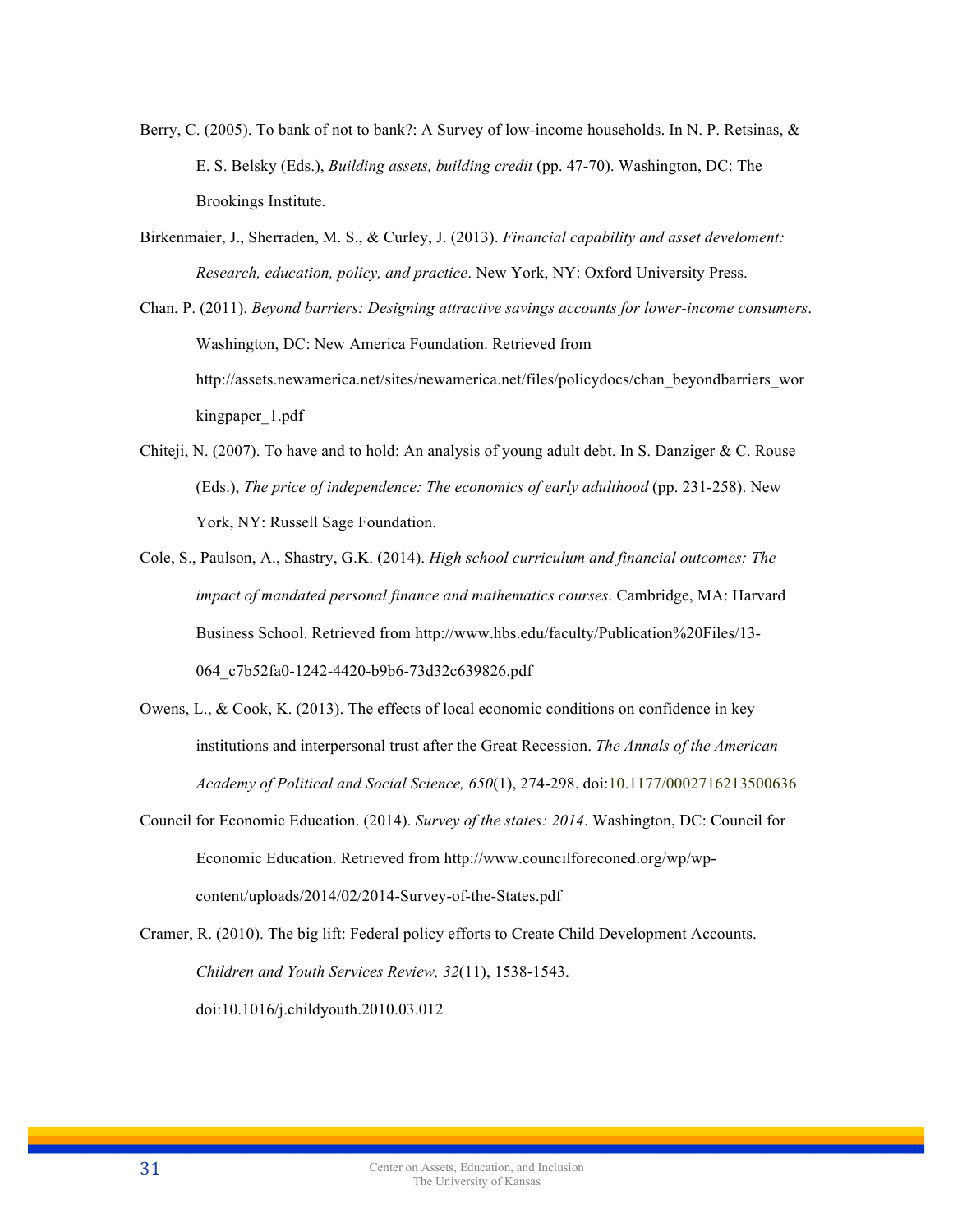- Currie, J., & Moretti, E. (2003). Mother's education and the intergenerational transmission of human capital: Evidence from college openings. *The Quarterly Journal of Economics, 118*(4), 1495- 1532. doi:10.1162/003355303322552856
- de Basa Scheresberg, C. (2013). Financial literacy and financial behavior among young adults: Evidence and implications. *Numeracy: Advanced Education in Quantitative Literacy, 6*(2), Article 5. doi:10.5038/1936-4660.6.2.5
- Emmons, W., & Noeth, B. (2014). *Five simple questions that reveal your financial health and wealth*. St. Louis, MO: Federal Reserve Bank of St. Louis. Retrieved from https://www.stlouisfed.org/~/media/Files/PDFs/publications/pub\_assets/pdf/itb/2014/In\_the Balance\_issue\_10.pdf
- Federal Deposit Insurance Corporation. (2012). *2011 FDIC survey of banks' efforts to serve the unbanked and the underbanked*. Washington, DC: FDIC. Retrieved from https://www.fdic.gov/unbankedsurveys/2011survey/2011execsummary.pdf
- Federal Deposit Insurance Corporation. (2014). *2013 FDIC national survey of unbanked and underbanked households*. Washington, DC: FDIC. Retrieved from https://www.fdic.gov/householdsurvey/2013report.pdf
- Fernandes, D., Lynch Jr, J., & Netemeyer, R. (2014). Financial literacy, financial education, and downstream financial behaviors. *Management Science*,*60*(8), 1861-1883.
- Friedline, T. (2013). *Children as potential future investors: Do mainstream banks augment children's capacity to save*? (Report III of III). Lawrence, KS: Assets & Education Initiative, University of Kansas School of Social Welfare. Retrieved from https://assetsandedu.drupal.ku.edu/sites/assetsandedu.drupal.ku.edu/files/docs/Mainstream\_B anks.pdf
- Friedline, T., & Elliott, W. (2013). Connections with banking institutions and diverse asset portfolios in young adulthood: Children as potential future investors*. Children and Youth Services Review, 35*(6), 994-1006. doi:10.1016/j.childyouth.2013.03.008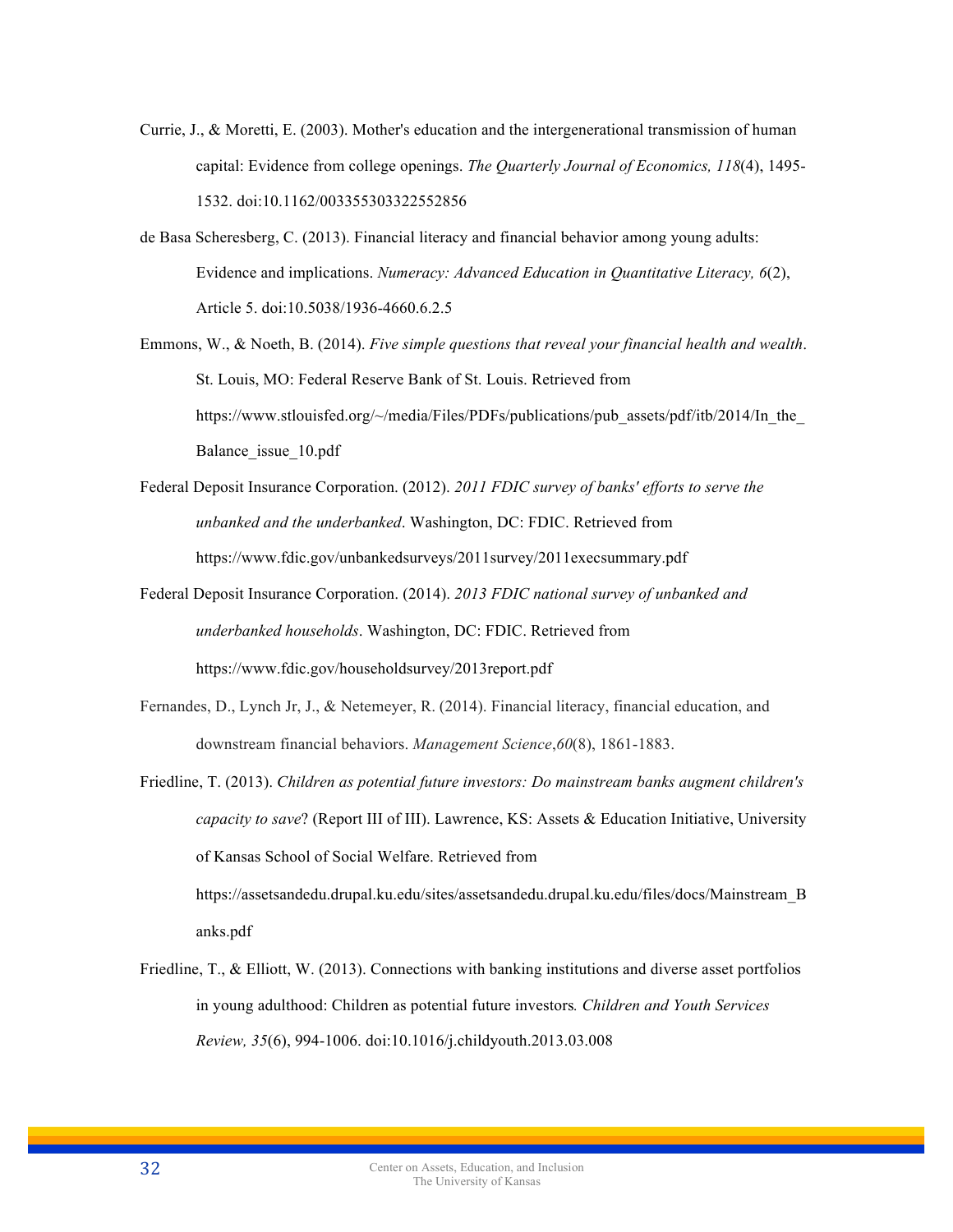- Friedline, T., Elliott, W., & Chowa, G. (2013). Testing an asset-building approach for young people: Early access to savings predicts later savings. *Economics of Education Review, Special Issue: Assets & Educational Attainment: Theory and Evidence, 33,* 31-51. doi:10.1016/j.econedurev.2012.10.004
- Friedline, T., Elliott, W., & Nam, I. (2011). Predicting savings from adolescence to young adulthood: A propensity score approach. *Journal of the Society for Social Work and Research*, *2*(1), 1- 22. doi: 10.5243/JSSWR.2010.13
- Friedline, T., Johnson, P., & Hughes, R. (2014). Toward healthy balance sheets: Are savings accounts a gateway to young adults' asset diversification and accumulation? *Federal Reserve Bank of St. Louis Review, 96*(4), 359-389.
- Friedline, T., & Rauktis, M. (2014). Young people are the front lines of financial inclusion: A review of 45 years of research. *Journal of Consumer Affairs, 48*(3), 535-602. doi:10.1111/joca.12050
- Friedline, T., & Song, H. (2013). Accumulating assets, debts in young adulthood: Children as potential future investors*. Children and Youth Services Review, 35*(9), 1486-1502. doi:10.1016/j.childyouth.2013.05.013
- Fox, J., Bartholomae, S., & Lee, J. (2005). Building the case for financial education. *Journal of Consumer Affairs, 39*, 195-214. doi: 10.1111/j.1745-6606.2005.00009.
- Fry, R. (2013). *Young adults after the recession: Fewer homes, fewer cars, less debt*. Washington, DC: Pew Research Center. Retrieved from http://www.pewsocialtrends.org/files/2013/02/Financial\_Milestones\_of\_Young\_Adults\_FIN AL\_2-19.pdf
- Garbinsky, E., Klesse, A., & Aaker, J. (2014). Money in the bank: Feeling powerful increases saving. *Journal of Consumer Research, 41*(3), 610-623. doi:10.1086/676965
- Grinstein-Weiss, M., Sherraden, M., Gale, W., Rohe, W., Schreiner, M., & Key, C. (2013). The tenyear impacts of Individual Development Accounts on homeownership: Evidence from a randomized experiment. *American Economic Journal: Economic Policy,* 5(1): 122-45. doi: 10.1257/pol.5.1.122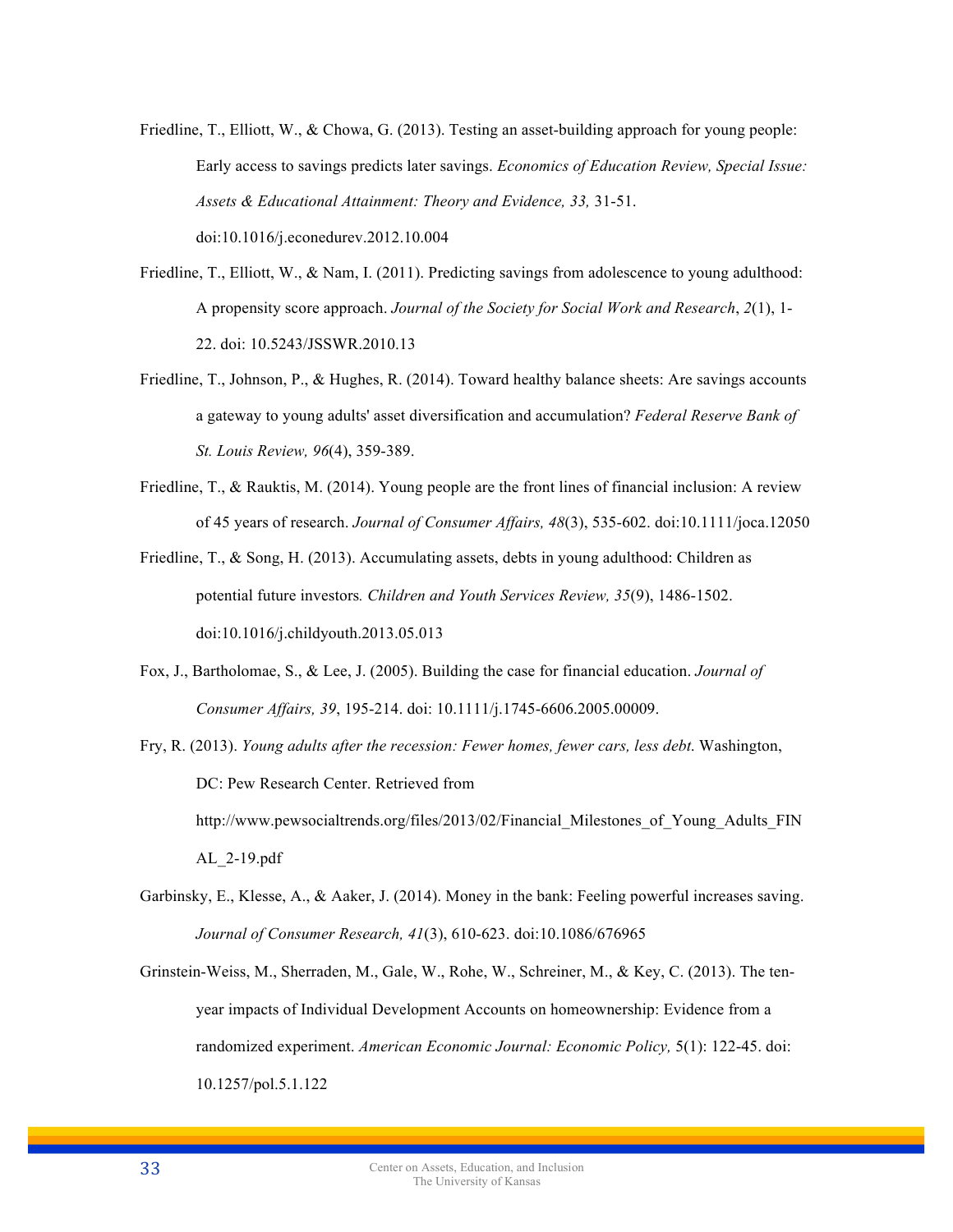- Grinstein-Weiss, M., Spader, J., Yeo, Y. H., Taylor, A., and Freeze, E. B. (2011). Parental transfer of financial knowledge and later credit outcomes among low-and-moderate-income homeowners. *Children and Youth Services Review, 33*(1), 78-85. doi:10.1016/j.childyouth.2010.08.015
- Gudmunson, C., & Danes, S. (2011). Family financial socialization: Theory and critical review. Journal of Family and Economic Issues, 32, 644–667. doi:10.1007/s10834-011- 9275-y.
- Guo, S., & Fraser, W. M. (2010). *Propensity score analysis: Statistical methods and applications*. Thousand Oaks: CA, Sage Publications, Inc.
- Hall, S., & Willoughby, B. (2014). Relative Work and Family Role Centralities: Beliefs and Behaviors Related to the Transition to Adulthood.*Journal of Family and Economic Issues*, 1- 14. doi: 10.1007/s10834-014-9436-x
- Hodson, R., & Dwyer, R. (2014). *Financial behavior, debt, and early life transitions: Insights from* the National Longitudinal Survey of Youth, 1997 Cohort. Columbus, OH: The Ohio State University, Department of Sociology. Retrieved from http://www.nefe.org/Portals/0/WhatWeProvide/PrimaryResearch/PDF/Financial%20 Behavior%20Debt%20and%20Early%20Life%20Transitions-Final%20Report.pdf
- Imbens, G. W. (2000). The role of the propensity score in estimating dose–response functions. *Biometrika, 87*(3), 706-710. doi:10.1093/biomet/87.3.706
- Jamison, J., Karlan, D., & Zinman, J. (2014). *Financial education and access to savings accounts: Complements or substitutes? Evidence from Ugandan Youth Clubs* (NBER Working Paper No. 20135). Cambridge, MA: National Bureau of Economic Research. Retrieved from http://www.nber.org/papers/w20135
- John, D. (1999). Consumer socialization of children: A retrospective look at twenty-five years of research. *The Journal of Consumer Research, 26*(3), 183-213. doi:10.1086/209559
- Kim, J., LaTaillade, J., & Kim, H. (2011). Family processes and adolescents' financial behaviors. *Journal of Family and Economic Issues, 32*(4), 668-679. doi: 10.1007/s10834-011-9270-3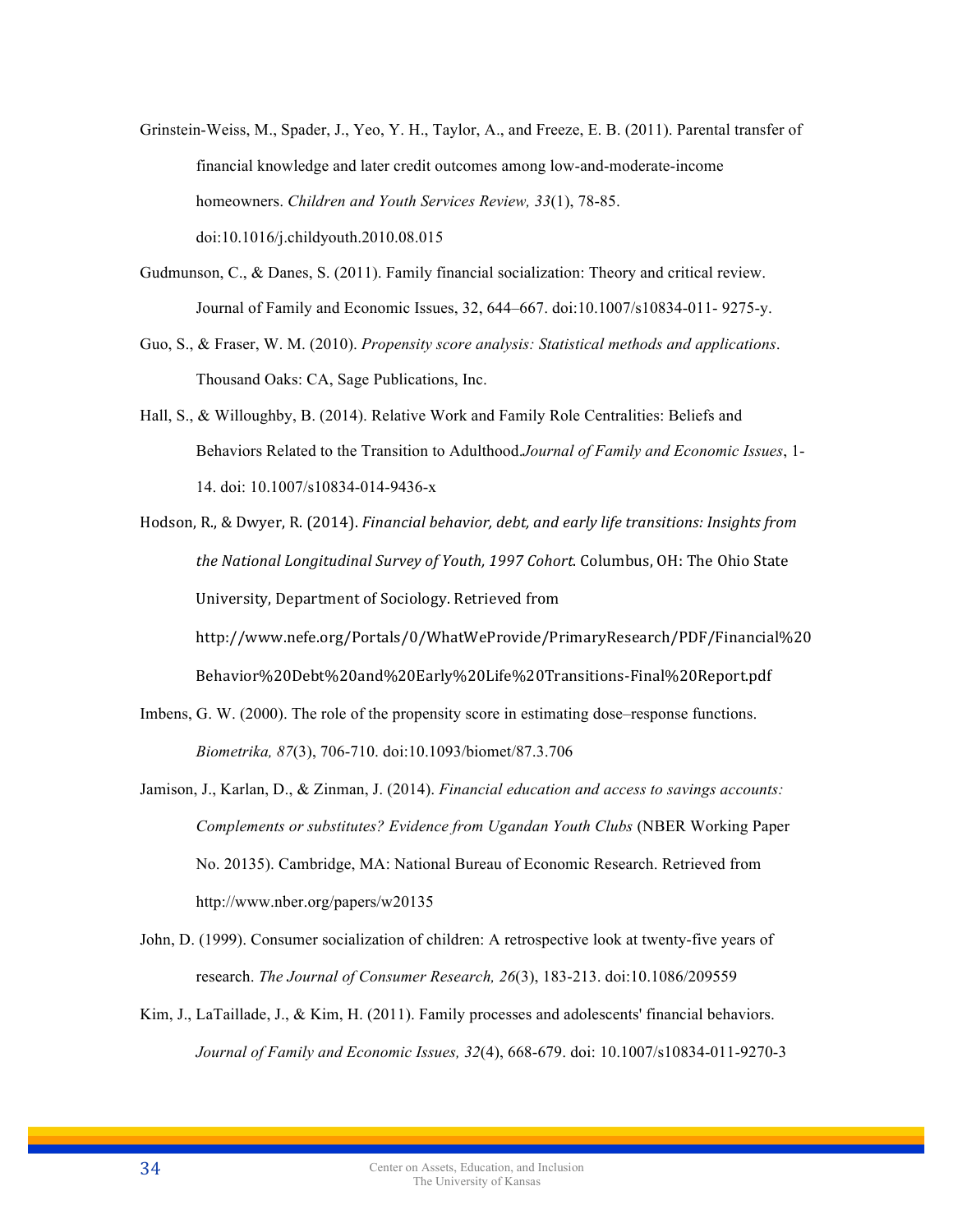- Kutner, M., Nachtsheim, C., Neter, J., & Li, W. (2005). *Applied linear statistical models* (5th ed). Boston, MA: McGraw-Hill.
- Little, R., & Rubin, D. (2002). *Statistical analysis with missing data* (2nd ed.). New York, NY: John Wiley &Sons.
- Long, J. S. (1997). *Regression models for categorical and limited dependent variables*. Thousand Oaks, CA: SAGE Publications.
- Lusardi, A. (2011). *Americans' financial capability* (NBER Working Paper No. 17103). Cambridge, MA: National Bureau of Economic Research. Retrieved from http://www.astridonline.it/Dossier--d1/United-Sta/FINANCIAL-1/Forum-to-E/Lusardi\_Forum\_02\_10.pdf
- Lusardi, A., Michaud, P-C., & Mitchell, O. (2012). *Optimal financial knowledge and wealth inequality* (NBER Working Paper No. 18669). Cambridge, MA: National Bureau of Economic Research.
- Lusardi, A., & Mitchell, O. (2014). The economic importance of financial literacy: Theory and evidence. *Journal of Economic Literature, 52*(1), 6-44*.* doi:10.1257/jel.52.1.5
- Lusardi, A., Mitchell, O., & Curto, V. (2010). Financial literacy among the young. *Journal of Consumer Affairs, 44*(2), 358-380. doi:10.1111/j.1745-6606.2010.01173.x
- Lusardi, A., Schneider, D., & Tufano, P. (2011). *Financially fragile households: Evidence and implications* (NBER Working Paper No. 17072). Cambridge, MA: National Bureau of Economic Research. Retrieved from http://www.nber.org/papers/w17072
- Mandell, L. (2008). Financial literacy in high school. In A. Lusardi (Ed.), *Overcoming the saving slump: How to increase the effectiveness of financial education and saving programs* (pp. 257-279). Chicago: University of Chicago Press.
- Mason, L., Nam, Y., Clancy, M., Kim, Y., & Loke, V. (2010). Child development accounts and saving for children's future: Do financial incentives matter? *Children and Youth Services Review, 32*(11), 1570-1576. doi: 0.1016/j.childyouth.2010.04.007
- Mian, A., & Sufi, A. (2014). *House of debt: How they (and you) caused the Great Recession, and how we can prevent it from happening again*. Chicago, IL: University of Chicago Press.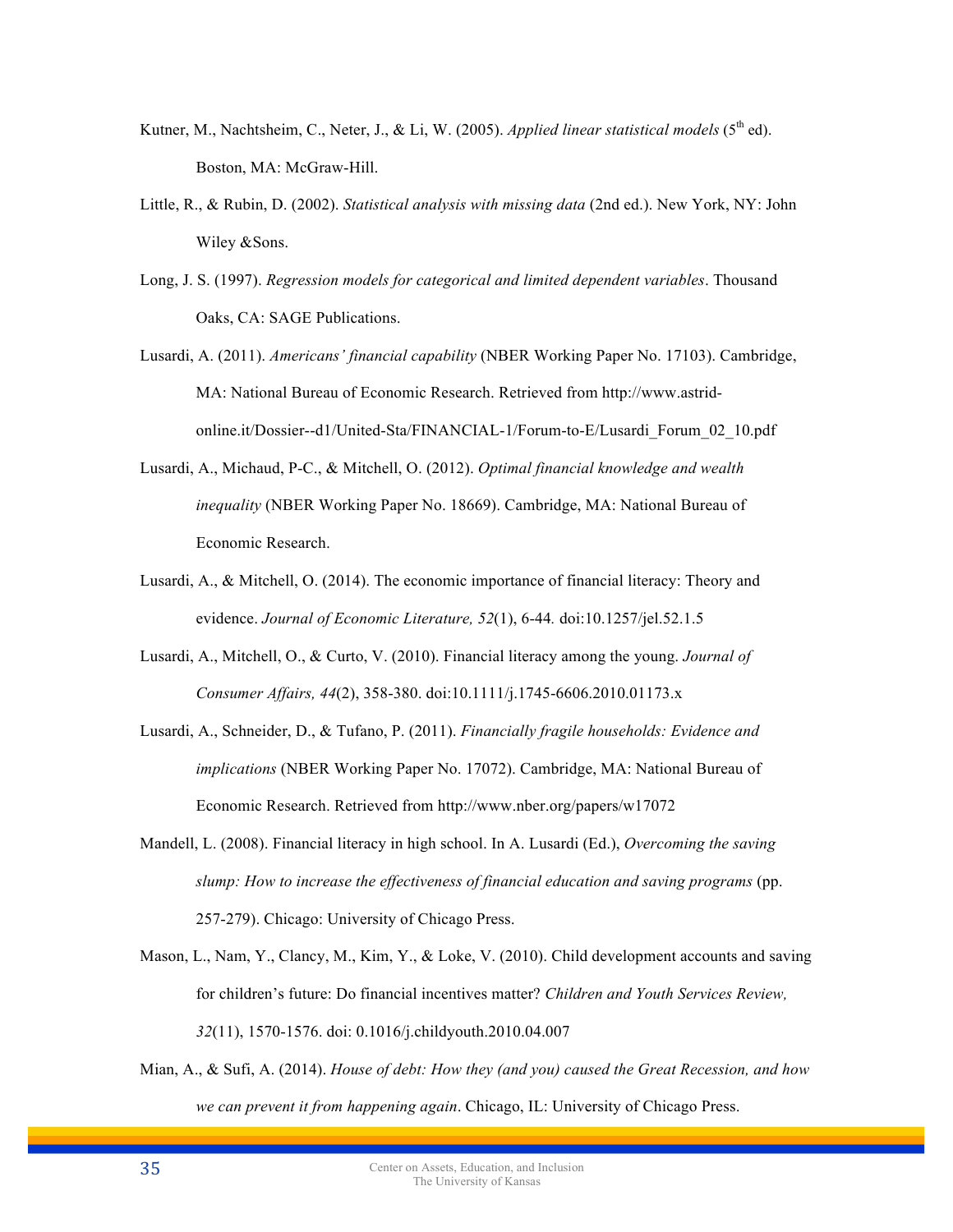Mills, G., & Monson, W. (2013). *The rising use of nonbank credit among US households: 2009-2011*. Washington, DC: The Urban Institute. Retrieved from http://www.urban.org/UploadedPDF/412868-the-rising-use-of-nonbankcredit.pdf?RSSFeed=Urban.xml

- Mishel, L., Bivens, J., Gould, E., & Shierholz, H. (2012). *The state of working America* (12th Ed). Ithaca, NY: Cornell University Press.
- Nam, Y., Kim, Y., Clancy, M., Zager, R., & Sherraden, M. (2013). Do Child Development Accounts promote account holding, saving, and asset accumulation for children's future? Evidence from a statewide randomized experiment. *Journal of Policy Analysis and Management, 32*(1), 6- 33. doi: 10.1002/pam.21652
- Rubin, B. (2014). Employment insecurity and the frayed American dream. *Sociology Compass, 8*(9), 1083-1099. doi:10.1111/soc4.12200
- Saunders, J., Marrow-Howell, N., Spitznagel, E., Dore, P., Proctor, E. K., & Pescario, R. (2006). Imputing missing data: A comparison of methods for social work researchers. *Social Work Research, 30*(1), 19-31. doi: 10.1093/swr/30.1.19
- Scanlon, E., Buford, A., & Dawn, K. (2009). Matched savings accounts: A study of youths' perceptions of program and account design. *Children and Youth Services Review, 31*(6), 680- 687. doi:10.1016/j.childyouth.2009.01.003
- Schafer, J. L., & Graham, J. W. (2002). Missing data: Our view of the state of the art. *Psychological Methods, 7*, 147-177. doi:10.1037//1082-989X.7.2.147
- Schreiner, M., & Sherraden, M. (2007). *Can the poor save? Saving and asset building in individual development accounts.* New Brunswick: Transaction.
- Sherraden, M. S. (2013). Building blocks of financial capability. In J. Birkenmaier, M. S. Sherraden, & J. Curley (Eds.), *Financial education and capability: Research, education, policy, and practice* (pp. 3-43). New York: Oxford University Press.
- Sherraden, M. S., & McBride, A. M. (2010). *Striving to save: Creating policies for financial security of low-income families*. Ann Arbor, MI: University of Michigan Press.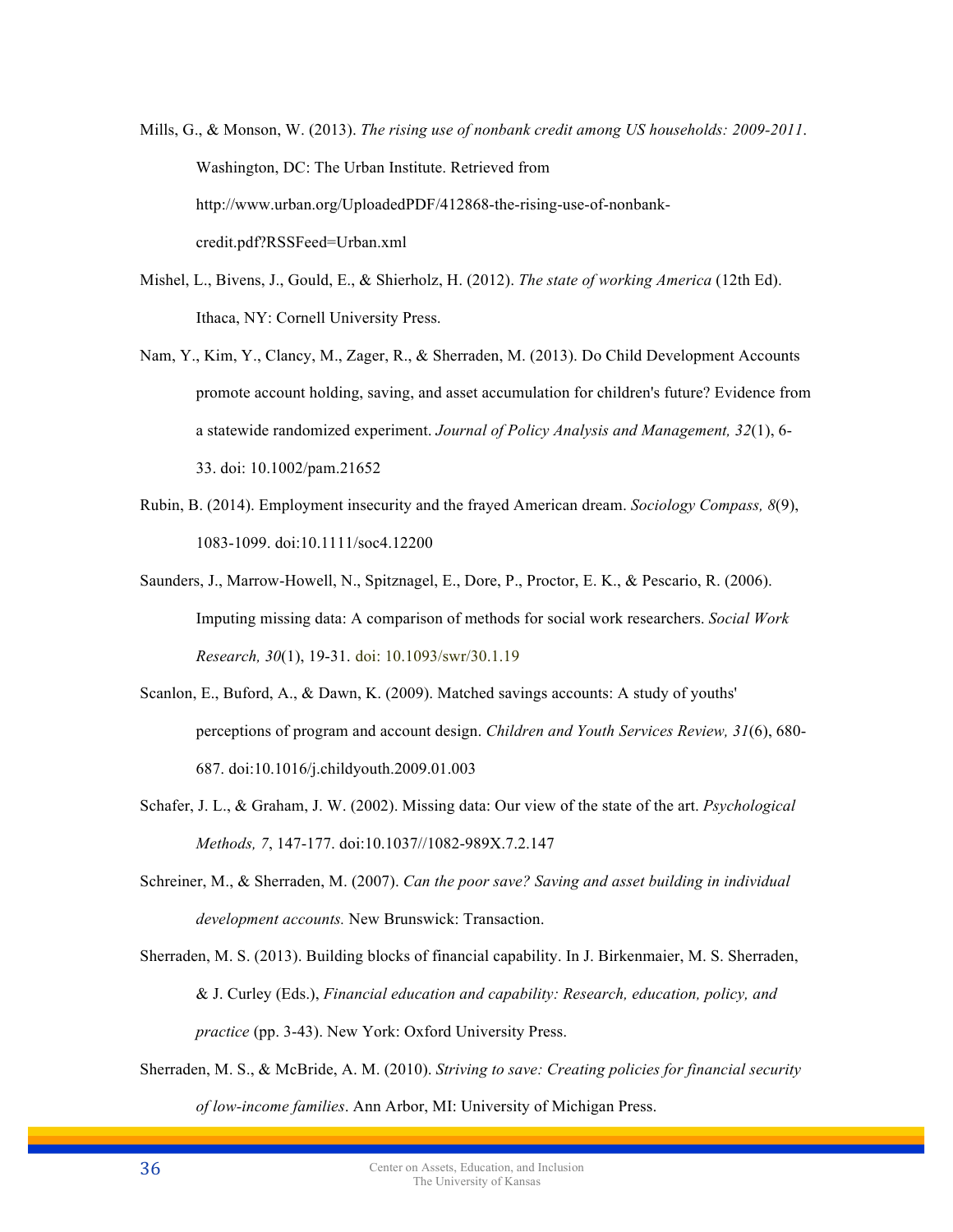Sherraden, M. (1991). *Assets and the poor*. Armonk, New York: M.E. Sharpe, Inc.

- Shim, S., Barber, B., Card, N. A., Xiao, J., & Serido, J. (2010). Financial socialization of first-year college students: The roles of parents, work, and education. *Journal of Youth and Adolescence, 39*(12), 1457-1470. doi: 10.1007/s10964-009-9432-x
- Taylor, M. (2011). Measuring financial capability and its determinants using survey data. *Social Indicators Research, 102*(2), 297-314. doi:10.1007/s11205-010-9681-9
- Taylor, P., Doherty, C., Parker, K., & Krishnamurthy, V. (2014). *Millenials in adulthood: Detached from institutions, networked with friends*. Washington, DC: Pew Research Center. Retrieved from http://www.pewsocialtrends.org/files/2014/03/2014-03-07\_generations-report-versionfor-web.pdf
- Taylor, P., Fry, R., Cohn, D., Livingston, G., Kochhar, R., Motel, S., & Patten, E. (2011). *The old prosper relative to the young: The rising age gap in economic well-being*. Washington, DC: Pew Research Center. Retrieved from http://www.pewsocialtrends.org/files/2011/11/WealthReportFINAL.pdf
- Totenhagen, C., Casper, D., Faber, K., Bosch, L., Wiggs, C., & Borden, L. Youth financial literacy: A review of key considerations and promising delivery methods. *Journal of Family and Economic Issues*, 1-25. doi: 10.1007/s10834-014-9397-0
- Urban, C., Schmeiser, M., Collins, J. M., & Brown, A. (2015). *State financial education mandates: It's all in the implementation*. Washington, DC: FINRA Investor Financial Education Foundation. Retrieved from

http://www.finra.org/sites/default/files/investoreducationfoundation.pdf

- Wheeler-Brooks, J., & Scanlon, E. (2009). Perceived facilitators and barriers to saving among lowincome youth. *Journal of Socio-Economics, 38*(5), 757-763. doi:10.1016/j.socec.2009.03.015
- Wiedrich, K., Collins, J. M., Rosen, L., & Rademacher, I. (2014). *Financial education & account access among elementary students: Findings from the Assessing Financial Capability*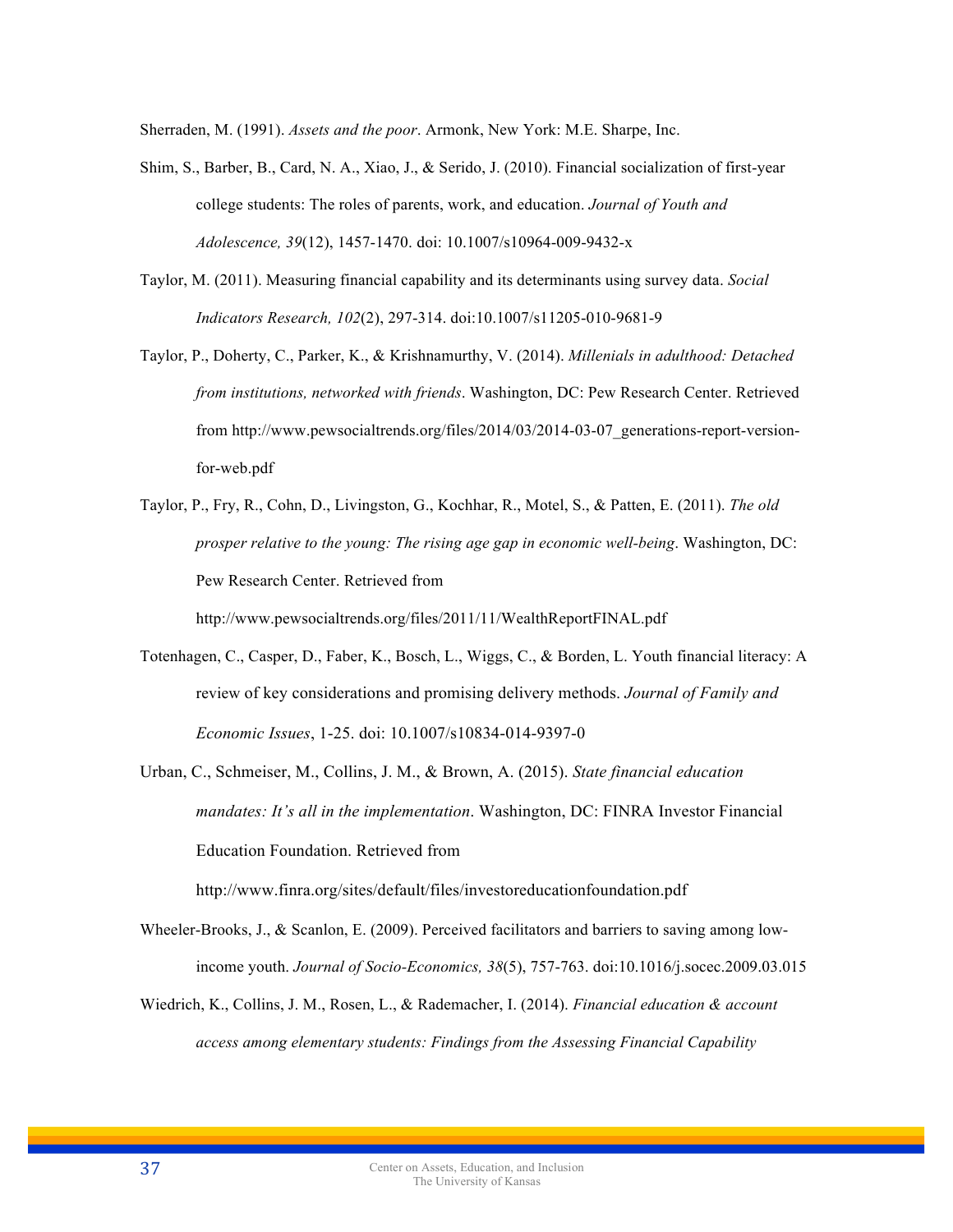*Outcomes (AFCO) Youth Pilot*. Washington, DC: CFED. Retrieved from http://cfed.org/assets/pdfs/AFCO\_Youth\_Full\_Report\_Final.pdf

- Xiao, J. J., & Anderson, J. G. (1997). Hierarchical financial needs reflected by household financial asset shares. *Journal of Family and Economic Issues, 18*(4), 333-355. doi:1023/A:1024991304216
- Xiao, J. J., Chen, C., & Chen, F. (2014). Consumer financial capability and financial satisfaction. *Social Indicators Research, 118*(1), 415-432. doi:10.1007/s11205-013-0414-8
- Yeung, W. J., & Conley, D. (2008). Black-white achievement gap and family wealth. *Child Development, 79*(2), 303-324. doi: 10.1111/j.1467-8624.2007.01127.x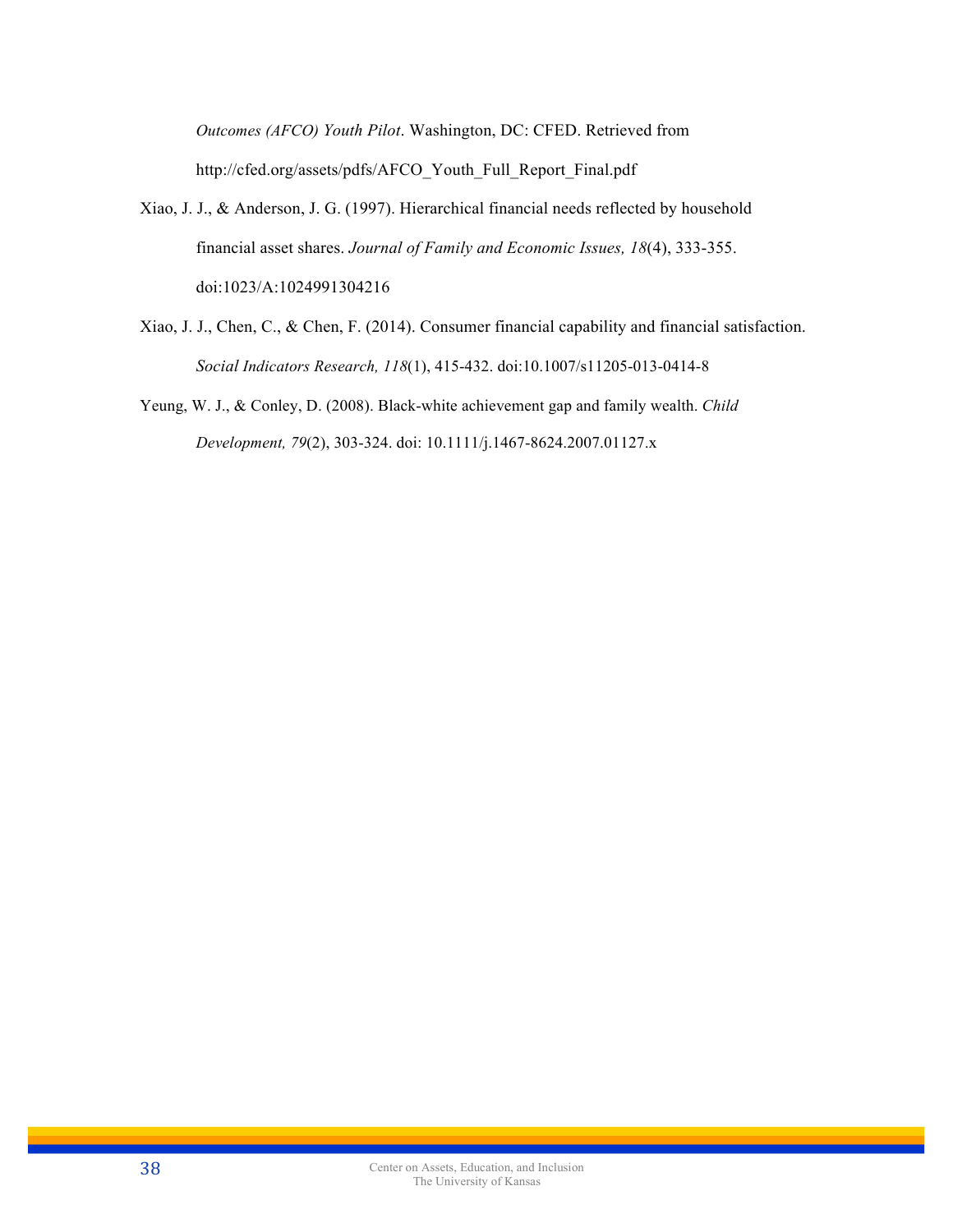**Table 1** Sample characteristics of Millennials ages 18 to 34 ( $N = 6,865$ )

| Covariates                                                             | <b>Full Sample</b> |
|------------------------------------------------------------------------|--------------------|
| Demographic Control Variables                                          |                    |
| Race                                                                   |                    |
| White                                                                  | 53                 |
| Nonwhite                                                               | 47                 |
| Gender                                                                 |                    |
| Male                                                                   | 49                 |
| Female                                                                 | 51                 |
| Number of dependents (children)                                        | .846(1.143)        |
| Marital status                                                         |                    |
| Married                                                                | 36                 |
| Not married                                                            | 64                 |
| <b>Employment status</b>                                               |                    |
| Employed                                                               | 57                 |
| Full-time student                                                      | 15                 |
| Unemployed                                                             | 28                 |
| <b>Education</b> level                                                 |                    |
| College degree or more                                                 | 25                 |
| Some college                                                           | 35                 |
| High school diploma or less                                            | 41                 |
| Household income <sup>a</sup>                                          | 2.567(2.055)       |
| Welfare receipt                                                        |                    |
| Receives government assistance                                         | 20                 |
| Does not receive government assistance                                 | 80                 |
| Geographic region                                                      |                    |
| Northeast                                                              | 18                 |
| Midwest                                                                | 21                 |
| South                                                                  | 38                 |
| West                                                                   | 24                 |
| Home ownership                                                         |                    |
| Owns home                                                              | 36                 |
| Does not own home                                                      | 64                 |
| Variable of Interest                                                   |                    |
| <b>Financial Capability</b>                                            |                    |
| Financially capable (savings account + financial education)            | 19                 |
| Financially included (savings account only)                            | 48                 |
| Financially educated (financial education only)                        | 6                  |
| Financially excluded (neither savings account nor financial education) | 27                 |

*Source*: Markov Chain Monte Carlo (MCMC) completed data from the 2012 National Financial Capability Study (NFCS).

*Notes*: Percentages reported for categorical variables and means and standard deviations reported for continuous variables. All sample characteristics are for samples prior to applying the ATT weight.<br><sup>a</sup> Household income level was comprised of eight categories: Category 1: < \$15,000 (23%); Category 2: \$15,000 to < \$25,000 (14%); Category 3: \$25,000 to < \$35,000 (13%); Category 4: \$35,000 to < \$50,000 (15%); Category 5: \$50,000 to < \$75,000 (17%); Category 6: \$75,000 to < \$100,000 (9%); Category 7: \$100,000 to \$150,000 (6%); and Category 8:  $\geq$  \$150,000 (4%).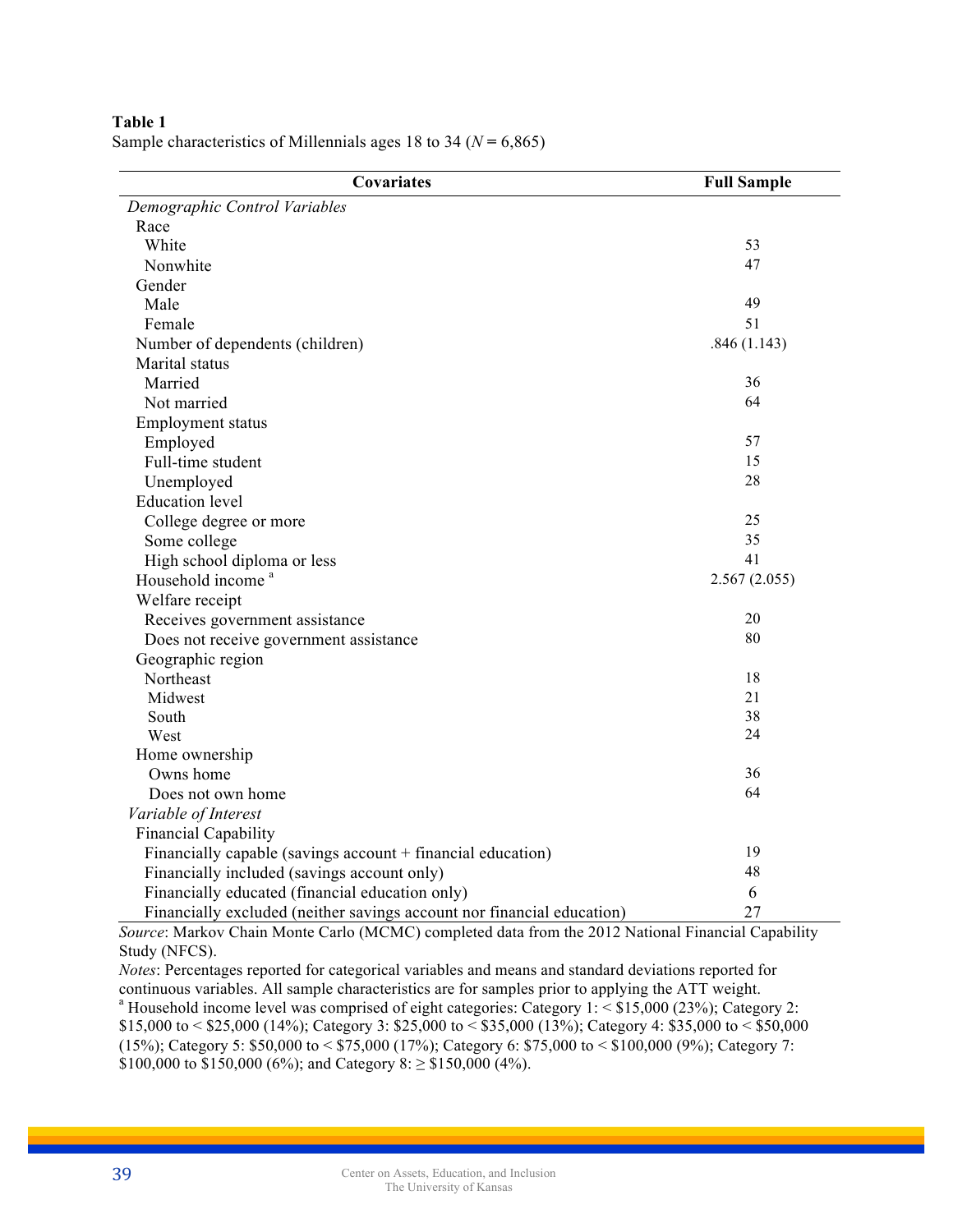# **Table 2** Financial behaviors of Millennials ages 18 to 34 ( $N = 6,865$ )

|                                                  | Financial | Emergency      | <b>Alternative</b> | <b>Debt</b>   | <b>Mean Financial</b> |
|--------------------------------------------------|-----------|----------------|--------------------|---------------|-----------------------|
|                                                  | Fragility | <b>Savings</b> | Financial          | <b>Burden</b> | <b>Satisfaction</b>   |
|                                                  |           |                | <b>Services</b>    |               |                       |
| Full Sample                                      | 48        | 35             | 44                 | 33            | 5.115                 |
| Demographic Control Variables                    |           |                |                    |               |                       |
| White                                            | 48        | 32             | 43                 | 32            | 4.993                 |
| Nonwhite                                         | 48        | 37             | 45                 | 34            | 5.252                 |
| Male                                             | 55        | 39             | 45                 | 32            | 5.533                 |
| Female                                           | 41        | 30             | 42                 | 33            | 4.686                 |
| 1 dependent (child) or more                      | 48        | 32             | 57                 | 41            | 5.023                 |
| No dependents (children)                         | 48        | 37             | 33                 | 25            | 5.190                 |
| Married                                          | 56        | 38             | 46                 | 38            | 5.555                 |
| Not married                                      | 44        | 33             | 42                 | 30            | 4.870                 |
| College degree or more                           | 71        | 52             | 32                 | 34            | 5.997                 |
| Some college                                     | 49        | 34             | 42                 | 34            | 5.109                 |
| High school diploma or less                      | 34        | 24             | 52                 | 30            | 4.586                 |
| Employed                                         | 58        | 42             | 44                 | 35            | 5.538                 |
| Full-time student                                | 46        | 36             | 33                 | 23            | 5.220                 |
| Unemployed                                       | 30        | 20             | 49                 | 34            | 4.209                 |
| Household income $\leq$ \$35,000                 | 64        | 23             | 49                 | 33            | 4.325                 |
| Household income $\geq$ \$35,000                 | 33        | 46             | 39                 | 32            | 5.909                 |
| Receives government assistance                   | 45        | 34             | 67                 | 46            | 5.187                 |
| Does not receive government assistance           | 49        | 35             | 38                 | 29            | 5.098                 |
| Lives in the northeast                           | 51        | 40             | 39                 | 35            | 5.500                 |
| Lives in the midwest                             | 46        | 33             | 43                 | 35            | 5.039                 |
| Lives in the south                               | 46        | 33             | 48                 | 31            | 5.023                 |
| Lives in the west                                | 52        | 34             | 41                 | 32            | 5.042                 |
| Owns home                                        | 66        | 51             | 44                 | 33            | 6.316                 |
| Does not own home                                | 38        | 26             | 43                 | 32            | 4.446                 |
| Variable of Interest                             |           |                |                    |               |                       |
| Financial Capability                             |           |                |                    |               |                       |
| Financially capable (savings account + financial | 63        | 49             | 41                 | 29            | 5.877                 |
| education)                                       |           |                |                    |               |                       |
| Financially included (savings account only)      | 56        | 41             | 40                 | 33            | 5.395                 |
| Financially educated (financial education only)  | 37        | 25             | 54                 | 36            | 4.613                 |
|                                                  |           |                |                    |               |                       |

 $26$   $15$   $50$   $24$   $416$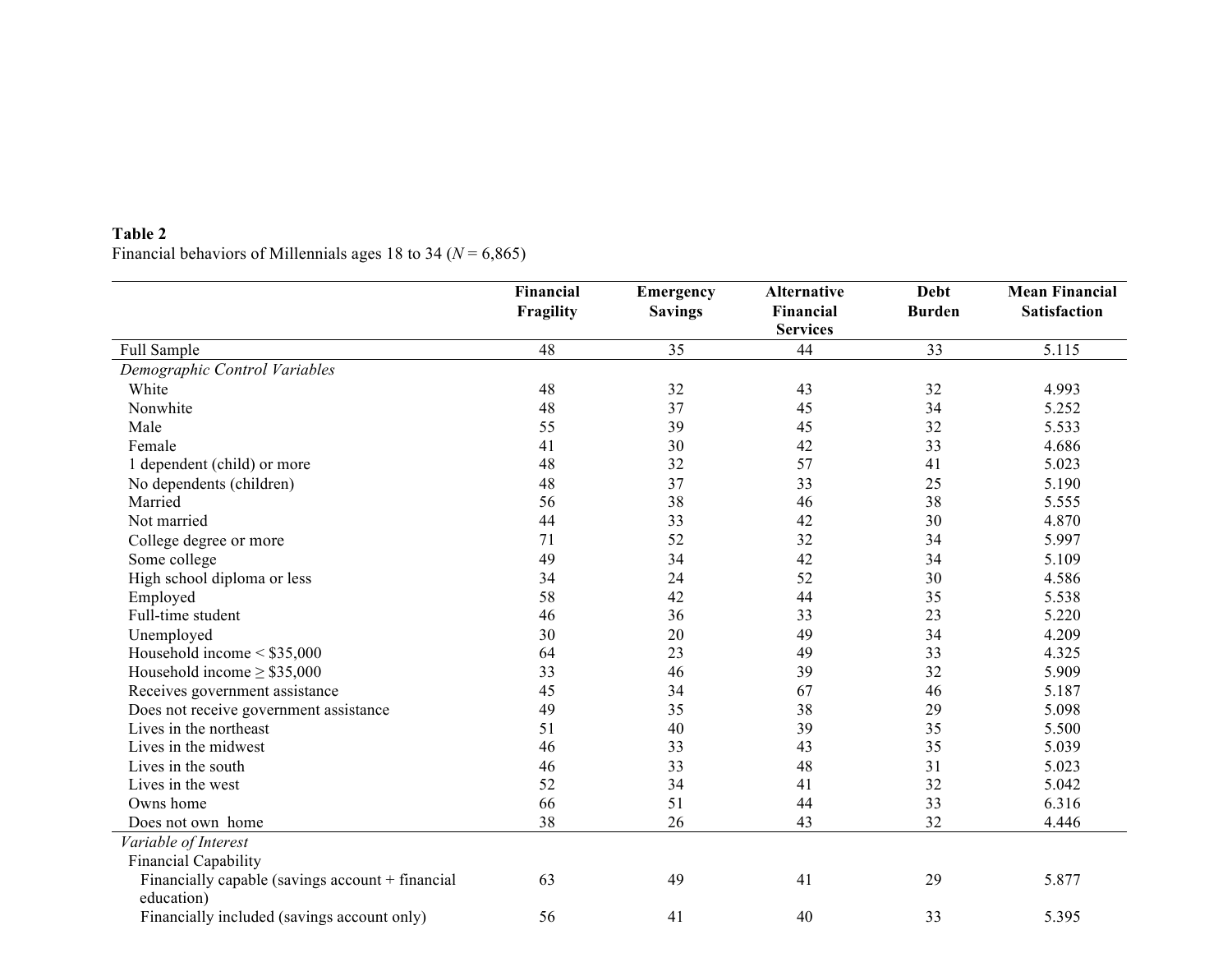*Source*: Markov Chain Monte Carlo (MCMC) completed data from the 2012 National Financial Capability Study (NFCS). *Notes*: Row percentages are reported. Characteristics presented prior to applying the average treatment-effect-for-the-treated (ATT) weight. Financial fragility measured whether or not Millennials could come up with \$2,000 in a pinch (yes = 1). Emergency savings measured whether or not Millennials set aside any rainy day funds for emergencies (yes = 1). Alternative financial services measured whether or not Millennials had ever used title loans, payday loans, tax refund advances, pawn shops, or rent-to-own stores (yes = 1). Debt burden measured whether or not Millennials reported carrying too much debt (yes = 1). Financial satisfaction measured Millennials' reported satisfaction with their current personal financial condition on a scale ranging from 1 (not at all satisfied) to 10 (extremely satisfied).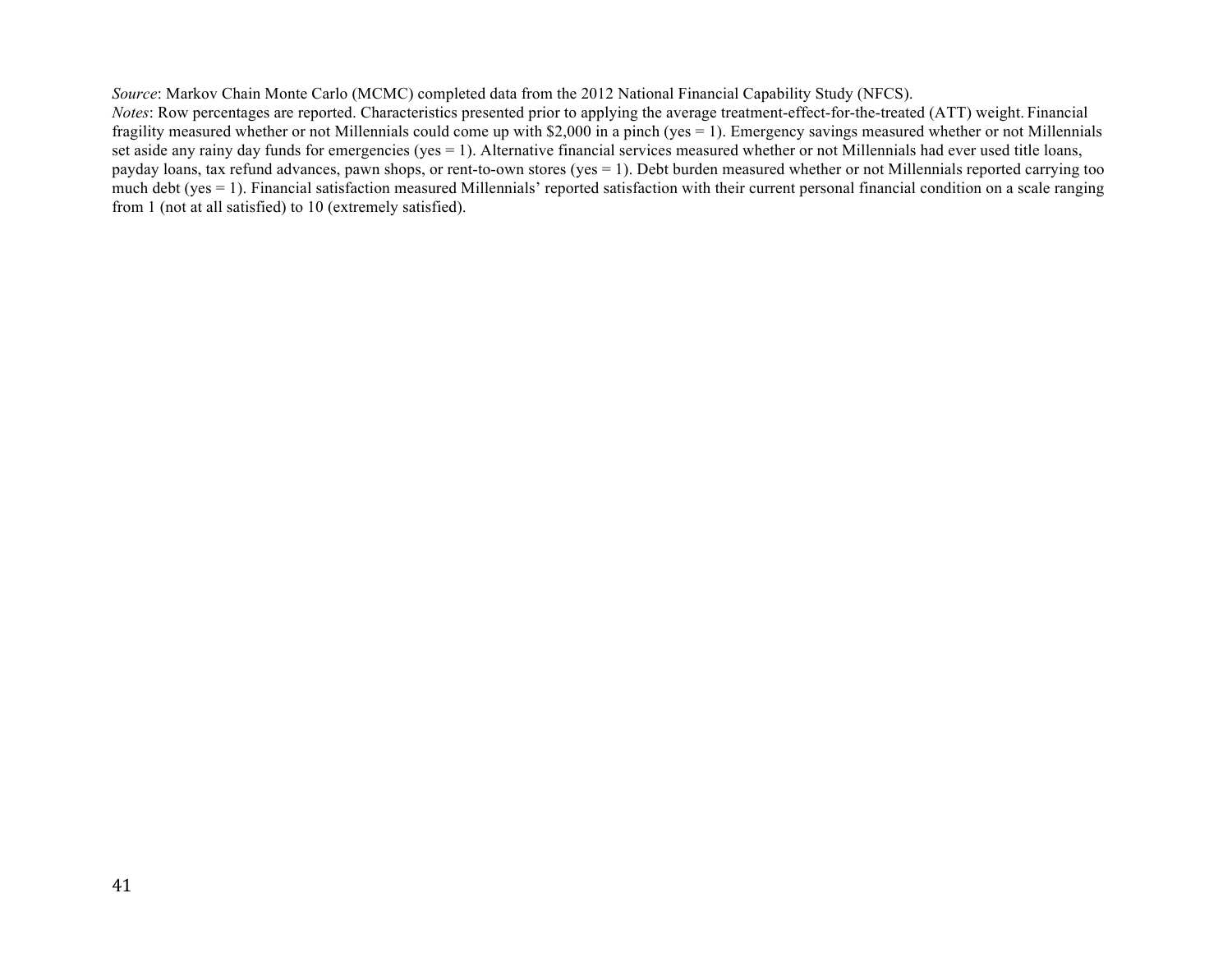# **Table 3**

Logistic regression results: Financial fragility and emergency savings of Millennials ages 18 to 34 (*N* = 6,865; ATT weighted)

|                                                 |                | <b>Financial Fragility</b> |                          | <b>Emergency Savings</b><br>(Model 2) |        |                          |  |
|-------------------------------------------------|----------------|----------------------------|--------------------------|---------------------------------------|--------|--------------------------|--|
| <b>Covariates</b>                               |                | (Model 1)                  |                          |                                       |        |                          |  |
|                                                 | ß              | SE                         | <b>OR</b>                | ß                                     | SE     | <b>OR</b>                |  |
| Demographic Control Variables                   |                |                            |                          |                                       |        |                          |  |
| White                                           | .114           | (.094)                     | $\overline{\phantom{a}}$ | $-.298**$                             | (.101) | .742                     |  |
| Male                                            | .459***        | (.093)                     | 1.582                    | .289**                                | (.100) | 1.335                    |  |
| Number of dependents (children)                 | $-.081\dagger$ | (.049)                     | .922                     | $-.201***$                            | (.049) | .818                     |  |
| Married                                         | $.263*$        | (.126)                     | 1.301                    | $-.004$                               | (.129) |                          |  |
| Education level (Reference: $\leq$ High school) |                |                            |                          |                                       |        |                          |  |
| Some college                                    | $.173\dagger$  | (.101)                     | 1.189                    | $-.072$                               | (.118) | $\overline{\phantom{a}}$ |  |
| College degree or more                          | $.612***$      | (.130)                     | 1.844                    | .295*                                 | (.132) | 1.343                    |  |
| Employment status (Reference: Unemployed)       |                |                            |                          |                                       |        |                          |  |
| Full-time student                               | $.321*$        | (.143)                     | 1.379                    | .719***                               | (.153) | 2.052                    |  |
| Employed                                        | $.261*$        | (.103)                     | 1.298                    | .398***                               | (.110) | 1.489                    |  |
| Household income                                | $.216***$      | (.029)                     | 1.241                    | $.185***$                             | (.027) | 1.203                    |  |
| Receives government assistance                  | $-.186$        | (.125)                     | $-$                      | .108                                  | (.117) |                          |  |
| Geographic region (Reference: Northeast)        |                |                            |                          |                                       |        |                          |  |
| Midwest                                         | $-.098$        | (.139)                     | $-$                      | $-.200$                               | (.153) |                          |  |
| South                                           | $-.112$        | (.135)                     |                          | .025                                  | (.143) |                          |  |
| West                                            | .004           | (.146)                     |                          | .023                                  | (.148) |                          |  |
| Owns home                                       | .568***        | (.101)                     | 1.765                    | $.767***$                             | (.115) | 2.153                    |  |
| Variable of Interest                            |                |                            |                          |                                       |        |                          |  |
| Financial capability (Reference: Financially    |                |                            |                          |                                       |        |                          |  |
| excluded)                                       |                |                            |                          |                                       |        |                          |  |
| Financially capable (savings account +          | $1.016***$     | (.121)                     | 2.762                    | $1.176***$                            | (.133) | 3.241                    |  |
| financial education)                            |                |                            |                          |                                       |        |                          |  |
| Financially included (savings account only)     | $.804***$      | (.098)                     | 2.234                    | $.952***$                             | (.124) | 2.591                    |  |
| Financially educated (financial education       | .339*          | (.168)                     | 1.404                    | .364 <sup>†</sup>                     | (.203) | 1.439                    |  |
| only)                                           |                |                            |                          |                                       |        |                          |  |
| Constant                                        | $-2.120$       | (.177)                     | p < .001                 | $-2.508$                              | (.217) | p < .001                 |  |
| Psuedo (McFadden's) $R^2$                       |                | .139                       |                          |                                       |        | .126                     |  |

*Source*: Markov Chain Monte Carlo (MCMC) completed data from the 2012 National Financial Capability Study (NFCS), weighted using the average treatment-effect-for-the-treated (ATT).

*Notes*: β = regression coefficients. Robust SE = robust standard error. OR = Odds ratio. \* *p* < .05; \*\* *p* < .01; \*\*\* *p* < .001; † *p* < .10

*Financial Fragility*: Financial fragility measured whether or not Millennials could come up with \$2,000 in a pinch (yes = 1). The reference group for financial capability was rotated to test financial capability against financial inclusion or financial education. With financial inclusion as the reference group, Millennials were more likely to report being able to come up with \$2,000 in a pinch when they were financially capable (β = .211, *SE* = .094, *OR*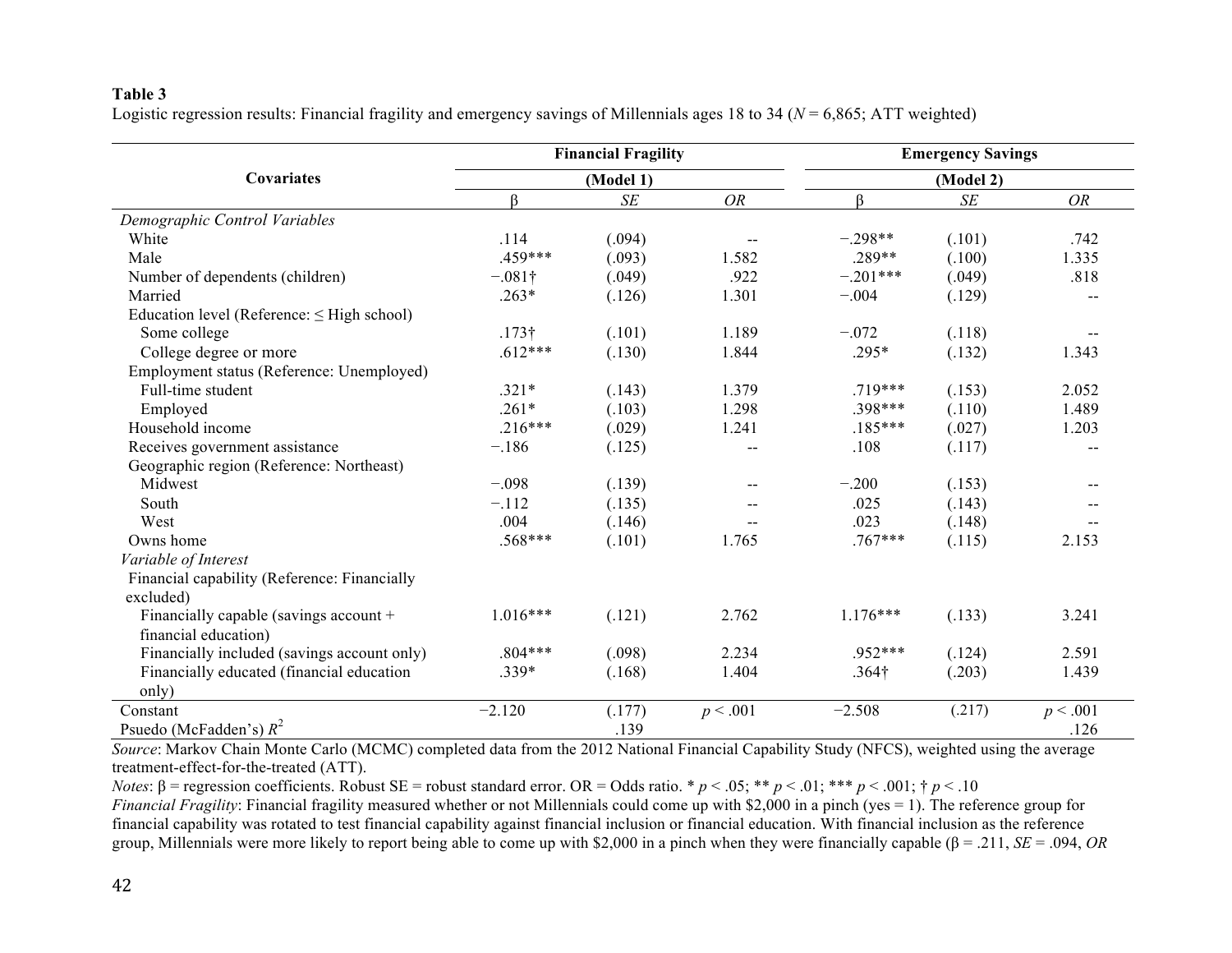= 1.235). They were less likely to report being able to come up with \$2,000 when they were financially educated (β = −.466, *SE* = .149, *OR* = .628) or financially excluded ( $\beta = -.804$ ,  $SE = .098$ ,  $OR = .448$ ). With financial education as the reference group, Millennials were more likely to come up with \$2,000 in a pinch when they were financially capable ( $\beta$  = .677, *SE* = .156, *OR* = 1.968) or financially included ( $\beta$  = .466, *SE* = .149, *OR* = 1.594). They were less likely to report being able to come up with \$2,000 in a pinch when they were financially excluded (β = −.339, *SE* = .168, *OR* = .712). *Emergency Savings*: Emergency savings measured whether or not Millennials set aside any rainy day funds for emergencies (yes = 1). With financial inclusion as the reference group, Millennials were more likely to report saving for emergencies when they were financially capable (β = .224, *SE* = .076, *OR* = 1.251). They were less likely to report saving for emergencies when they were financially educated ( $\beta$  = −.587, *SE* = .164, *OR* = .556) or financially excluded ( $\beta = -0.952$ ,  $SE = 0.124$ ,  $OR = 0.386$ ). With financial education as the reference group, they were more likely to save for emergencies when they were financially capable ( $\beta$  = .812, *SE* = .174, *OR* = 2.252) or financially included ( $\beta$  = .587, *SE* = .164, *OR* = 1.799). They were less likely to report saving for emergencies when they were financially excluded ( $\beta = -0.364$ , *SE* = .203, *OR* = .695).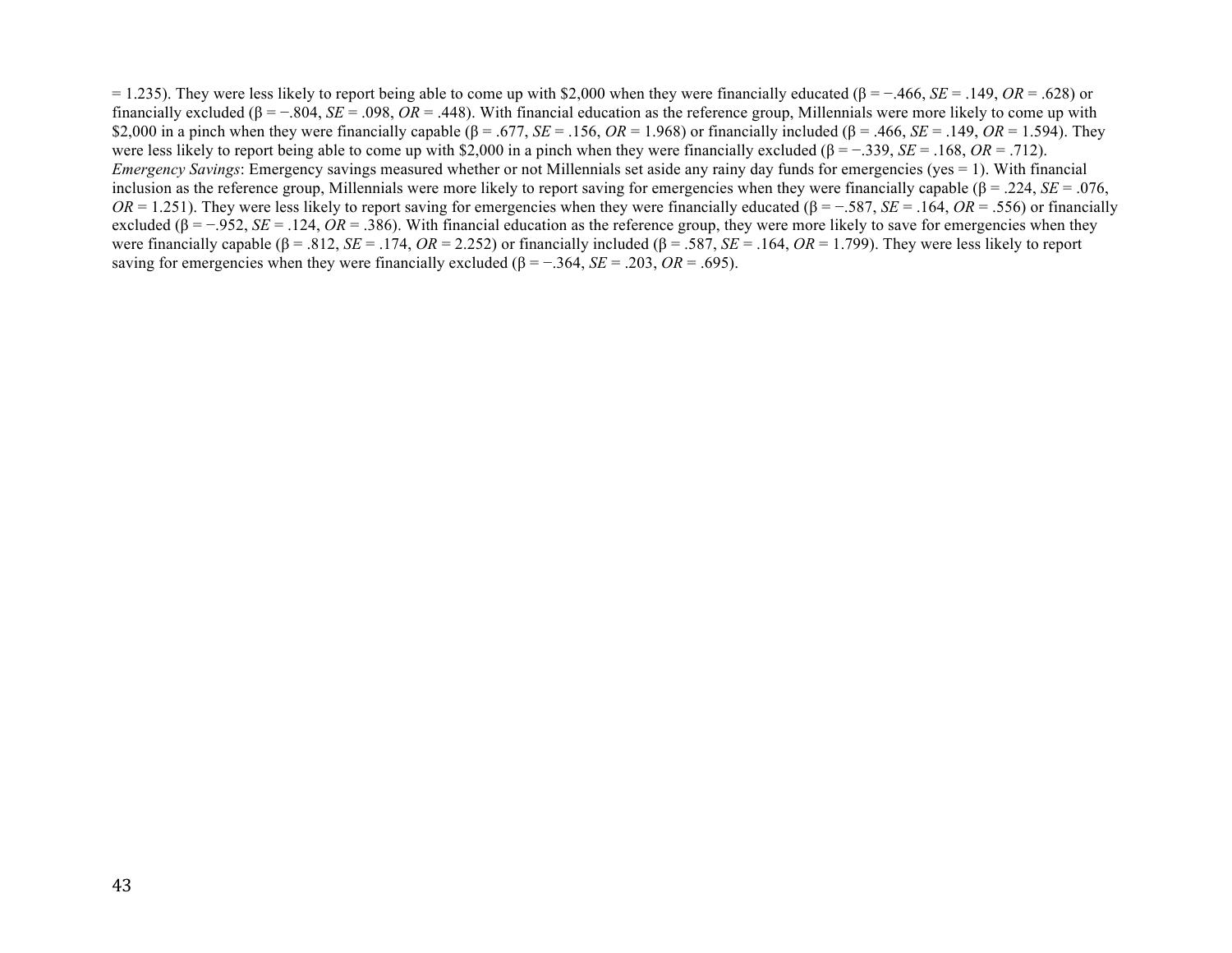# **Table 4**

Logistic regression results: Alternative financial services use and debt burden of Millennials ages 18 to 34 (*N* = 6,865; ATT weighted)

|                                                 |                   | <b>Alternative Financial Services</b> |                          | <b>Debt Burden</b> |           |           |  |  |
|-------------------------------------------------|-------------------|---------------------------------------|--------------------------|--------------------|-----------|-----------|--|--|
| Covariates                                      |                   | (Model 3)                             |                          |                    | (Model 4) |           |  |  |
|                                                 | ß                 | $\cal SE$                             | <b>OR</b>                | ß                  | $\cal SE$ | <b>OR</b> |  |  |
| Demographic Control Variables                   |                   |                                       |                          |                    |           |           |  |  |
| White                                           | $-.277**$         | (.092)                                | .758                     | .034               | (.094)    |           |  |  |
| Male                                            | $.372***$         | (.092)                                | 1.451                    | $-.090$            | (.090)    |           |  |  |
| Number of dependents (children)                 | $.411***$         | (.043)                                | 1.508                    | $.229***$          | (.039)    | 1.257     |  |  |
| Married                                         | .054              | (.112)                                | --                       | .076               | (.115)    |           |  |  |
| Education level (Reference: $\leq$ High school) |                   |                                       |                          |                    |           |           |  |  |
| Some college                                    | $-.259*$          | (.100)                                | .772                     | $.403***$          | (.097)    | 1.496     |  |  |
| College degree or more                          | $-.679***$        | (.129)                                | .507                     | $.617***$          | (.114)    | 1.853     |  |  |
| Employment status (Reference: Unemployed)       |                   |                                       |                          |                    |           |           |  |  |
| Full-time student                               | $-.302*$          | (.145)                                | .739                     | $-.231$            | (.140)    |           |  |  |
| Employed                                        | $.214*$           | (.108)                                | 1.239                    | $.215*$            | (.105)    | 1.240     |  |  |
| Household income                                | $-.067*$          | (.027)                                | .935                     | $-.058*$           | (.028)    | .944      |  |  |
| Receives government assistance                  | $.968***$         | (.104)                                | 2.633                    | $.640***$          | (.101)    | 1.896     |  |  |
| Geographic region (Reference: Northeast)        |                   |                                       |                          |                    |           |           |  |  |
| Midwest                                         | .109              | (.140)                                | $-\,-$                   | .059               | (.130)    | --        |  |  |
| South                                           | .246 <sup>†</sup> | (.142)                                | 1.279                    | .036               | (.129)    |           |  |  |
| West                                            | .066              | (.146)                                | $- -$                    | $-.004$            | (.133)    |           |  |  |
| Owns home                                       | $-.119$           | (.102)                                | $\overline{\phantom{m}}$ | $-.117$            | (.105)    |           |  |  |
| Variable of Interest                            |                   |                                       |                          |                    |           |           |  |  |
| Financial capability (Reference: Financially    |                   |                                       |                          |                    |           |           |  |  |
| excluded)                                       |                   |                                       |                          |                    |           |           |  |  |
| Financially capable (savings account +          | $-.238*$          | (.109)                                | .788                     | $-.352**$          | (.109)    | .703      |  |  |
| financial education)                            |                   |                                       |                          |                    |           |           |  |  |
| Financially included (savings account only)     | $-.299**$         | (.102)                                | .742                     | $-.151*$           | (.090)    | .860      |  |  |
| Financially educated (financial education       | .228              | (.150)                                | $- -$                    | .107               | (.151)    | $-$       |  |  |
| only)                                           |                   |                                       |                          |                    |           |           |  |  |
| Constant                                        | $-.389$           | (.182)                                | $p = .034$               | $-1.128$           | (.167)    | p < .001  |  |  |
| Psuedo (McFadden's) $R^2$                       |                   |                                       | .101                     |                    |           | .043      |  |  |

*Source*: Markov Chain Monte Carlo (MCMC) completed data from the 2012 National Financial Capability Study (NFCS), weighted using the average treatment-effect-for-the-treated (ATT).

*Notes*: β = regression coefficients. Robust SE = robust standard error. OR = Odds ratio. \* *p* < .05; \*\* *p* < .01; \*\*\* *p* < .001; † *p* < .10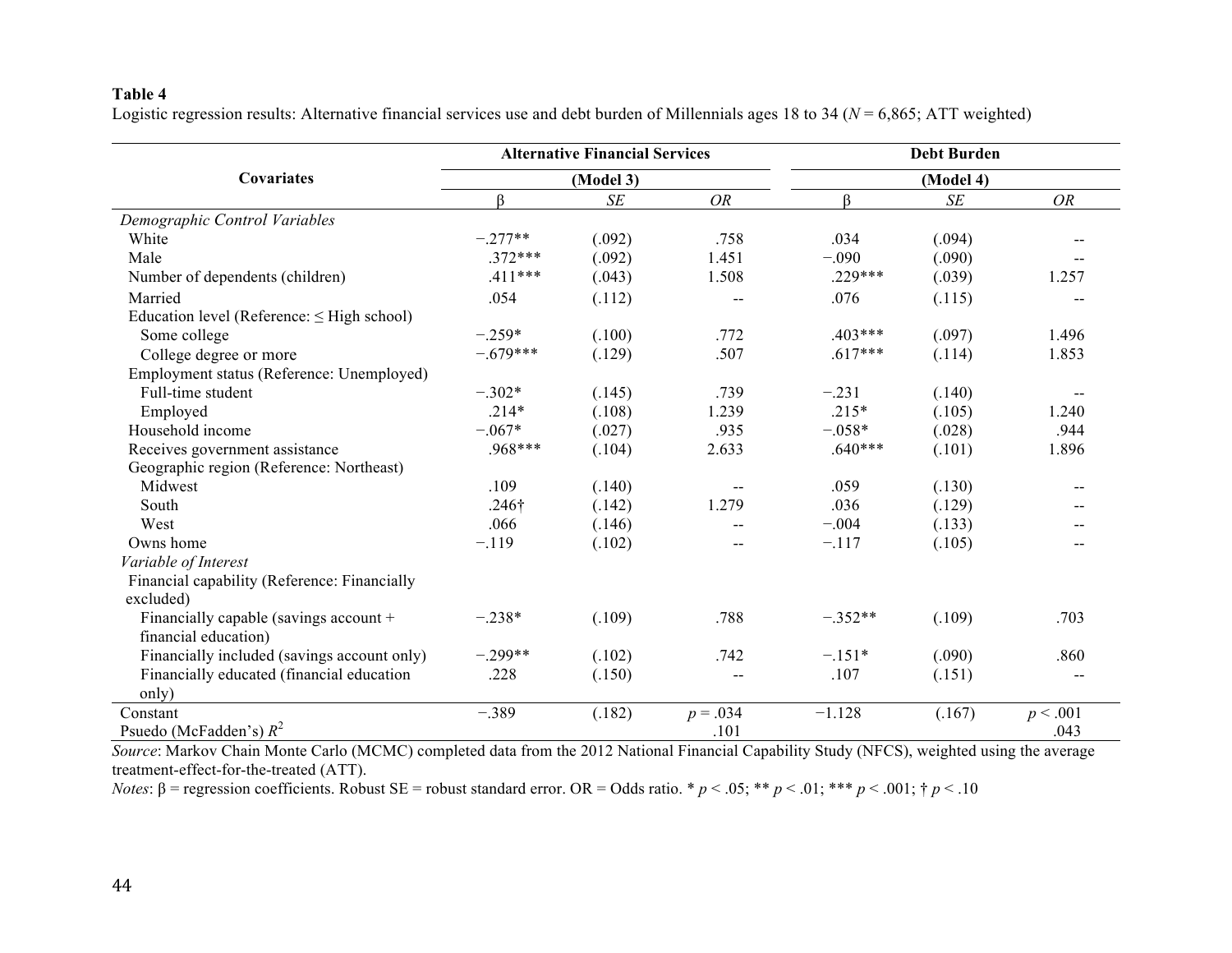*Alternative Financial Services*: Alternative financial services measured whether or not Millennials had ever used title loans, payday loans, tax refund advances, pawn shops, or rent-to-own stores (yes = 1). With financial inclusion as the reference group, Millennials were more likely to report using alternative financial services when they were financially educated ( $\beta = .527$ ,  $SE = .142$ ,  $OR = 1.694$ ) or were financially excluded ( $\beta = .299$ ,  $SE = .102$ ,  $OR = 1.349$ ). With financial education as the reference group, they were less likely to use alternative financial services when they were financially capable ( $\beta$  = -.466, *SE* = .144, *OR* = .628) and financially included ( $\beta$  = -.527, *SE* = .142, *OR* = .590). *Debt Burden*: Debt burden measured whether or not Millennials reported carrying too much debt (yes = 1). With financial inclusion as the reference group, Millennials were less likely to report carrying too much debt when they were financially capable  $(β = -.201, SE = .081, OR = .818)$ . They were more likely to report carrying too much debt when they were financially educated ( $\beta = .258$ ,  $SE = .133$ ,  $OR = 1.294$ ) or financially excluded ( $\beta = .151$ ,  $SE = .099$ ,  $OR = 1.163$ ). With financial education as the reference group, they were less likely to report carrying too much debt when they were financially capable (β = −.459, *SE* = .144, *OR* = .632) and financially included ( $\beta$  = -.258, *SE* = .133, *OR* = .773).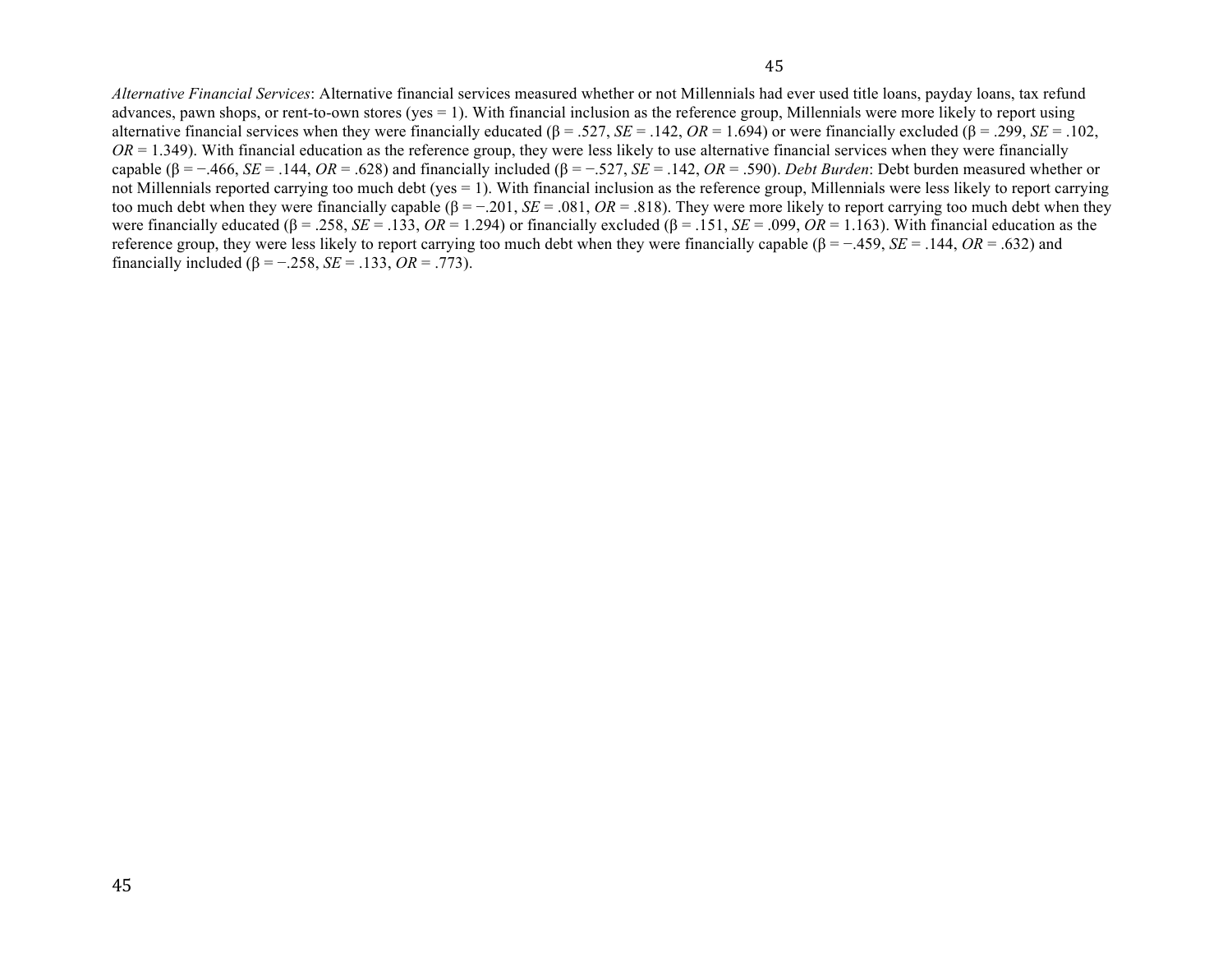## **Table 5**

|                                                    | <b>Financial Satisfaction</b> |                  |  |  |  |  |
|----------------------------------------------------|-------------------------------|------------------|--|--|--|--|
| <b>Covariates</b>                                  |                               | (Model 5)        |  |  |  |  |
|                                                    | ß                             | (SE)             |  |  |  |  |
| Demographic Control Variables                      |                               |                  |  |  |  |  |
| White                                              | $-.320**$                     | (.111)           |  |  |  |  |
| Male                                               | $.648***$                     | (.105)           |  |  |  |  |
| Number of dependents (children)                    | $-.143**$                     | (.054)           |  |  |  |  |
| Married                                            | $.395**$                      | (.134)           |  |  |  |  |
| Education level (Reference: $\leq$ High school)    |                               |                  |  |  |  |  |
| Some college                                       | $-.287*$                      | (.117)           |  |  |  |  |
| College degree or more                             | .166                          | (.142)           |  |  |  |  |
| Employment status (Reference: Unemployed)          |                               |                  |  |  |  |  |
| Full-time student                                  | $.842***$                     | (.171)           |  |  |  |  |
| Employed                                           | $.376**$                      | (.129)           |  |  |  |  |
| Household income                                   | $.270***$                     | (.031)           |  |  |  |  |
| Receives government assistance                     | .074                          | (.136)           |  |  |  |  |
| Geographic region (Reference: Northeast)           |                               |                  |  |  |  |  |
| Midwest                                            | $-.179$                       | (.157)           |  |  |  |  |
| South                                              | $-.168$                       | (.146)           |  |  |  |  |
| West                                               | $-.251\dagger$                | (.151)           |  |  |  |  |
| Owns home                                          | .998***                       | (.122)           |  |  |  |  |
| Variable of Interest                               |                               |                  |  |  |  |  |
| Financial capability (Reference: Financially       |                               |                  |  |  |  |  |
| excluded)                                          |                               |                  |  |  |  |  |
| Financially capable (savings account $+$ financial | $.818***$                     | (.124)           |  |  |  |  |
| education)                                         |                               |                  |  |  |  |  |
| Financially included (savings account only)        | $.480***$                     | (.099)           |  |  |  |  |
| Financially educated (financial education only)    | .239                          | (.187)           |  |  |  |  |
| Constant                                           | 3.278                         | .217<br>p < .001 |  |  |  |  |
| $R^2$                                              |                               | .177             |  |  |  |  |

Multiple regression results: Financial satisfaction of Millennials ages 18 to 34 ( $N = 6,865$ ; ATT we

*Source*: Markov Chain Monte Carlo (MCMC) completed data from the 2012 National Financial Capab Study (NFCS), weighted using the average treatment-effect-for-the-treated (ATT).

*Notes*: β = regression coefficients. Robust SE = robust standard error. \*  $p$  < .05; \*\*  $p$  < .01; \*\*\*  $p$  < .00 .10

Financial satisfaction measured Millennials' reported satisfaction with their current personal financial condition on a scale ranging from 1 (not at all satisfied) to 10 (extremely satisfied). With financial inclusion the reference group, being financially capable was related to significantly higher financial satisfaction ( .338, *SE* = .099). Being financially excluded was related to significantly lower financial satisfaction (β  $-480$ ,  $SE = .099$ ). With financial education as the reference group, being financially capable was related to significantly higher financial satisfaction ( $\beta$  = .579, *SE* = .197).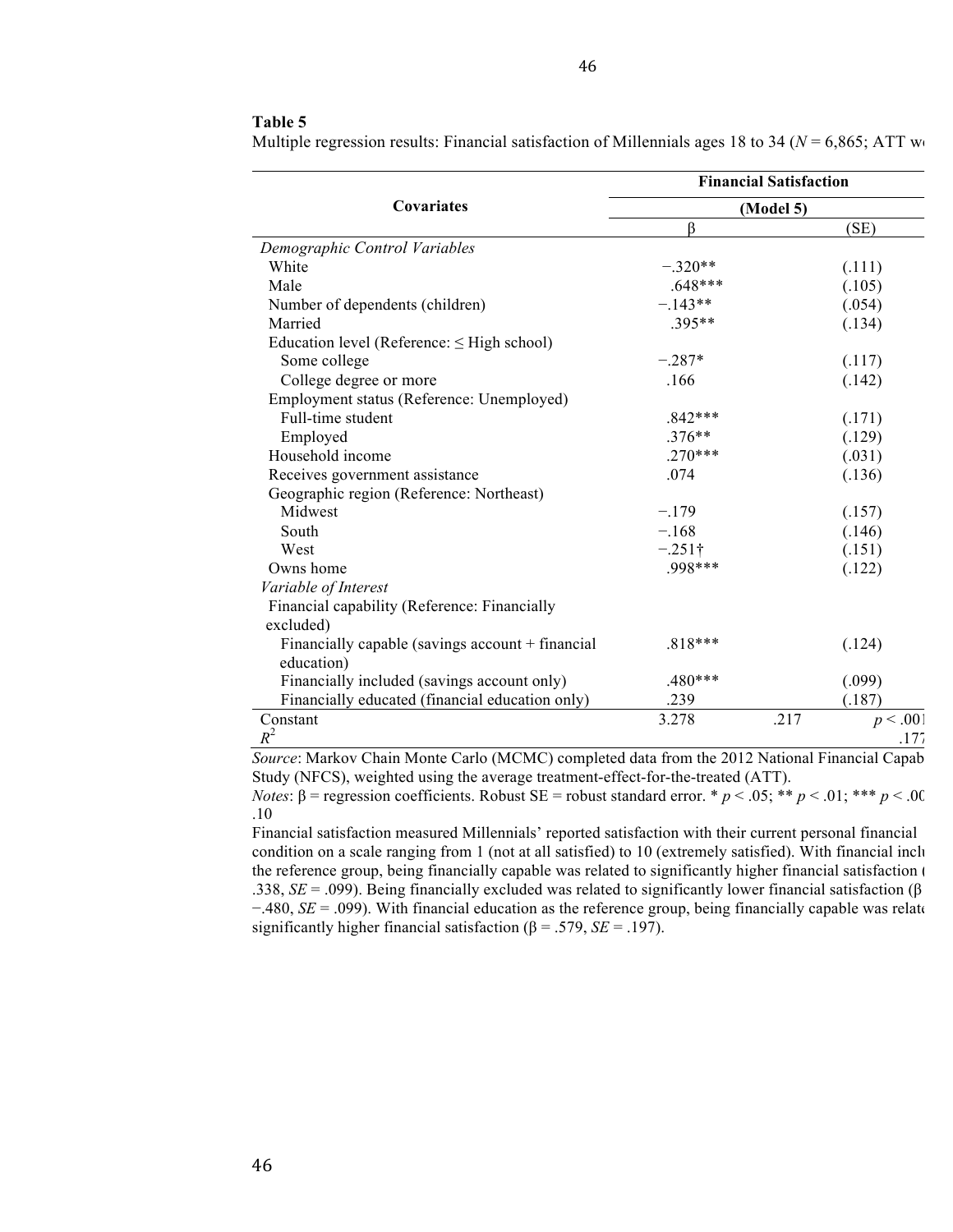# **Table 6**

Multiple regression results: Sensitivity tests of financial capability on financial behaviors of Millennials ages 18 to 34 (*N* = 6,865; ATT weighted)

| Covariates                                                                                                          | Financial<br>Fragility<br>(Model 6) |        |               | <b>Emergency</b><br><b>Savings</b><br>(Model 7) |            | <b>Alternative</b><br><b>Financial Services</b><br>(Model 8) |                   | <b>Debt</b><br><b>Burden</b><br>(Model 9) |            | Financial<br><b>Satisfaction</b> |
|---------------------------------------------------------------------------------------------------------------------|-------------------------------------|--------|---------------|-------------------------------------------------|------------|--------------------------------------------------------------|-------------------|-------------------------------------------|------------|----------------------------------|
|                                                                                                                     |                                     |        |               |                                                 |            |                                                              |                   |                                           | (Model 10) |                                  |
| Savings Account + Financial Literacy <sup>a</sup><br>Financial capability (Reference: Financially<br>excluded)      | ß                                   | (SE)   | ß             | (SE)                                            | ß          | (SE)                                                         | ß                 | (SE)                                      | ß          | (SE)                             |
| Financially capable (savings account +<br>financial literacy)                                                       | $1.125***$                          | (.121) | .775***       | (.159)                                          | $-.896***$ | (.113)                                                       | $-.177$           | (.112)                                    | $-.004$    | (.139)                           |
| Financially included (savings account<br>only)                                                                      | .915***                             | (.122) | .953***       | (.159)                                          | $-.358**$  | (.113)                                                       | $-.187†$          | (.110)                                    | $.602***$  | (.139)                           |
| Financially educated (financial literacy<br>$R^2$ only)                                                             | $.345*$                             | (.150) | $-.119$       | (.201)                                          | $-.484**$  | (.140)                                                       | .074              | (.138)                                    | $-.456**$  | (.167)                           |
|                                                                                                                     |                                     | .206   |               | .203                                            |            | .131                                                         |                   | .075                                      |            | .251                             |
| Ever Bank Account + Financial Education $\overline{b}$<br>Financial capability (Reference: Financially<br>excluded) |                                     |        |               |                                                 |            |                                                              |                   |                                           |            |                                  |
| Financially capable (ever bank account +<br>financial education)                                                    | .135                                | (.248) | .008          | (.427)                                          | $-.277$    | (.273)                                                       | $.821**$          | (.263)                                    | $-.727**$  | (.233)                           |
| Financially included (ever bank account<br>only)                                                                    | .336                                | (.239) | .267          | (.304)                                          | $-.162$    | (.281)                                                       | .529 <sup>†</sup> | (.272)                                    | $-.170$    | (.267)                           |
| Financially educated (financial education                                                                           | .017                                | (.456) | $-.024$       | (.777)                                          | .480       | (.566)                                                       | $1.055*$          | (.476)                                    | $-.076$    | (.399)                           |
| $rac{1}{R^2}$ only)                                                                                                 |                                     | .163   |               | .125                                            |            | .138                                                         |                   | .061                                      |            | .253                             |
| Checking $Account + Financial Educationc$<br>Financial capability (Reference: Financially<br>excluded)              |                                     |        |               |                                                 |            |                                                              |                   |                                           |            |                                  |
| Financially capable (checking account +<br>financial education)                                                     | $.608**$                            | (.181) | $.371\dagger$ | (.204)                                          | $-.599***$ | (.161)                                                       | $-.059$           | (.170)                                    | .219       | (.183)                           |
| Financially included (checking account                                                                              | $.360*$                             | (.169) | .113          | (.205)                                          | $-.677***$ | (.154)                                                       | .090              | (.179)                                    | $-.162$    | (.167)                           |
| Financially educated (financial education                                                                           | .247                                | (.293) | .043          | (.301)                                          | .456       | (279)                                                        | .290              | (.281)                                    | $-.102$    | (.258)                           |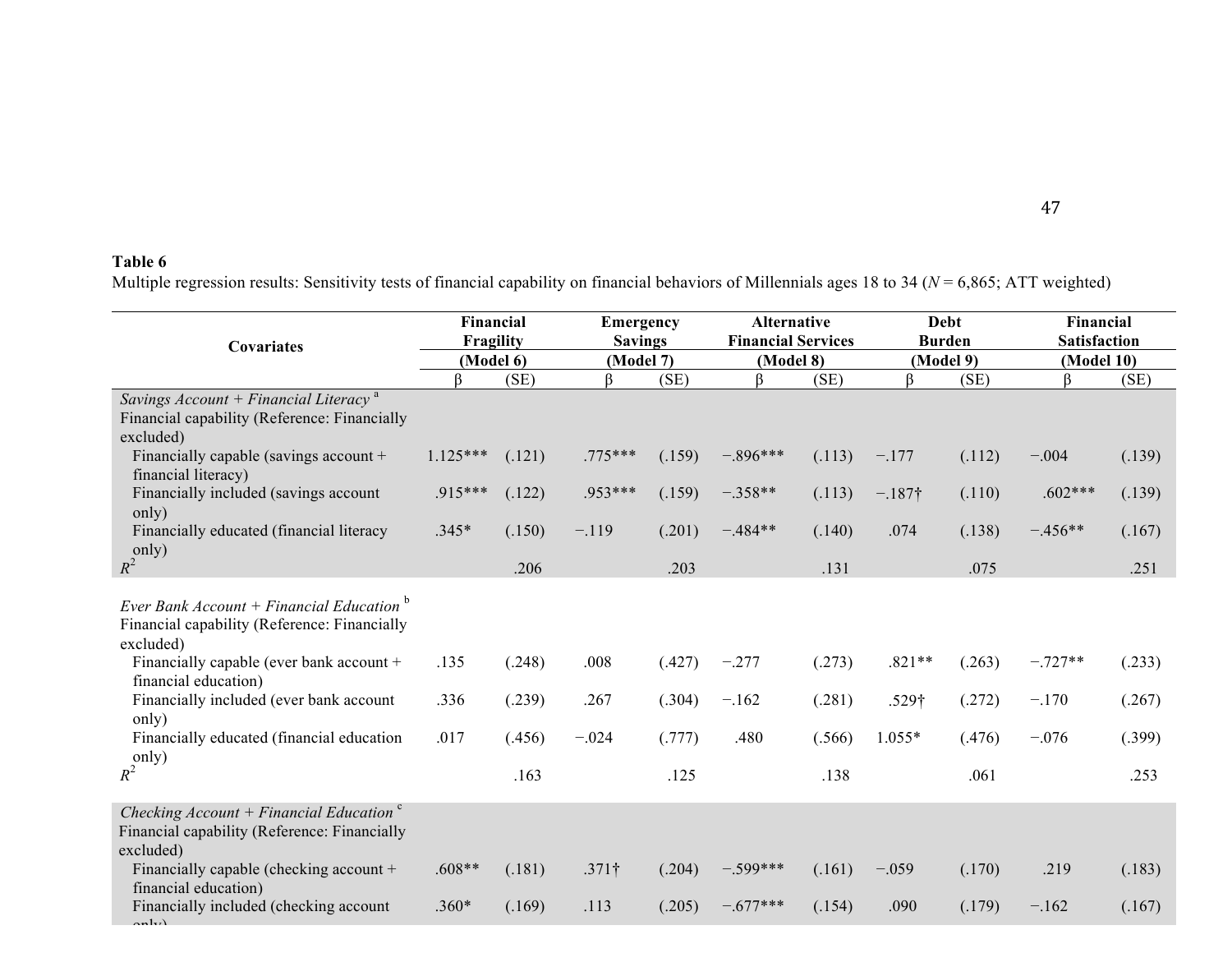| $R^2$                                                                                          |            | .143   |         | .107        |           | .101   |         | .044   |            | .181   |
|------------------------------------------------------------------------------------------------|------------|--------|---------|-------------|-----------|--------|---------|--------|------------|--------|
| Credit Card + Financial Education <sup>d</sup><br>Financial capability (Reference: Financially |            |        |         |             |           |        |         |        |            |        |
| excluded)<br>Financially capable (credit card $+$<br>financial education)                      | $1.077***$ | (.129) | .937*** | (.131)      | $-.039$   | (.113) | $-.136$ | (.108) | $1.062***$ | (.129) |
| Financially included (credit card only)                                                        | .792***    | 0.099  | .669*** | (.115)      | $-.245**$ | (.093) | .037    | 0.095) | $.626***$  | (.103) |
| Financially educated (financial education<br>only)                                             | $.341*$    | (.159) | .261    | (.212)      | $-.067$   | (.164) | .021    | (.179) | .011       | (.185) |
| $R^2$                                                                                          |            | .123   |         | $.12^\circ$ |           | .105   |         | .042   |            | .195   |

*Source*: Markov Chain Monte Carlo (MCMC) completed data from the 2012 National Financial Capability Study (NFCS), weighted using the average treatment-effect-for-the-treated (ATT).

*Notes*:  $β$  = regression coefficients. Robust SE = robust standard error. Odds ratios for significant variables in Models 6 through 9 can be calculated by exponentiating the regression coefficient. \*  $p < .05$ ; \*\*  $p < .01$ ; \*\*\*  $p < .001$ ; †  $p < .10$ 

Sensitivity tests were performed to test whether variables representing financial literacy or other financial products could be substituted for financial education and financial inclusion that represented knowledge and opportunity in the common definition of financial capability (M.S. Sherraden, 2013). To conserve space, only the results from the financial capability variables are reported. The same analyses were performed with each of this alternative definitions of financial capability as were performed in the preceding models. That is, to produce the results for each of the separate sensitivity tests, the sample was imputed, dosages created, balance checks performed, and regression analyses used. The results were produced in this way because, for example, the sample that was balanced on the original financial capability dosage variable that combined savings accounts and financial education; however, the sample could be unbalanced based on the financial capability dosage variable that combined savings accounts and financial literacy. Thus, the steps for the analyses were undertaken for each sensitivity test and followed by regression. <sup>a</sup> In the first sensitivity test of financial capability, financial literacy replaced whether or not Millennials received financial education with their scores on financial literacy tests based on research by Lusardi, Mitchell, and Curto (2010). Millennials were considered financially literate if they correctly answered two out of the three financial literacy questions. The sample was completely balanced based on observed covariates. The remaining sensitivity tests replaced savings accounts with other types of financial products to determine whether or not different financial inclusion experiences could be substituted for and produce similar effects as savings accounts. The financial education variable was used to construct financial capability in the remaining sensitivity tests.  $\overline{b}$  In the second sensitivity test, savings accounts were replaced with ever having a bank account. After testing for covariate balance, education level, employment, and marital status remained significant. <sup>c</sup> In the third sensitivity test, savings accounts were replaced with having a checking account. Employment status and region remained significant after testing for covariate balance in this sensitivity test. <sup>d</sup> In the fourth sensitivity test, savings accounts were replaced with having a credit card. In the fourth sensitivity test, employment status and region remained significant after testing for covariate balance.